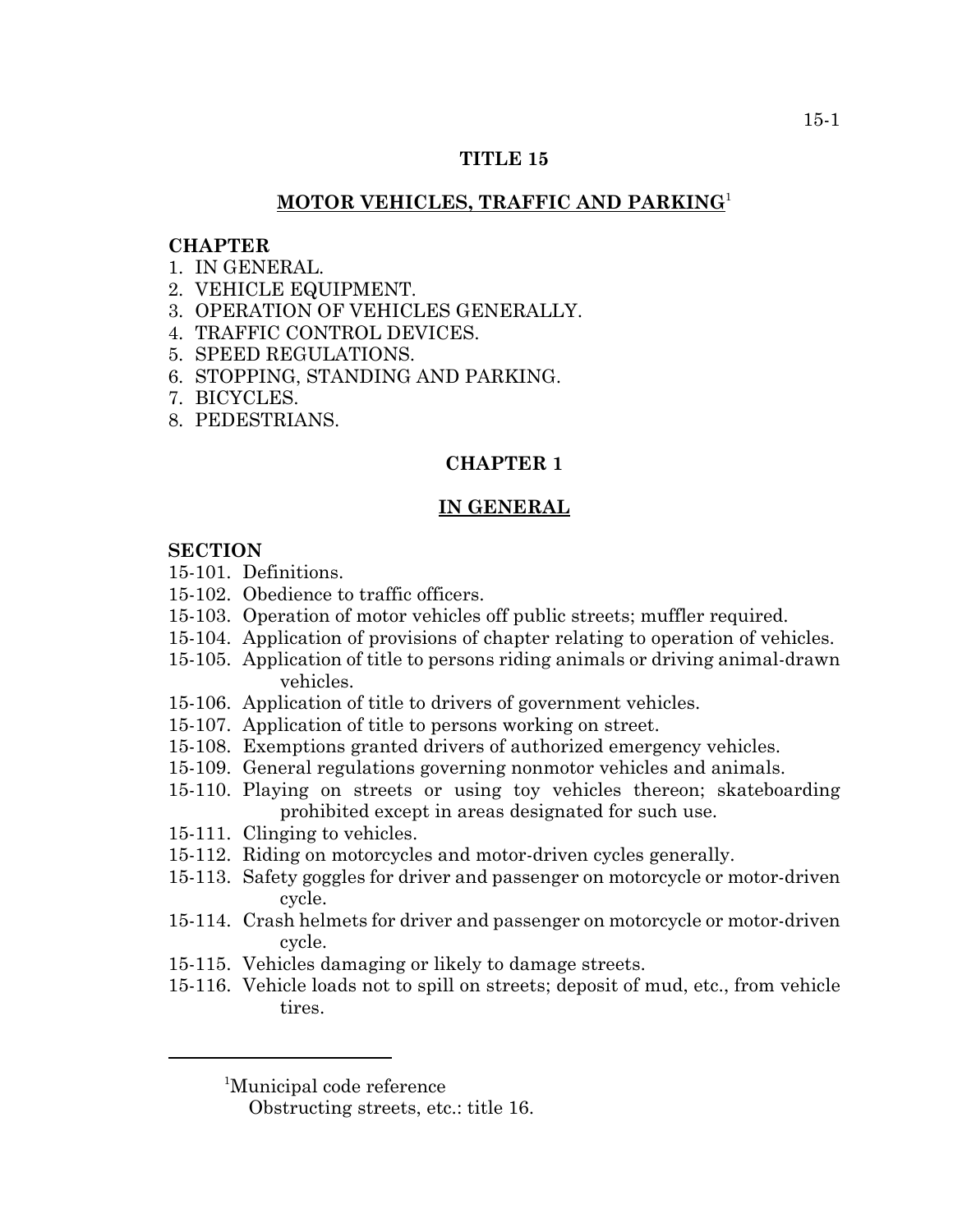Change 5, June 11, 2018 15-2

- 15-117. Deposit of glass, nails, etc., in street prohibited; removal.
- 15-118. Parents or guardians not to authorize or knowingly permit violations of chapter.
- 15-119. Minor traffic violations defined.
- 15-120. Acceptance of guilty pleas and fines for minor traffic violations.
- 15-121. Arrest procedure for violations of title.
- 15-122. Failure to obey traffic citation.
- 15-123. Compliance with traffic citation by appearance by counsel.
- 15-124. Illegal cancellation of traffic citations.
- 15-125. Collection of fines, costs, etc., under title.
- 15-126. Violations of title to be tried upon warrants or traffic complaints; record of violations.
- 15-127. Compliance with financial responsibility law required; evidence of compliance.
- 15-128. Display of registration plates.
- 15-129. Registration certificate.
- 15-130. Registration required before operation.
- 15-131. License to be carried and exhibited upon demand.
- 15-132. Notification of change of address and/or name.

**15-101. Definitions**. The following words and phrases, when used in this title, have the meanings respectively ascribed to them in this section:

(1) "Arterial street." Any U. S. or state numbered route, controlledaccess highway, or other major radial or circumferential street or highway designated by city council as a part of a major arterial system of streets and highways.

(2) "Authorized emergency vehicle." Vehicles of the fire department, fire patrol, police vehicles and such ambulances and emergency vehicles as are designated or authorized by the state commissioner of safety or the chief of police of the city.

(3) "Bicycle." Every device propelled by human power upon which any person may ride, having two (2) tandem wheels either of which is more than twenty (20) inches in diameter.

(4) "Bus." Every motor vehicle designed for carrying more than ten (10) passengers and used for the transportation of persons; and every motor vehicle, other than a taxicab, designed and used for the transportation of persons for compensation.

(5) "Business district." The territory contiguous to and including a street when, within any six hundred (600) feet along such street, there are buildings in use for business or industrial purposes, including but not limited to hotels, banks, or office buildings, railroad stations, and public buildings, which occupy at least three hundred (300) feet collectively on both sides of the street.

(6) "Chauffeur." Every person who is employed by another for the principal purpose of driving a motor vehicle and every person who drives a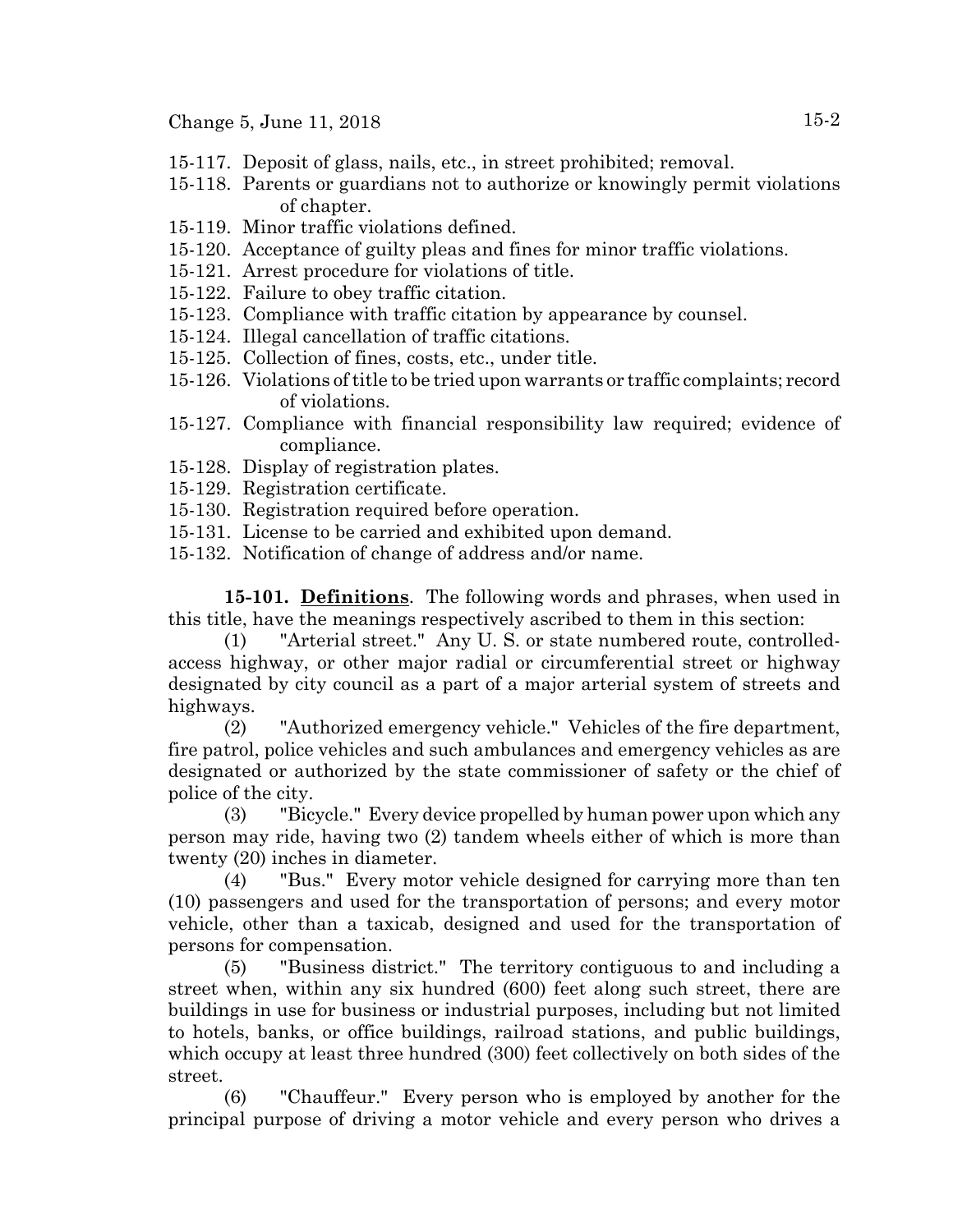school bus transporting schoolchildren or any motor vehicle when in use for the transportation of persons or property for compensation.

(7) "Citation." Means a written citation or an electronic citation prepared by a law enforcement officer on paper or on an electronic data device with the intent the citation shall be filed, electronically or otherwise, with a court having jurisdiction over the alleged offense.

(8) "Crosswalk." That part of a roadway at an intersection included within the connections of the lateral lines of the sidewalks on opposite sides of the street measured from the curbs, or, in the absence of curbs, from the edges of the traversable roadway. Such term shall also include any portion of the roadway at an intersection or elsewhere distinctly indicated for pedestrian crossing by lines or other markings on the surface.

(9) "Driver." Every person who drives or is in actual physical control of a vehicle.

(10) "Disabled driver." The term disabled driver shall mean any person who is qualified under the provisions of the Tennessee Code Annotated, § 59-2201 et seq., and § 59-861 as amended and is issued registration, placard, or license plates bearing the stylized wheelchair symbol or the disabled veteran's symbol by the state department of revenue.

(11) "Intersection." The areas embraced within the prolongation or connection of the lateral curblines, or, if none, then the lateral boundary lines, of the roadways of two (2) streets which join one another at, or approximately at, right angles, or the areas within which vehicles traveling upon different streets joining at any other angle may come in conflict. Where a street includes two (2) roadways thirty (30) feet or more apart, then every crossing of each roadway of such divided street by an intersecting street shall be regarded as a separate intersection. In the event such intersecting street also includes two (2) roadways thirty (30) feet or more apart, then every crossing of two (2) roadways of such street shall be regarded as a separate intersection.

(12) "Junked vehicle." Any motorized or non-motorized vehicle, including but not limited to campers, trailers and semi-trailers, the condition of which is one or more of the following: wrecked, abandoned, discarded, in a state of disrepair, lacking vital component parts or poses a safety hazard.

(13) "Laned street." A roadway which is divided into two (2) or more clearly marked lanes for vehicular traffic.

(14) "Loading zone." A space on the edge of a street designated by sign for the purpose of loading or unloading passengers or materials.

(15) "Metal tire." Every tire the surface of which in contact with the street is wholly or partly of metal or other hard, nonresilient material.

(16) "Motorized vehicle." Every motor vehicle which is self-propelled, including but not limited to automobiles, trucks, tractors, forklift trucks, motorcycles, road building equipment, street cleaning equipment, and any other vehicle capable of moving under its own power, notwithstanding that the vehicle may be exempt from licensing under the motor vehicles laws of Tennessee.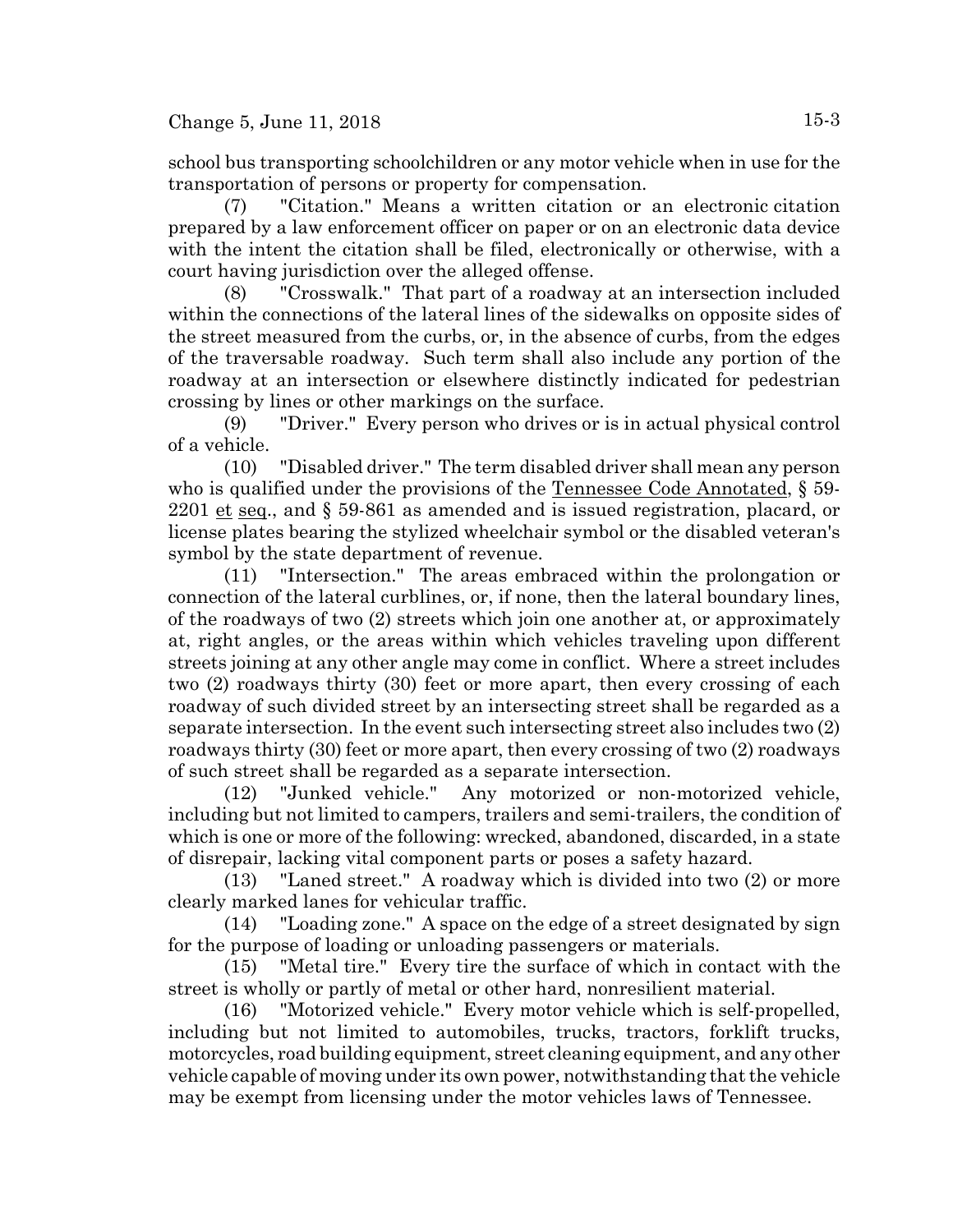Change 5, June 11, 2018  $15-4$ 

(17) "Motorcycle." Every motor vehicle having a seat or saddle for the use of a rider and designed to travel on not more than three (3) wheels in contact with the ground, but excluding a tractor.

(18) "Motor-driven cycle." Every motorcycle, including every motor scooter, with a motor which produces not to exceed five (5) brake horsepower, and every bicycle with a motor attached.

(19) "Nonmotorized vehicle." Any vehicle or object not capable of selfpropulsion upon streets, including but not limited to travel trailers, boats and trailers.

(20) "Official traffic-control devices." All signs, signals, markings and devices not inconsistent with this chapter and Chapters 8 and 10 of Title 59, Tennessee Code Annotated, placed or erected by authority of the city council, for the purpose of regulating, warning or guiding traffic.

(21) "Operator." Every person, other than a chauffeur, who drives or is in actual physical control of a motor vehicle upon a street or who is exercising control over or steering a vehicle being towed by a motor vehicle.

(22) "Owner." The person who is the registered owner with the appropriate vehicle registration authority at the time of the incident or citation.

(23) "Park." The standing of a vehicle, whether occupied or not, otherwise than temporarily for the purpose of and while actually engaged in loading or unloading.

(24) "Pedestrian." Any person afoot.

(25) "Person." An individual, corporation, firm, partnership, association, organization and any other group acting as a unit.

(26) "Pneumatic tire." Every tire in which compressed air is designed to support the load."

(27) "Pole trailer." Every vehicle without motive power designed to be driven by another vehicle and attached to the towing vehicle by means of a reach or pole, or by being boomed or otherwise secured to the towing vehicle, and ordinarily used for transporting long or irregularly shaped loads such as poles, pipes or structural members, capable, generally, of sustaining themselves as beams between the supporting connections.

(28) "Police officer." Every officer authorized to direct or regulate traffic or to make arrests for violations of traffic regulations.

(29) "Private road or driveway." Every way or place in private ownership and used for vehicular travel by the owner and those having express or implied permission from the owner, but not by other persons.

(30) "Railroad train." A steam engine, electric or other motor, with or without cars coupled thereto, operated upon rails.

(31) "Recreational vehicles." Any vehicular-type unit used primarily for recreational purposes including, but not limited to, boats, boat trailers, personal water craft carriers, personal water craft trailers, travel trailers, tent trailers, pick-up campers or coaches (designed to be mounted on automotive vehicles), motor coaches, motorized homes, and non-motorized vehicles.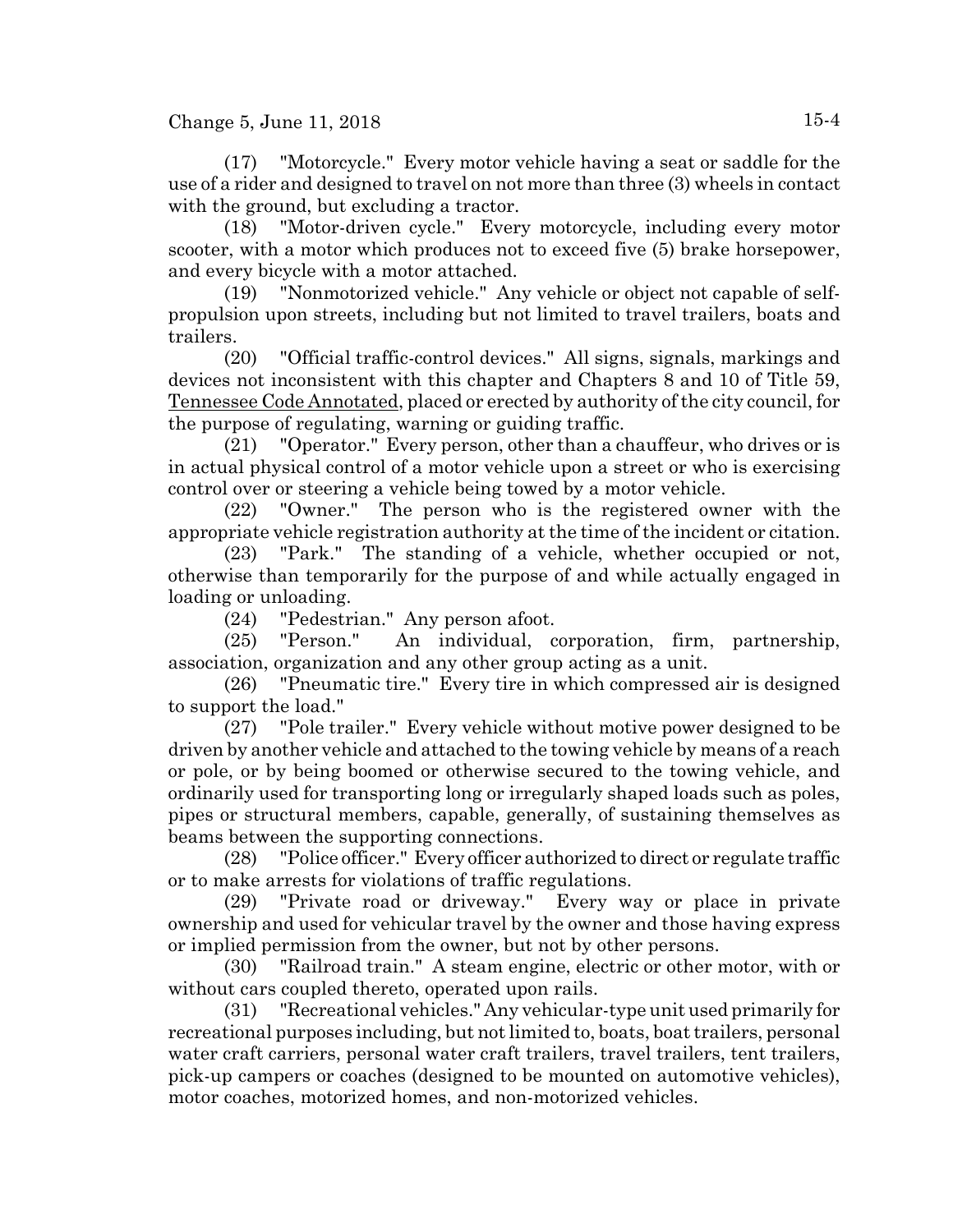(32) "Residential district." The territory contiguous to and including a street not comprising a business district when the property on such street, for a distance of three hundred (300) feet or more, is in the main improved with residences.

(33) "Right-of-way." The privilege of the immediate use of the roadway.

(34) "Road tractor." Every motor vehicle designed and used for drawing other vehicles and not so constructed as to carry any load thereon either independently or any part of the weight of a vehicle or load so drawn.

(35) "Roadway." That portion of a street improved, designed or ordinarily used for vehicular travel, exclusive of the berm or shoulder. In the event a street includes two (2) or more separate roadways, the term "roadway" shall refer to any such roadway separately but not to all such roadways collectively.

(36) "Safety zone." The area or space officially set apart within a roadway for the exclusive use of pedestrians and which is protected or is so marked or indicated by adequate signs as to be plainly visible at all times while set apart as a safety zone.

(37) "School bus." Every motor vehicle owned by a public or governmental agency and operated for the transportation of children to or from school or privately owned and operated for compensation for the transportation of children to or from school.

(38) "Semitrailer." Every vehicle, with or without motive power, other than a pole trailer, designed for carrying persons or property and for being drawn by a motor vehicle and so constructed that some part of its weight and that of its load rests upon or is carried by another vehicle.

(39) "Sidewalk." That portion of a street between the curblines or the lateral lines of a roadway, and the adjacent property lines, intended for use of pedestrians.

(40) "Solid tire." Every tire of rubber or other resilient material which does not depend upon compressed air for the support of the load.

(41) "Special mobile equipment." Every vehicle not designed or used primarily for the transportation of persons or property and incidentally operated or moved over the highways, including farm tractors, road construction or maintenance machinery, ditchdigging apparatus, well-boring apparatus and concrete mixers. The foregoing enumeration shall be deemed partial and shall not operate to exclude other such vehicles which are within the general terms of this paragraph.

(42) "Specially constructed vehicle." Every vehicle of a type required to be registered not originally constructed under a distinctive name, make, model or type by a generally recognized manufacturer of vehicles and not materially altered from its original construction.

(43) "State of disrepair." Exhibiting one (1) or more of the following characteristics: inoperable under its own power (if a motor vehicle), without one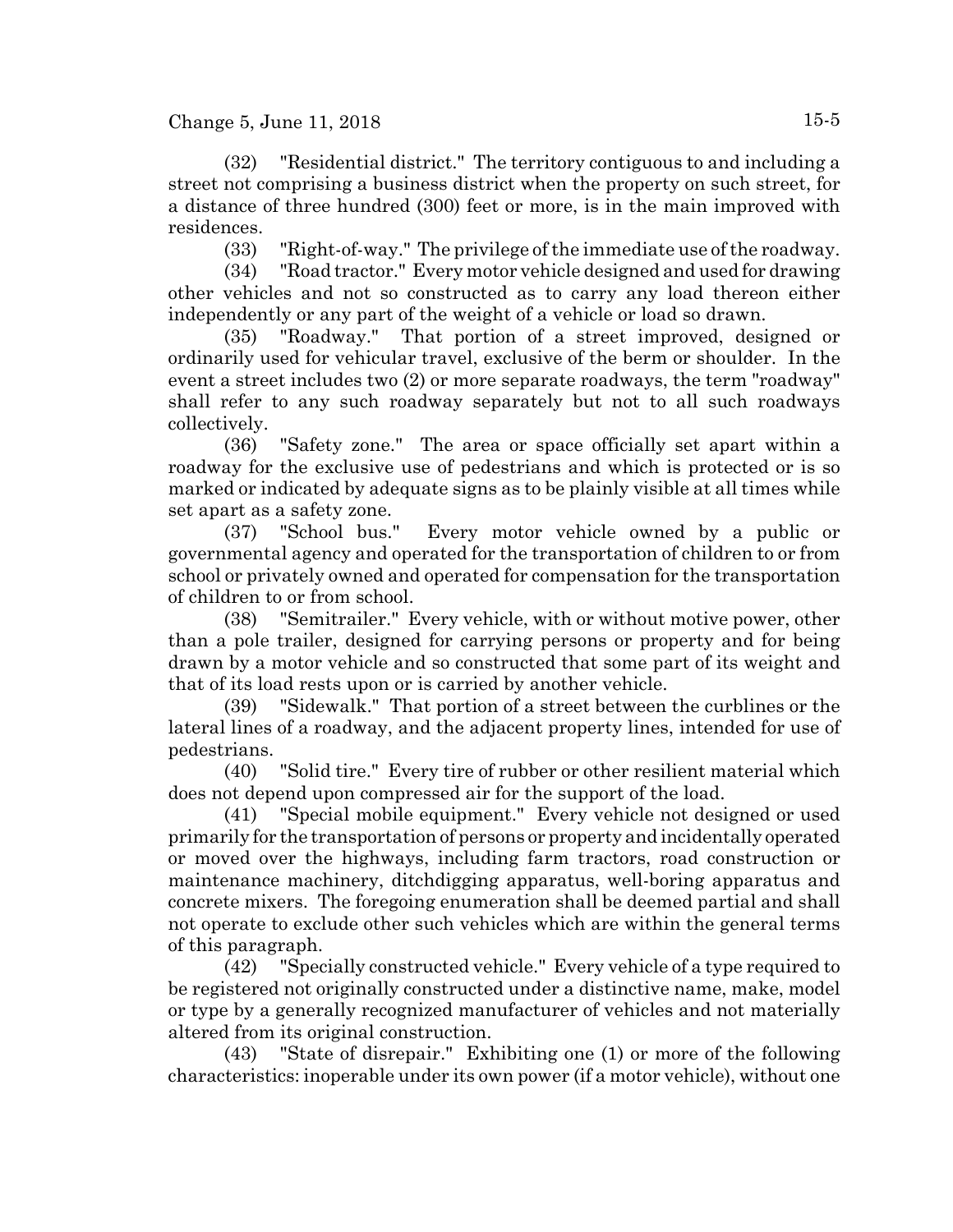(1) or more wheels or inflated tires, burned throughout, with more than one (1) broken window or in a generally unusable condition.

(44) "Stop." Complete cessation of movement.

(45) "Stop, stopping or stand." When prohibited, any stopping or standing of a vehicle, whether occupied or not, except when necessary to avoid conflict with other traffic or in compliance with the directions of a police officer or traffic-control sign or signal.

(46) "Street." The entire width between the boundary lines of every publicly maintained way, including a road, highway, street, avenue, boulevard, parkway, alley, lane, viaduct bridge and approach thereto within the city.

(47) "Through street." Every street or portion thereof at the entrance to which vehicular traffic from intersecting streets is required by law to stop before entering or crossing the same and when stop signs are erected as provided in this chapter.

(48) "Tractor." Any self-propelled vehicle designed or used as a traveling power plant or for drawing other vehicles, but having no provision for carrying loads independently.

(49) "Traffic." Pedestrians, ridden or herded animals, vehicles, and other conveyances, either singly or together, while using any highway for purposes of travel.

(50) "Traffic-control signal." Any device, whether manually, electrically or mechanically operated, by which traffic is alternately directed to stop and to proceed.

(51) "Traffic lane." That area of the roadway used for the movement of a single line of traffic.

(52) "Trailer." Every vehicle, with or without motive power, other than a pole trailer, designed for carrying persons or property and for being drawn by a motor vehicle and so constructed that no part of its weight rests upon the towing vehicle.

(53) "Truck." Every motor vehicle designed, used or maintained primarily for the transportation of property.

(54) "Truck tractor." Every motor vehicle designed and used primarily for drawing other vehicles and not so constructed as to carry a load other than a part of the weight of the vehicle and load as drawn.

(55) "Utility trailers." Any wheeled structure, without motive power, designed to be towed by a motor vehicle and which is generally and commonly used to carry and transport personal effects and/or property.

(56) "Vehicle." Every device in, upon or by which any person or property is or may be transported or drawn upon a street, excepting devices moved by human power or used exclusively upon stationary rails or tracks. For the purposes of chapter 6 of this title, a "bicycle" shall be deemed a vehicle. (1969 Code, § 24-1, as amended by Ord. #11-02, June 2002, Ord. #01-2012, March 2012, and Ord. #3-2015, Jan. 2015)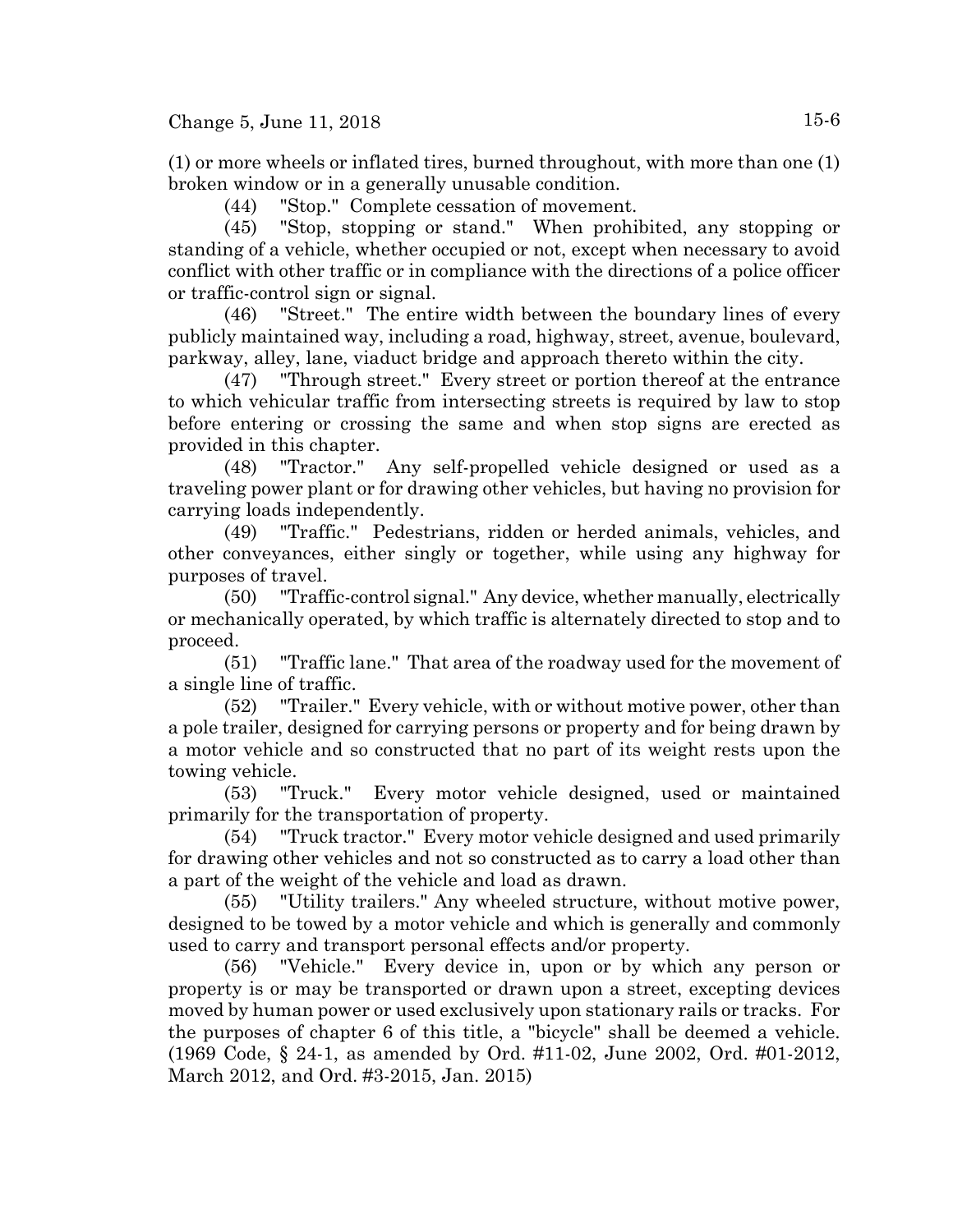**15-102. Obedience to traffic officers**. No person shall wilfully fail or refuse to comply with any lawful order or direction of any police officer of the city directing, controlling or regulating traffic. (1969 Code, § 24-2)

**15-103. Operation of motor vehicles off public streets; muffler required**. All motor vehicles, motorcycles, and motor-driven cycles shall be operated only upon the public streets of the city except for the following:

(1) Upon the public lands of the city where permitted by authorization of the city manager; or

(2) Upon courses established for operation of such vehicles. The city manager is authorized to approve or disapprove the establishment of a proposed course and shall promulgate reasonable rules regulating the operation of vehicles on established courses to assure compliance with all ordinances of the city and to protect the health, safety and welfare of the community; or

(3) Upon property owned by the operator or upon which permission has been given by the owner of such land.

All such vehicles shall be equipped with a properly designed and working muffler, constantly in use to prevent unusual or loud noise. (1969 Code, § 24- 2.1)

**15-104. Application of provisions of chapter relating to operation of vehicles**. The provisions of this title relating to the operation of vehicles refer exclusively to the operation of vehicles upon streets except where a different place is referred to herein, provided however that the provisions of this title relating to the operation of vehicles shall further apply to any streets or roadways included in any traffic enforcement agreement filed with the city court or provided by applicable provisions of the Tennessee Code Annotated. (1969 Code, § 24-3)

**15-105. Application of title to persons riding animals or driving animal-drawn vehicles**. Every person riding an animal or driving an animal-drawn vehicle upon a street shall be granted all of the rights and shall be subject to all of the duties applicable to the driver of a vehicle under this title, except those provisions which, by their very nature, have no application. (1969 Code, § 24-4)

**15-106. Application of title to drivers of government vehicles**. The provisions of this title applicable to drivers of vehicles shall apply to the drivers of all vehicles owned or operated by the United States, this state or any county, city, town, district or any other political subdivision of the state, subject to such specific exceptions as are set forth in this title. (1969 Code, § 24-5)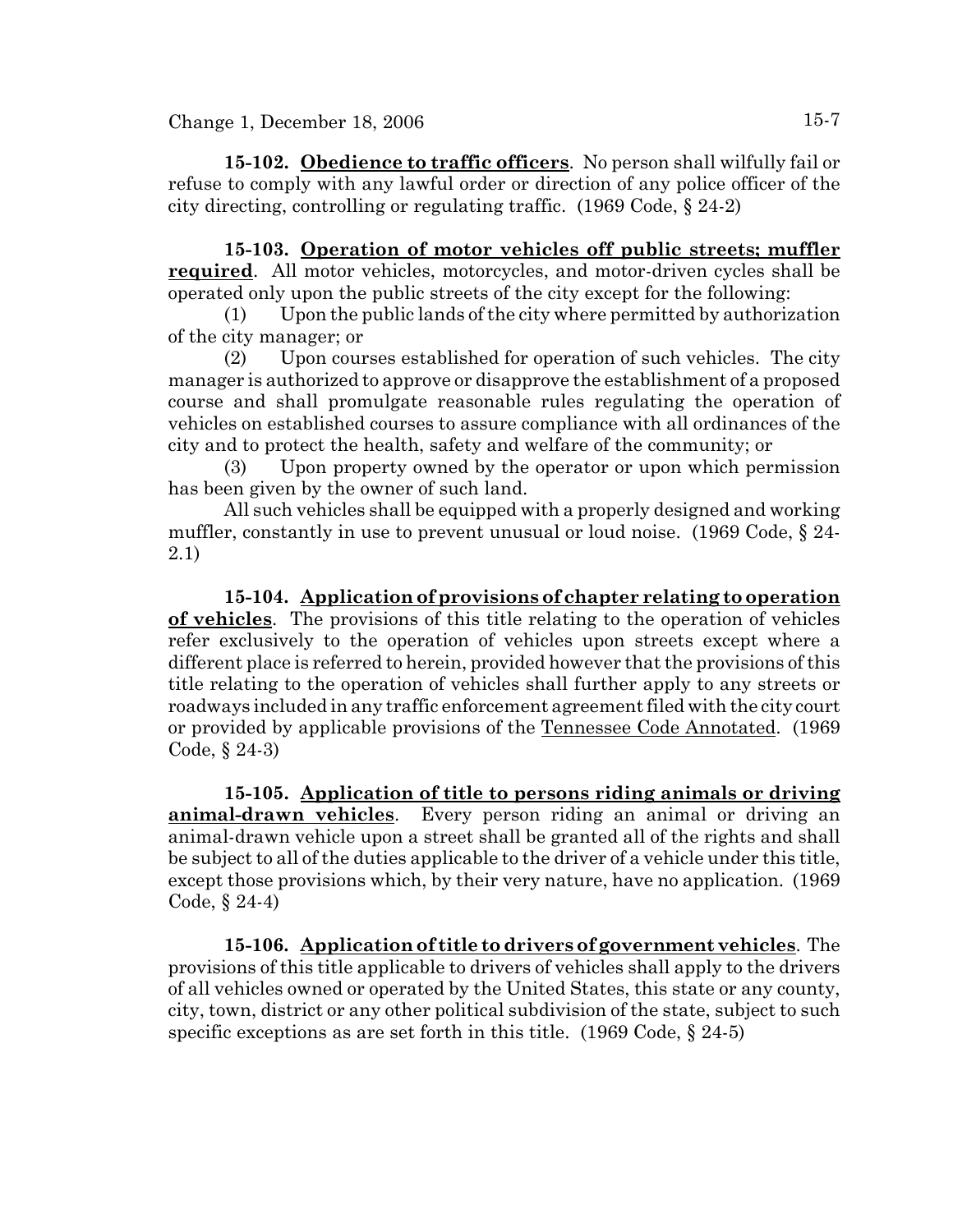15-107. Application of title to persons working on street.<sup>1</sup> Unless specifically made applicable, the provisions of this title shall not apply to persons, teams, motor vehicles and other equipment while actually engaged in work upon the surface of a street or the adjacent right-of-way, but shall apply to such persons and vehicles when traveling to and from such work. The provisions of this section shall not relieve the driver of a motor vehicle or equipment covered by this section from the duty to drive with due regard for the safety of all persons, all as provided by law. (1969 Code, § 24-6, as replaced by Ord. #21-06, Dec. 2006)

**15-108. Exemptions granted drivers of authorized emergency vehicles**. (1) The driver of an authorized emergency vehicle, when responding to an emergency call or when in pursuit of an actual or suspected violator of the law or when responding to but not upon returning from a fire alarm, may exercise the privileges set forth in this section, but subject to the conditions herein stated.

(2) The driver of an authorized emergency vehicle may:

(a) Park or stand, irrespective of the provisions of this title.

(b) Proceed past a red or stop signal or stop sign, but only after slowing down as may be necessary for safe operation.

(c) Exceed the speed limits so long as he or she does not endanger life or property.

(d) Disregard regulations governing direction of movement or turning in specified directions.

(3) The exemptions herein granted to an authorized emergency vehicle shall apply only when such vehicle is making use of audible and visual signals meeting the requirements of the applicable laws of this state, except that an authorized emergency vehicle operated as a police vehicle need not be equipped with or display a red light visible from in front of the vehicle.

(4) The foregoing provisions of this section shall not relieve the driver of an authorized emergency vehicle from the duty to drive with due regard for the safety of all persons, nor shall such provisions protect such driver from the consequences of his or her reckless disregard for the safety of others. (1969 Code, § 24-7)

**15-109. General regulations governing nonmotor vehicles and animals**. (1) Every driver or person having charge of any nonmotor vehicle, on any of the public roads in or of this city, on meeting and passing another vehicle, shall give one-half  $\binom{1}{2}$  the road by turning to the right, so as not to interfere in passing.

<sup>1</sup> State law reference

Tennessee Code Annotated, § 55-8-107.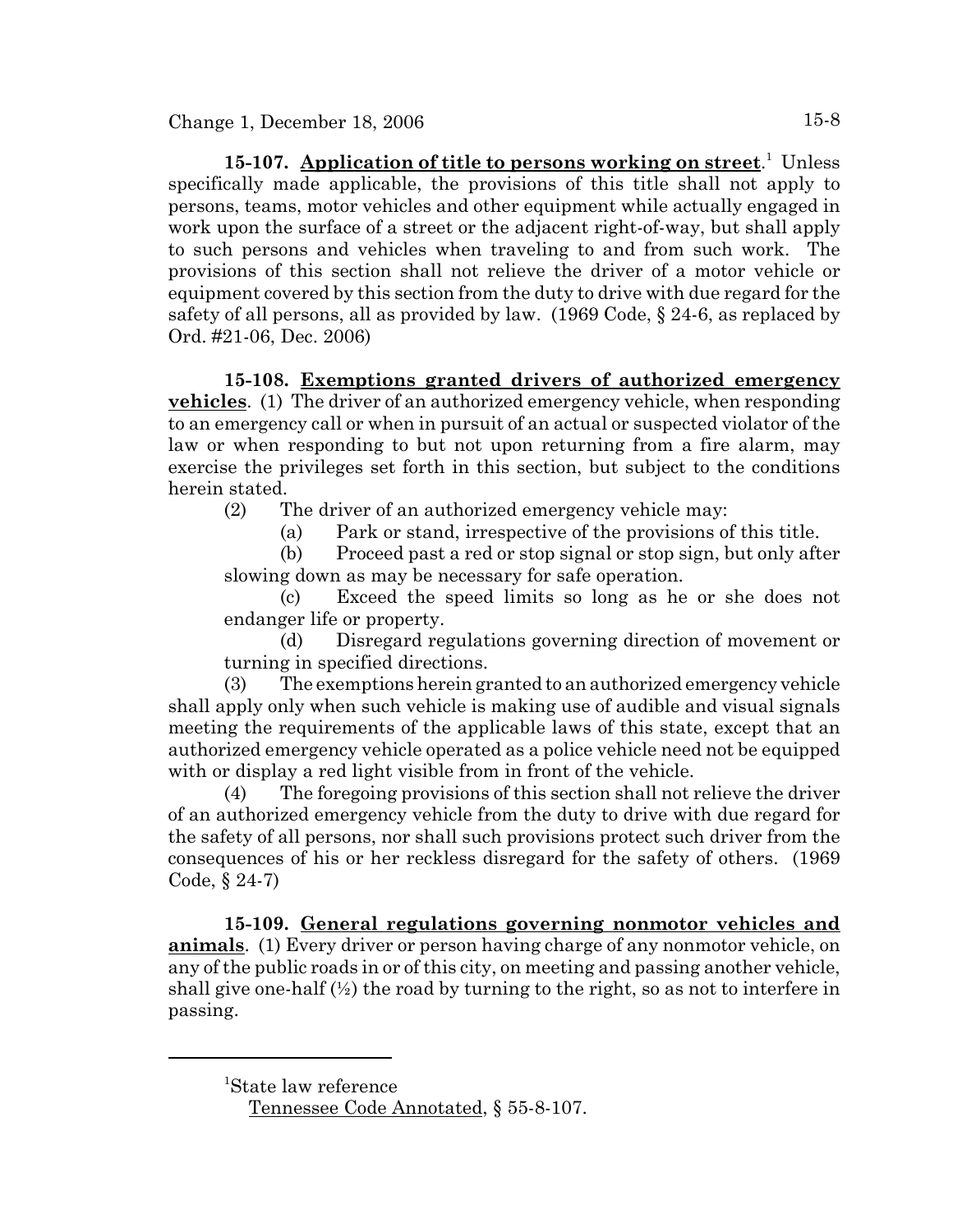(2) When nonmotor vehicles are traveling in the same direction, and the driver of the hindmost desires to pass the foremost, each driver shall give one-half  $(\frac{1}{2})$  of the road, the foremost by turning to the right, and the hindmost to the left.

(3) No driver shall stop his or her nonmotor vehicle on any of the public roads, for any cause or pretense whatever, without turning so far to the right as to leave at least one-half  $\mathcal{V}_2$  the road free, open, and unobstructed for other travelers and vehicles.

(4) Drivers of nonmotor vehicles on public roads shall pass each other in a quiet, orderly, and peaceable manner, and shall not make any noise intended to disturb or frighten the driver or the animals drawing nonmotor vehicles.

(5) No person shall wilfully, by noise, gesture, or by other means, on or near public roads, disturb or frighten the driver or rider or the animals ridden or drawing vehicles thereon. (1969 Code, § 24-8)

### **15-110. Playing on streets or using toy vehicles thereon; skateboarding prohibited except in areas designated for such use**.

(1) No person shall play or use any toy vehicle on any street within the city.

(2) No person shall use a skateboard upon any street, sidewalk, right-of-way, public property, or upon any city-owned, operated or controlled parking lots or other city-owned property and facilities, unless the property or area has been designated by the city and posted as a place permitting such activity. For purposes of this section, "skateboard" shall mean a wheeled, self-propelled board of any material designed to transport a rider in a standing position, which board is not otherwise secured to the rider's feet or shoes and to which board there is not affixed any device or mechanism to turn or control the wheels.

(3) No person shall at any time use any bench, table, garbage can or other property belonging to the city as a ramp or jump for skateboarding at any location within the city.

(4) No person shall use skateboards upon any private property where such property has been posted as prohibiting such activity. (Ord. #9-98, March 1998)

**15-111. Clinging to vehicles**. No person riding upon any roller skates, sled or toy vehicle shall attach the same or himself or herself to any vehicle upon a roadway. (1969 Code, § 24-10)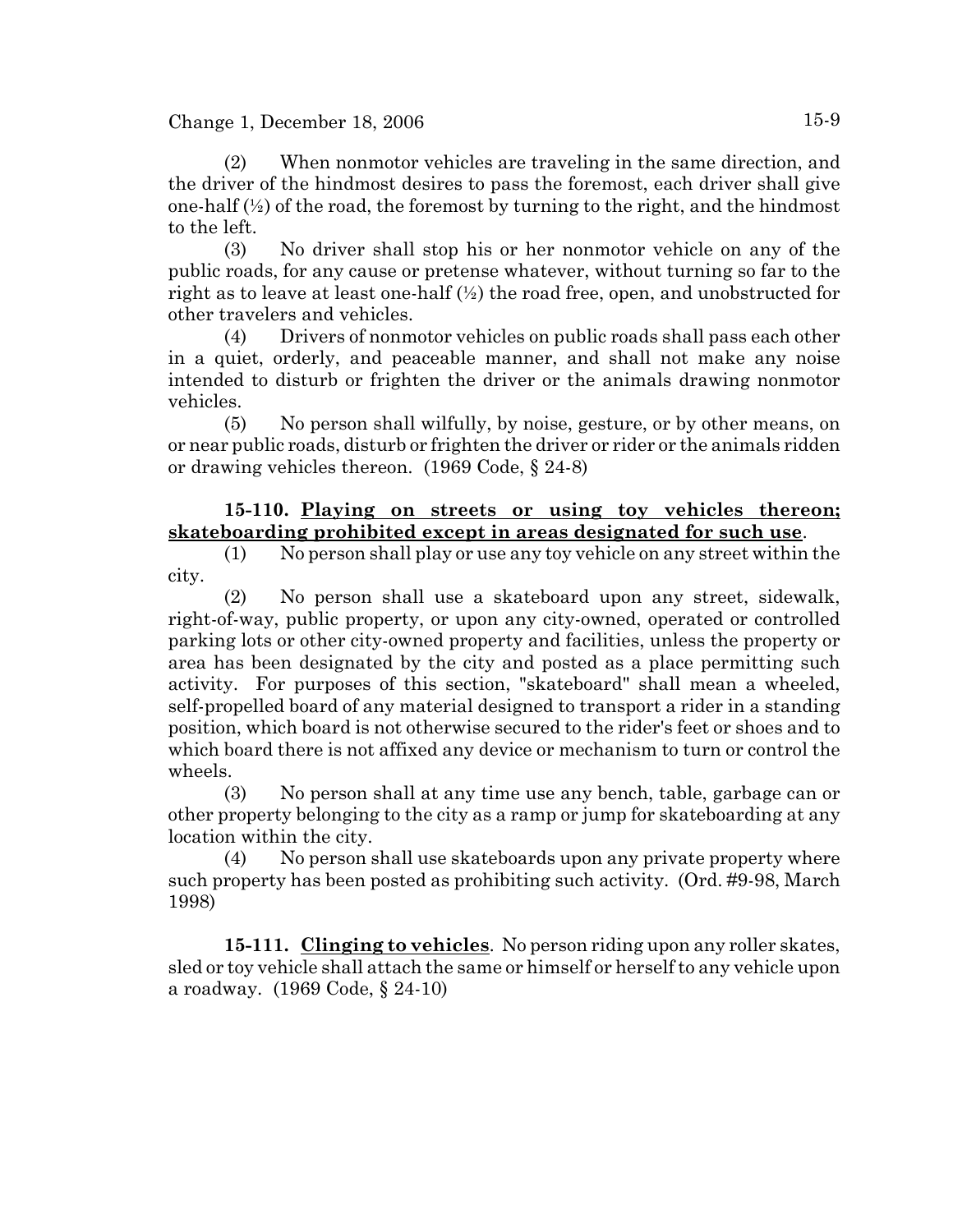# **15-112. Riding on motorcycles and motor-driven cycles generally**. 1 (1) A person operating a motorcycle or motor-driven cycle shall ride only upon the permanent and regular seat attached thereto, and such operator shall not carry any other person nor shall any other person ride on a motorcycle or motordriven cycle, unless such vehicle is designed to carry more than one (1) person, in which event a passenger may ride upon the permanent and regular seat if designed for two (2) persons, or upon another seat firmly attached to the rear or side of the operator.

(2) A person shall ride upon a motorcycle only while sitting astride the seat, headlamp illuminated, facing forward, with one (1) leg on each side of the motorcycle.

(3) No person shall operate a motorcycle while carrying any package, bundle or other article which prevents such person from keeping both hands on the handlebars.

(4) No operator shall carry any person, nor shall any person ride, in a position that will interfere with the operation or control of the motorcycle or the view of the operator.

(5) All motorcycles are entitled to full use of a lane and no motor vehicle shall be driven in such a manner as to deprive any motorcycle of the full use of a lane. This subsection shall not apply to motorcycles operated two (2) abreast in a single lane.

(6) The operator of a motorcycle shall not overtake and pass in the same lane occupied by the vehicle being overtaken.

(7) No person shall operate a motorcycle between lanes of traffic or between adjacent lines or rows of vehicles.

(8) Motorcycles shall not be operated more than two (2) abreast in a single lane.

(9) Subsections (6) and (7) shall not apply to police officers in the performance of their official duties. (1969 Code, § 24-11, as amended by Ord. #21-06, Dec. 2006)

**15-113. Safety goggles for driver and passenger on motorcycle or motor-driven cycle**. The operator and any passenger on any motorcycle or motor-driven cycle not equipped with a windshield in accord with § 15-220 shall wear safety goggles of a type approved by the state commissioner of safety for the purpose of preventing any flying object from striking the operator or any passenger in the eyes. (1969 Code, § 24-12)

**15-114. Crash helmets for driver and passenger on motorcycle or motor-driven cycle**. The driver of a motorcycle or motor-driven cycle and any

<sup>1</sup> State law reference

Tennessee Code Annotated, §§ 55-8-164 and 55-8-182.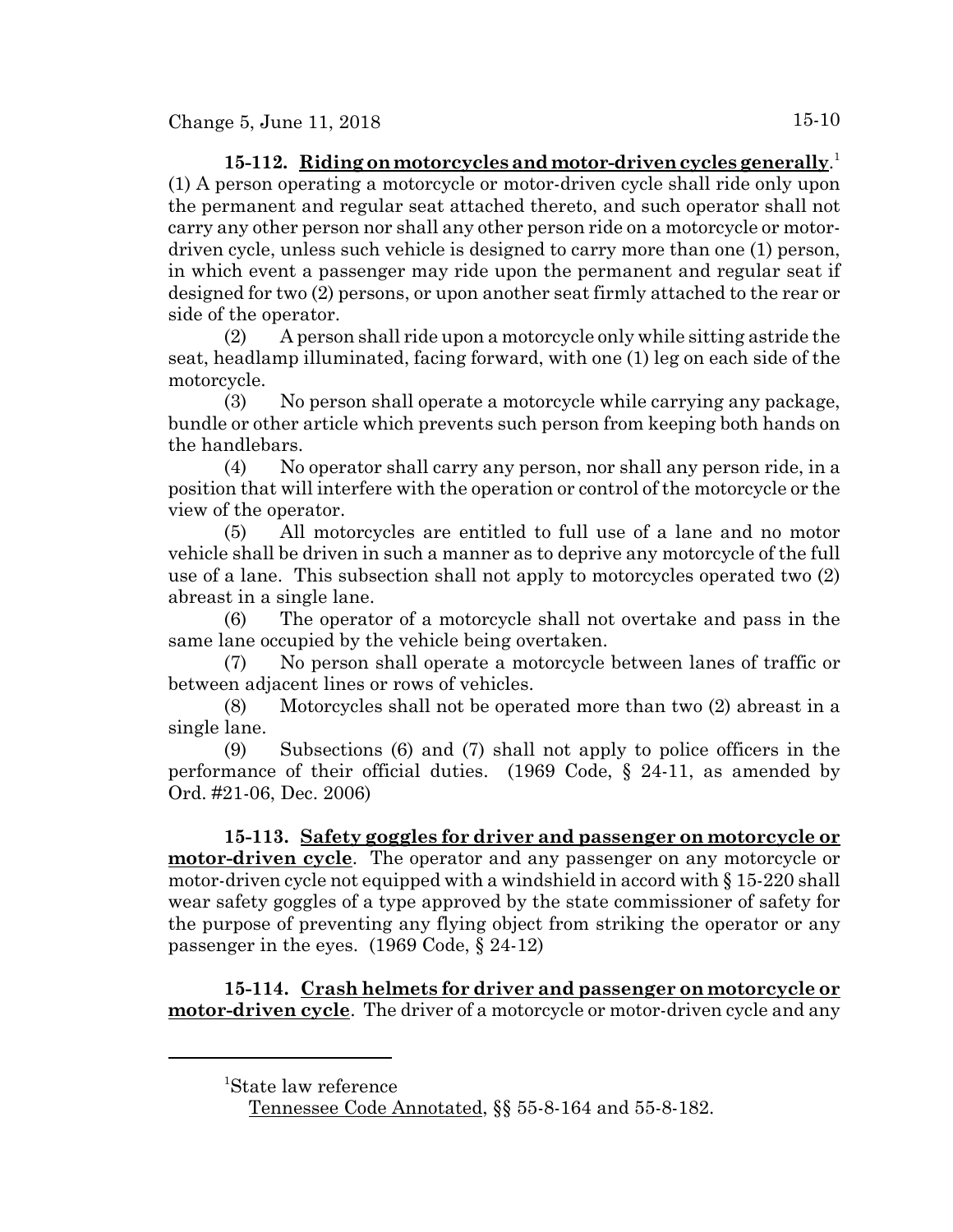Change 5, June 11, 2018  $15-11$ 

passenger thereon shall wear a crash helmet meeting the requirements of Tennessee Code Annotated, §55-9-302.

This section does not apply to persons riding:

(1) Within an enclosed cab;

(2) Motorcycles that are fully enclosed, have three (3) wheels in contact with the ground, weigh less than one thousand five hundred pounds (1,500 lbs.), and have the capacity to maintain posted highway speed limits;

(3) Golf carts;

(4) In a parade, at a speed not to exceed thirty (30) miles per hour, if the person is eighteen (18) years of age or older; or

(5) In a funeral procession, memorial ride under police escort, or body escort detail provided that the driver travels at a speed not to exceed thirty (30) miles per hour, the driver or passenger is twenty-one (21) years of age or older, and the funeral procession, memorial ride, or body escort detail does not exceed a distance of fifty  $(50)$  miles.  $(1969 \text{ Code}, \S 24-13)$ , as replaced by Ord. #14-2015, Sept. 2015)

**15-115. Vehicles damaging or likely to damage streets**. (1) No person shall operate, tow or place upon any street of the city any truck, road grader, earth mover, or any other vehicle or equipment which, either by its weight or the design and construction of its wheels or other supporting device, will materially injure such street, whether such injury is by breaking a paved surface, injuring bridges or culverts, or any other injury to such street. There shall be conclusive presumption that any freight motor vehicle operating upon the streets of the city, whose load is in excess of the weight limits provided in this chapter, shall have caused injury to the street on which it is being operated. Before any such vehicle or equipment shall be moved upon, on or over any street within the city, the driver or operator of such vehicle or equipment shall comply with the rules and regulations which shall be prescribed by the city manager and a permit shall be obtained from the city manager or his or her authorized representative to move such vehicle or equipment on, over, or upon the city streets. The city manager is hereby authorized and directed to prescribe, by reasonable regulations, the manner in which the wheels of vehicles shall be equipped in order to protect the surface or foundation of streets in the city and to issue permits for the operation of such vehicles upon the streets upon compliance with these or any other reasonable regulations prescribed by the city manager and approved by the city council for the protection of the city streets.

(2) The owner of any vehicle driven upon a city street in violation of this section shall be liable in an action for damages caused to such street, such action to be prosecuted by the city manager in the name of the city. (1969 Code,  $§ 24-14)$ 

**15-116. Vehicle loads not to spill on streets; deposit of mud, etc., from vehicle tires**. No person shall load, drive or move any truck or other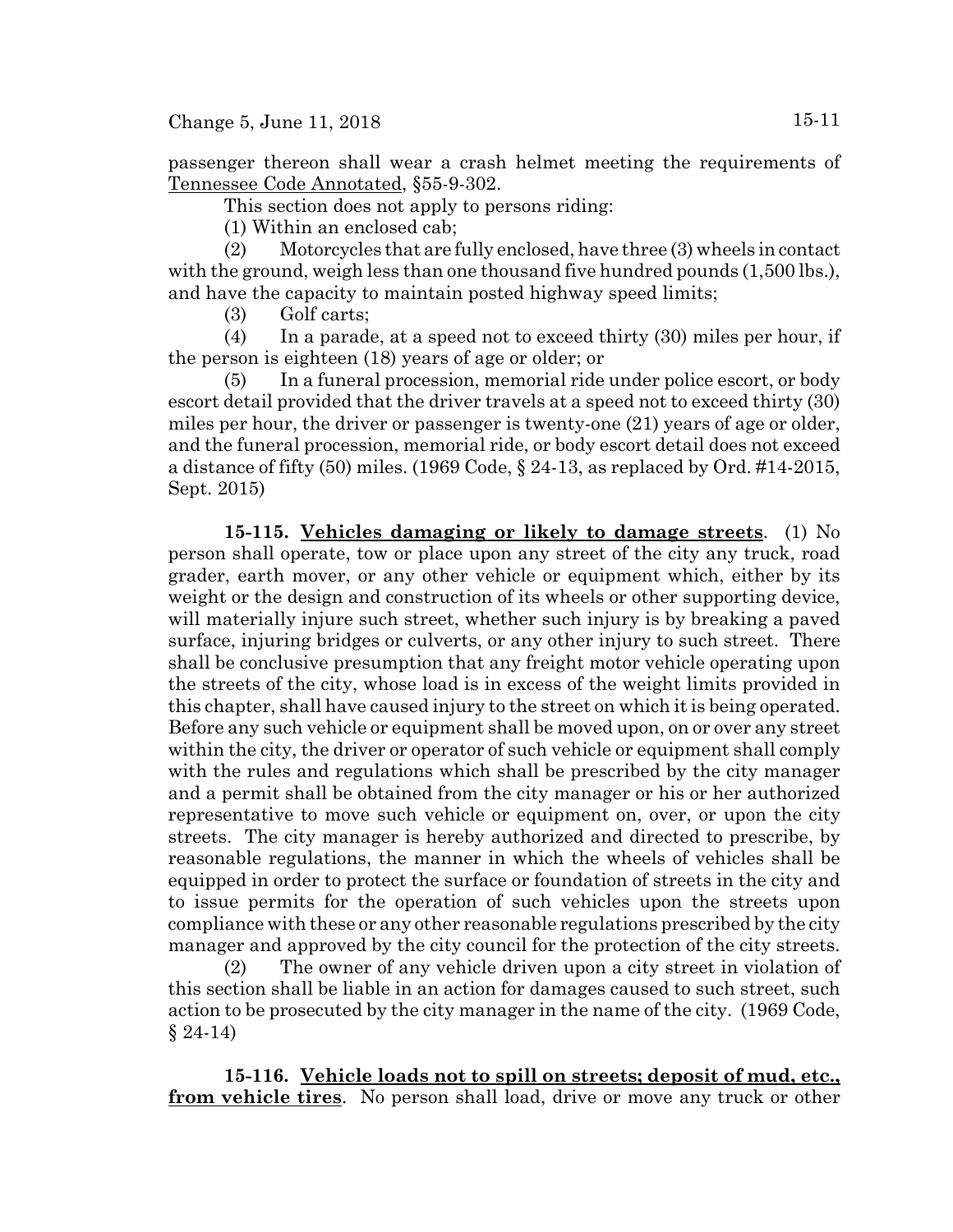vehicle within the city unless such vehicle is so constructed or loaded as to prevent any load, contents or litter from being blown or deposited upon any street, alley or other public place. Nor shall any person drive or move any vehicle or truck within the city, the wheels or tires of which carry onto or deposit in any street, alley or other public place, mud, dirt, sticky substances, litter or foreign matter of any kind. (1969 Code, § 24-15)

### **15-117. Deposit of glass, nails, etc., in street prohibited; removal**.

(1) No person shall throw or deposit upon any street any glass bottle, glass, nails, tacks, wire, cans or any other substance likely to injure any person, animal or vehicle upon such street.

(2) Any person who drops, or permits to be dropped or thrown upon any street any destructive or injurious material shall immediately remove the same or cause it to be removed.

(3) Any person removing a wrecked or damaged vehicle from a street shall remove any glass or other injurious substance dropped upon the street from such vehicle. (1969 Code, § 24-16)

**15-118. Parents or guardians not to authorize or knowingly permit violations of chapter**. The parent of any child and the guardian of any ward shall not authorize or knowingly permit any such child or ward to violate any of the provisions of this chapter. (1969 Code, § 24-17)

**15-119. Minor traffic violations defined**. A "minor traffic violation," for the purposes of  $\S 15-120$ , shall be defined as follows:

Any nonmoving violation, such as but not limited to a parking offense, obstruction of driver's view, stopping, standing or parking in prohibited areas, and driving with equipment deficiencies which are prohibited by this chapter. Such definition shall include unlawful horn blowing and blocking of an intersection. (1969 Code, § 24-18)

**15-120. Acceptance of guilty pleas and fines for minor traffic violations**. (1) The city court clerk is hereby authorized to accept pleas of guilty in the case of minor traffic violations, to accept designated fines in connection with such pleas, issue receipts therefor, and appear for such person in court for the purpose of entering pleas of guilty, all in accordance with such procedures as may be established by the judge of the city court. Such fines shall be accepted upon the entry of any plea of guilty before the court clerk. The amount of such fine to be so accepted shall be as designated by rule of court promulgated by the judge of the city court; provided that no such fine may be accepted for a sum less than the minimum fine imposed by any ordinance for any minor traffic violation. Any person arrested or given a ticket for a minor traffic violation may post the fine appropriate thereto, and notify the clerk of the city that he or she will appear for trial, in which case the matter may be entered on the docket for trial.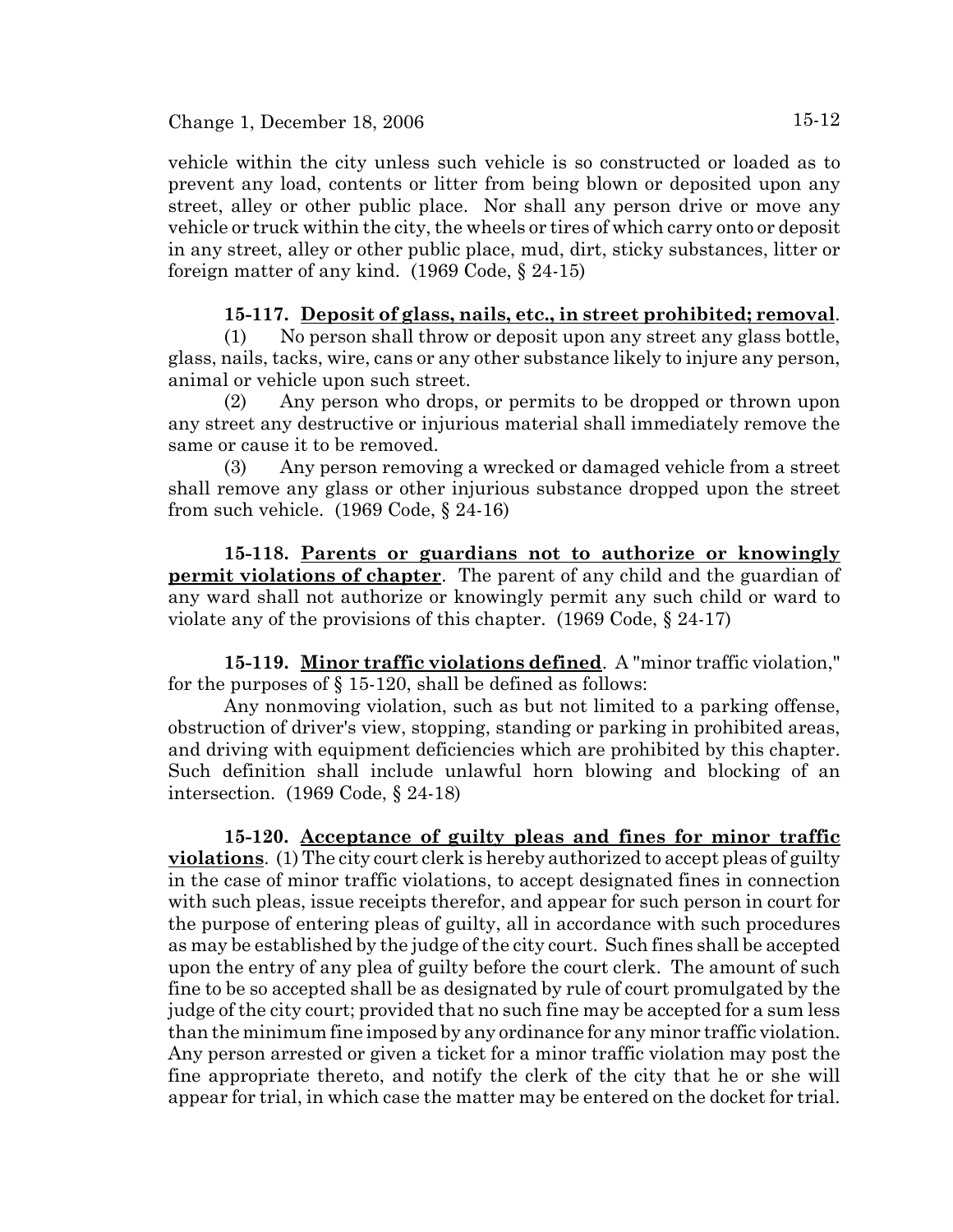(2) In the absence of the city judge and clerk of the city court and his or her deputies, the highest ranking police officer on duty at the time is hereby designated as an officer of the court authorized to accept pleas of guilty and accept fines in cases of minor traffic violations in accord with this section.

(3) There shall be no costs assessed in cases in which a plea of guilty is entered under this section. (1969 Code, § 24-19)

**15-121. Arrest procedure for violations of title**. (1) Except as provided otherwise in this title, whenever any person is arrested for a violation of any provision of this title, the arresting officer shall prepare in quadruplicate written notice to appear in the city court, containing the name and address of such person, the license number of his or her vehicle, the offense charged, and the time when such person shall appear in city court. The time specified for appearance shall be not less than five (5) days from the date of issuance of the notice to appear, unless the person arrested agrees to a shorter period. If the person arrested so demands, the appearance in court shall be the first session of court following the arrest.

(2) The arrested person shall sign one copy of the notice to appear in order to secure his or her release. Signing of the notice to appear shall constitute the arrested person's promise to appear on the date specified in the notice. One copy of the notice to appear shall be delivered to the arrested person.

(3) The arresting officer may, instead of issuing a notice to appear as provided above, hold such person until an appearance bond in an amount fixed by the city judge is furnished. Pursuant to Tennessee Code Annotated, § 59-730, whenever any person lawfully possessed of a chauffeur's or operator's license therefor issued to him or her by the Department of Safety, State of Tennessee, is issued a citation or arrested and charged with a violation of any city ordinance regulating traffic, said person shall have the option of depositing his or her chauffeur's or operator's license with the officer or court demanding bail in lieu of any other security required for his or her appearance in the city court in answer to any such charge before said court.

(4) Nothing in this section shall be construed as conflicting with § 15-120. (1969 Code, § 24-20)

**15-122. Failure to obey traffic citation**. No person shall violate his or her written promise to appear given to an officer upon the issuance of a traffic citation provided for in § 15-121, regardless of the disposition of the charge for which such citation was originally issued. Any person convicted of violating this section shall be fined and may be imprisoned in like manner as for the offense of which such person was originally charged. (1969 Code, § 24-21)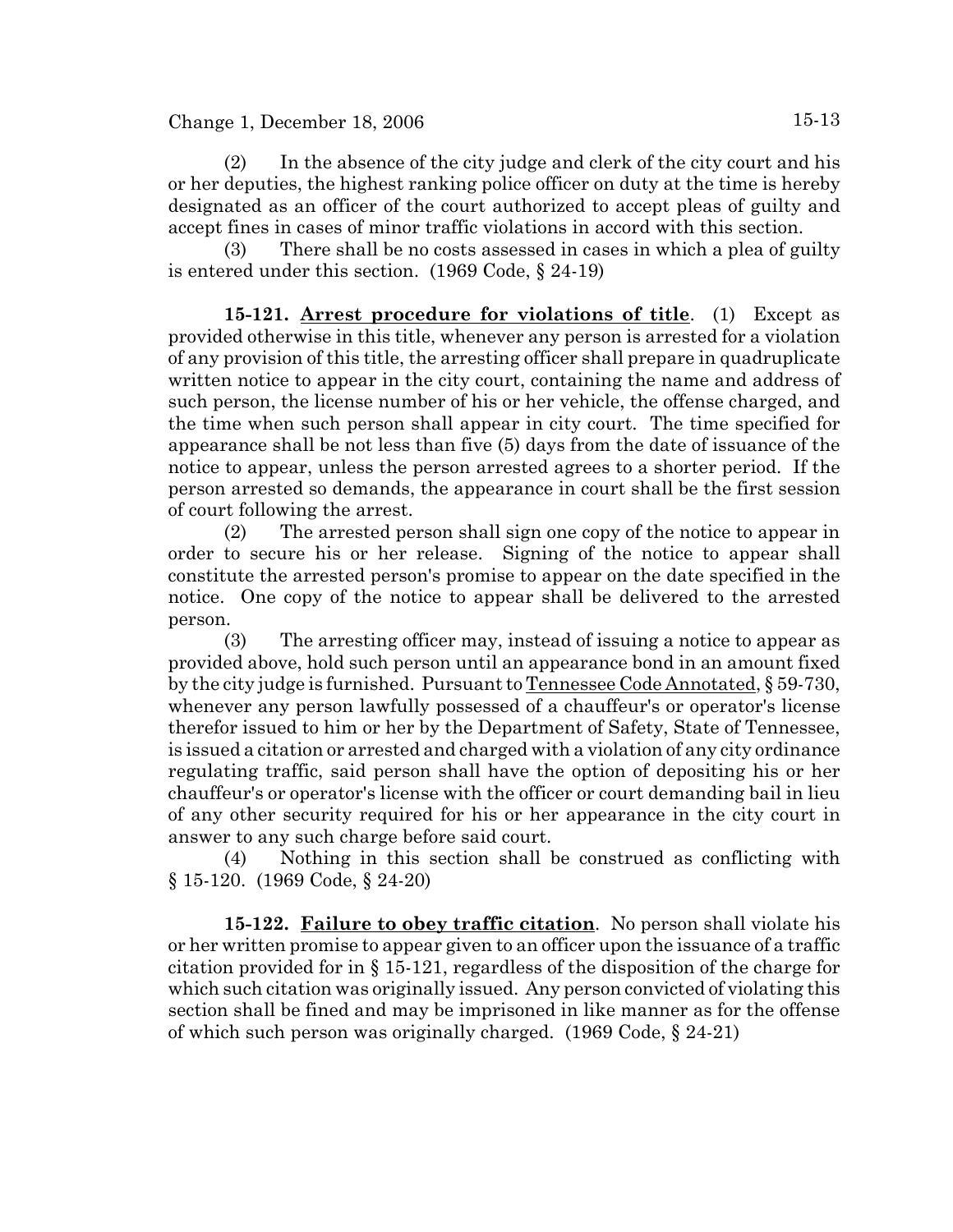**15-123. Compliance with traffic citation by appearance by counsel**. A written promise to appear in court given pursuant to § 15-121 may be complied with by an appearance by counsel. (1969 Code, § 24-22)

**15-124. Illegal cancellation of traffic citation**. Any person who cancels, attempts to cancel, or solicits the cancellation of any traffic citation, in any manner other than as provided in this chapter, shall be fined not less than twenty-five dollars (\$25.00) nor more than fifty dollars (\$50.00) and may be confined in the city workhouse for a period of time not to exceed ninety (90) days. (1969 Code, § 24-23)

**15-125. Collection of fines, costs, etc., under title**. The city manager is hereby authorized and directed to take all steps necessary and lawful to collect all fines, costs, penalties, and forfeitures of bonds imposed under this title. (1969 Code, § 24-24)

**15-126. Violations of title to be tried upon warrants or traffic complaints; records of violations**. All charges of violation of this title shall be tried upon warrants or traffic complaints duly prepared in a form required by law; which warrant or traffic complaint shall be kept on permanent file with all relevant papers and documents. (1969 Code, § 24-25)

**15-127. Compliance with financial responsibility law required; evidence of compliance**. This section shall apply to every vehicle subject to the registration and certification of title provisions.

(1) At the time the driver of a motor vehicle is charged with any moving violation under Tennessee Code Annotated, title 15, chapters 8 and 10, parts 1-5, chapter 50; any city ordinance regulating traffic; or at the time of an accident for which notice is required by state law under Tennessee Code Annotated, § 55-10-106, the officer shall request evidence of financial responsibility. In case of an accident for which notice is required by state law under Tennessee Code Annotated, § 55-10-106, the officer shall request evidence of financial responsibility from all drivers involved in the accident, without regard to apparent or actual fault. For the purposes of this section, "financial responsibility" has the same meaning as it does in Tennessee Code Annotated, § 55-12-139.

(2) On or before the court date, the person so charged may submit evidence of compliance with this section at the time of the violation. If the court is satisfied that compliance was in effect at the time of the violation and it is the person's first offense, the charge of failure to provide evidence of financial responsibility shall be dismissed without costs. If the court is satisfied that compliance was in effect at the time of the violation and it is the person's second or subsequent offense, the charge of failure to provide evidence of financial responsibility may be dismissed without costs.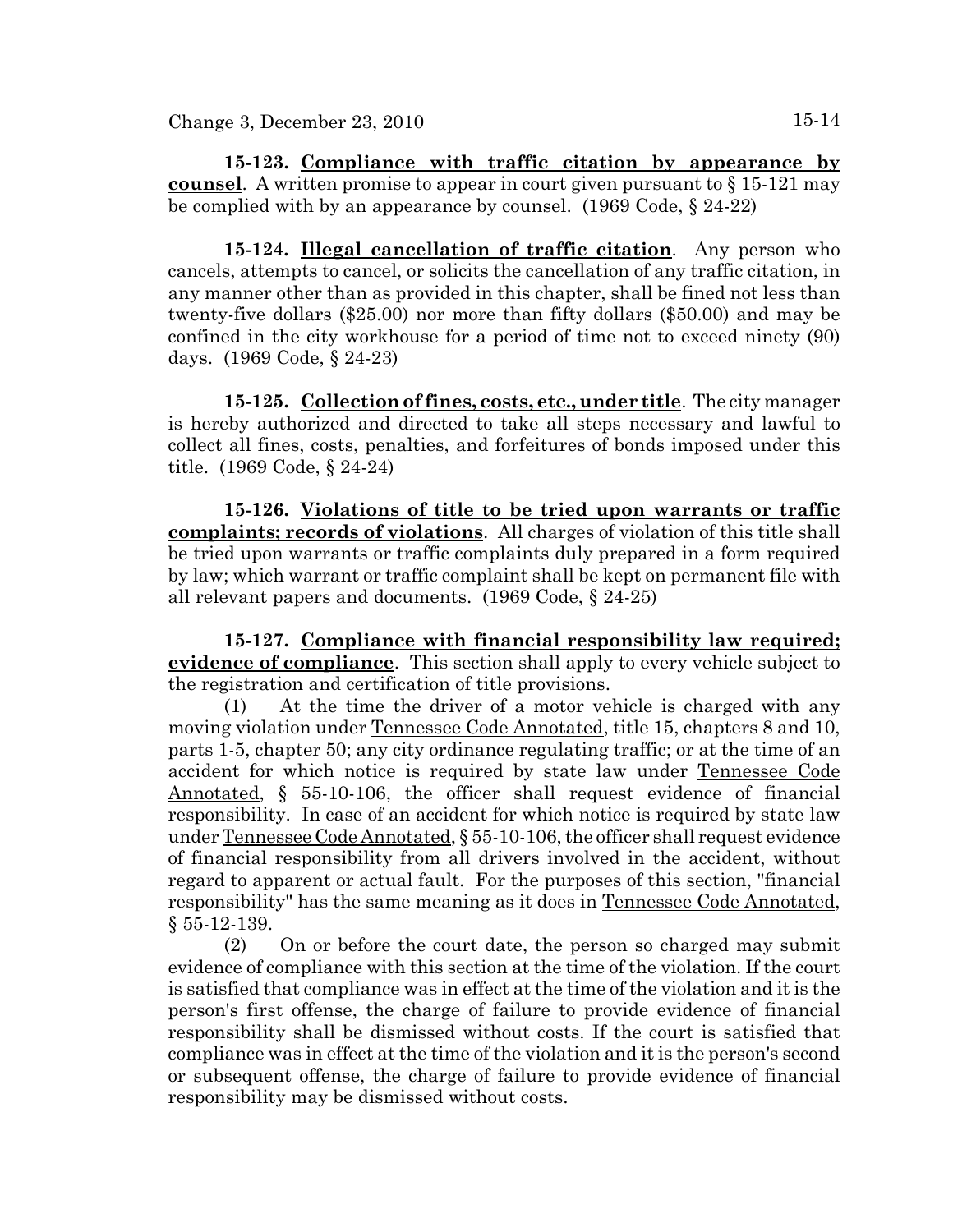(3) A person who did not have financial responsibility that was in effect at the time of being charged with a violation of this section shall not have that person's violation dismissed. (as added by Ord. #21-06, Dec. 2006, and amended by Ord. #25-08, Aug. 2008, and Ord. #16-09, Sept. 2009)

15-128. **Display of registration plates**.<sup>1</sup> (1) The registration plate issued for passenger motor vehicles shall be attached on the rear of the vehicle. The registration plate issued for those trucks with a manufacturer's ton rating not exceeding three-quarter (3/4) ton and having a panel or pickup body style, and also those issued for all motor homes, regardless of ton rating or body style thereof, shall be attached to the rear of the vehicle. The registration plate issued for all other trucks and truck tractors shall be attached to the front of the vehicle. All dealers' plates and those registration plates issued for motorcycles, trailers or semitrailers shall be attached to the rear of the vehicle.

(2) Every registration plate shall at all times be securely fastened in a horizontal position to the vehicle for which it is issued so to prevent the plate from swinging and at a height of not less than twelve (12) inches from the ground, measuring from the bottom of such plate, in a place and position to be clearly visible and shall be maintained free from foreign materials and in a condition to be clearly legible. No tinted materials may be placed over a license plate even if the information upon such license plate is not concealed.

(3) A person charged with a violation of this section may, in lieu of appearance in court, submit a fine of ten dollars (\$10.00) for a first violation, and twenty dollars (\$20.00) on second and subsequent violations to the city court clerk. (as added by Ord. #21-06, Dec. 2006)

15-129. Registration certificate.<sup>2</sup> (1) Every certificate of registration shall at all times be carried in the vehicle to which it refers or shall be carried by the person driving, or in control of such vehicle, who shall display the same upon demand of any officer or employee of the department. The owner may, in order to ensure its safekeeping, provide a duplicate or facsimile of the certificate of registration to be kept in the vehicle for display by any person who may legally operate such vehicle under the owner's registration.

(2) The provision of this section requiring that a certificate of registration be carried in the vehicle to which it refers, or by the person driving the same, shall not apply when such certificate of registration is used for the

2 State law reference Tennessee Code Annotated, § 55-4-108.

<sup>1</sup> State law reference

Tennessee Code Annotated, § 55-4-110.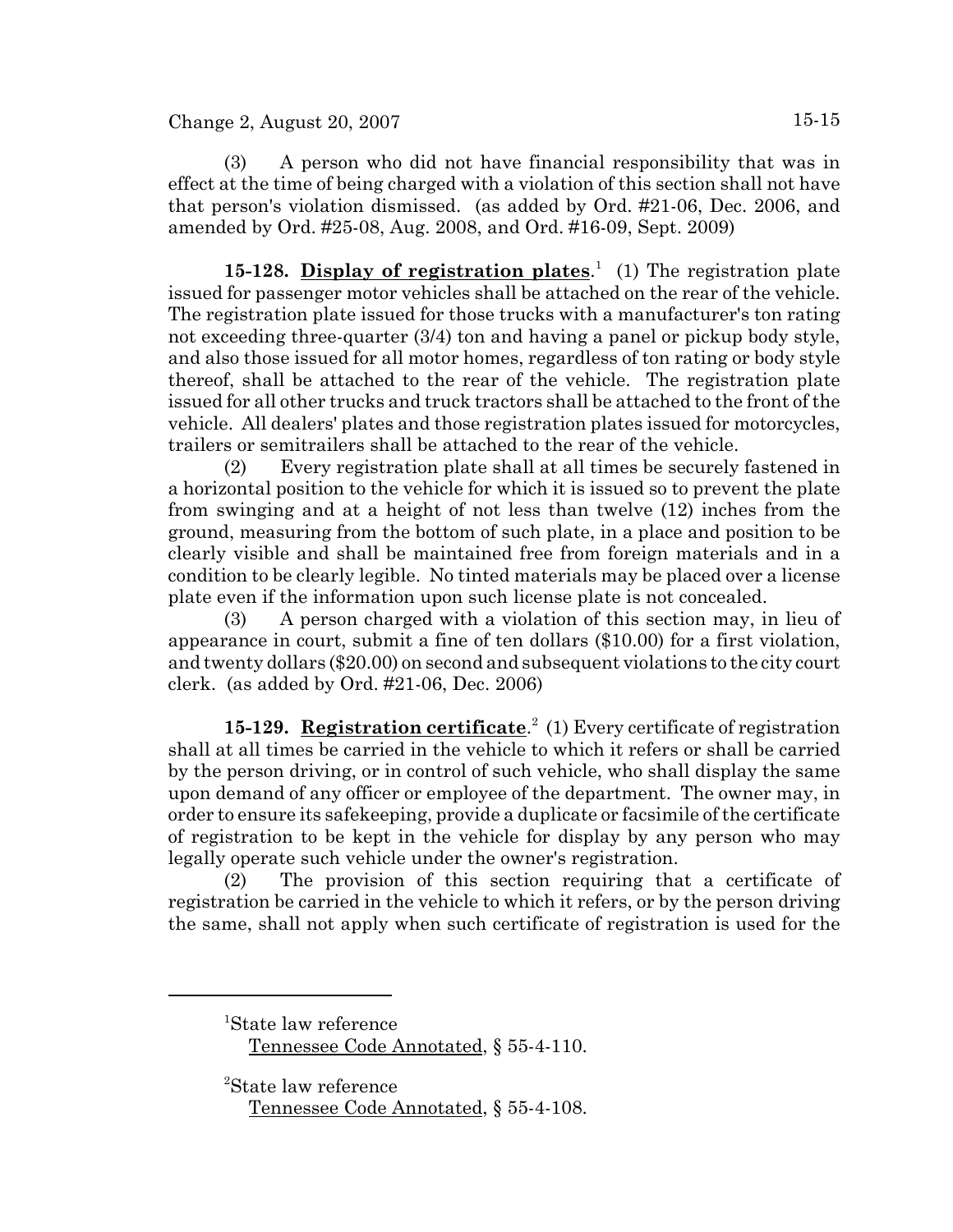purpose of making application for renewal of registration or upon a transfer of the vehicle. (as added by Ord. #21-06, Dec. 2006)

**15-130.** Registration required before operation.<sup>1</sup> It is unlawful to operate any motor vehicle upon the streets and roadways unless such vehicle is properly registered in accordance with Tennessee law. (as added by Ord. #2-07, Feb. 2007)

15-131. License to be carried and exhibited upon demand.<sup>2</sup> It is unlawful for a person to operate a motor vehicle without having his or her driver's license in their immediate possession, or to fail to display such license upon the demand of any police officer, except where the licensee has previously deposited the license with the officer or court demanding bail, and has received a receipt from the officer or the court, the same is to serve as a substitute for the license until the specified date for court appearance of licensee or the license is otherwise returned to the licensee by the officer or court accepting the same for deposit. (as added by Ord. #2-07, Feb. 2007)

# **15-132. Notification of change of address and/or name.**

(1) Whenever any person, after applying for or receiving a license, moves from the address named in the application or license, or when the name of a licensee is changed for any reason, the person shall within ten (10) days thereafter notify the department of safety of the change or changes. It is unlawful to fail to comply with the requirements of this subsection.

(2) Whenever any person, after applying for or receiving a title or registration, moves from the address named in the application or title or registration, or when the name of an applicant is changed for any reason, the person shall within ten (10) days thereafter, notify the department of safety of the change or changes. It is unlawful to fail to comply with the requirements of this subsection. (as added by Ord. #14-2015, Sept. 2015)

1 State law reference Tennessee Code Annotated, § 55-4-101

2 State law reference Tennessee Code Annotated, § 55-50-351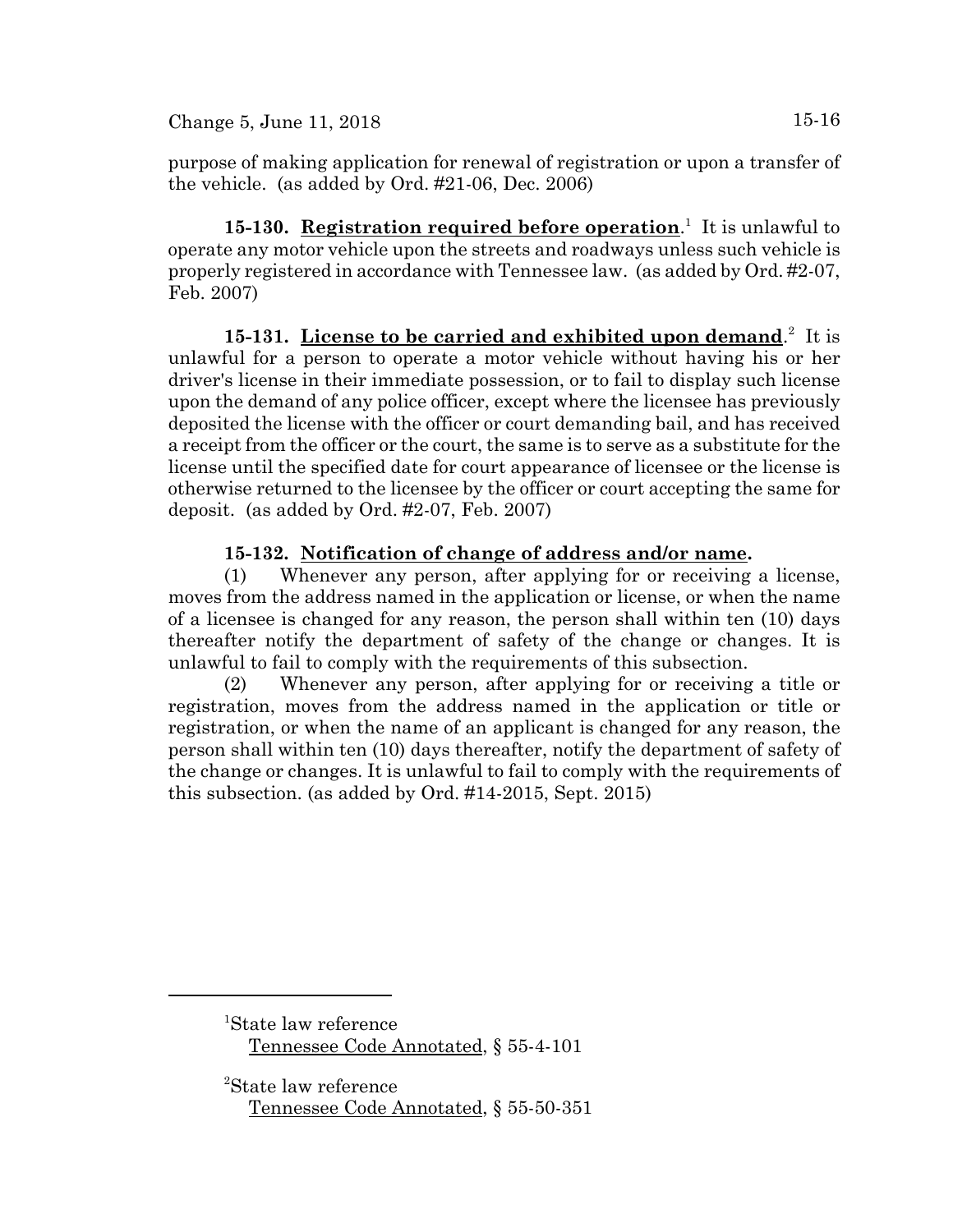### **CHAPTER 2**

#### **VEHICLE EQUIPMENT**

#### **SECTION**

- 15-201. Horns and other warning devices generally.
- 15-202. Limitation on use of horn or other warning device.
- 15-203. Muffler required.
- 15-204. Muffler cutouts prohibited.
- 15-205. Windshield wiper required.
- 15-206. Headlights required generally.
- 15-207. Headlights required for motorcycles, motor scooters and motor bikes.
- 15-208. Standards for headlights; times for display.
- 15-209. Restriction of steady-burning lights visible from front.
- 15-210. Restriction of flashing lights visible from front.
- 15-211. Tail lamp and stop light.
- 15-212. Use of multiple-beam lighting equipment.
- 15-213. Brakes generally.
- 15-214. Brakes for motorcycles, motor scooters and motor bikes.
- 15-215. Brakes for trailers and semitrailers.
- 15-216. Performance ability of brakes.
- 15-217. Maintenance and adjustment of brakes.
- 15-218. Rearview mirror for trucks.
- 15-219. Mudguards for trucks.
- 15-220. Windshield for motorcycles and motor driven cycles.
- 15-221. Motor vehicles with tinting, reflecting or sun screen material.
- 15-222. Television in motor vehicles.
- 15-223. Obscene or patently offensive bumper stickers, window signs, etc., prohibited.
- 15-224. Electronic tracking of motor vehicles.
- 15-225. Radar jamming device.
- 15-226. Child passenger restraint systems.
- 15-227. Use of safety belts in passenger vehicles.
- 15-228. Illumination of registration (license) plate.

**15-201. Horns and other warning devices generally**. Every motor vehicle, when operated upon any street of the city, shall be equipped with a horn in good working order capable of emitting sound audible, under normal conditions, from a distance of not less than two hundred (200) feet, and it shall be unlawful, except as otherwise provided in this chapter, for any vehicle to be equipped with or for any person to use upon a vehicle any siren, exhaust, compression or spark plug whistle. (1969 Code, § 24-36)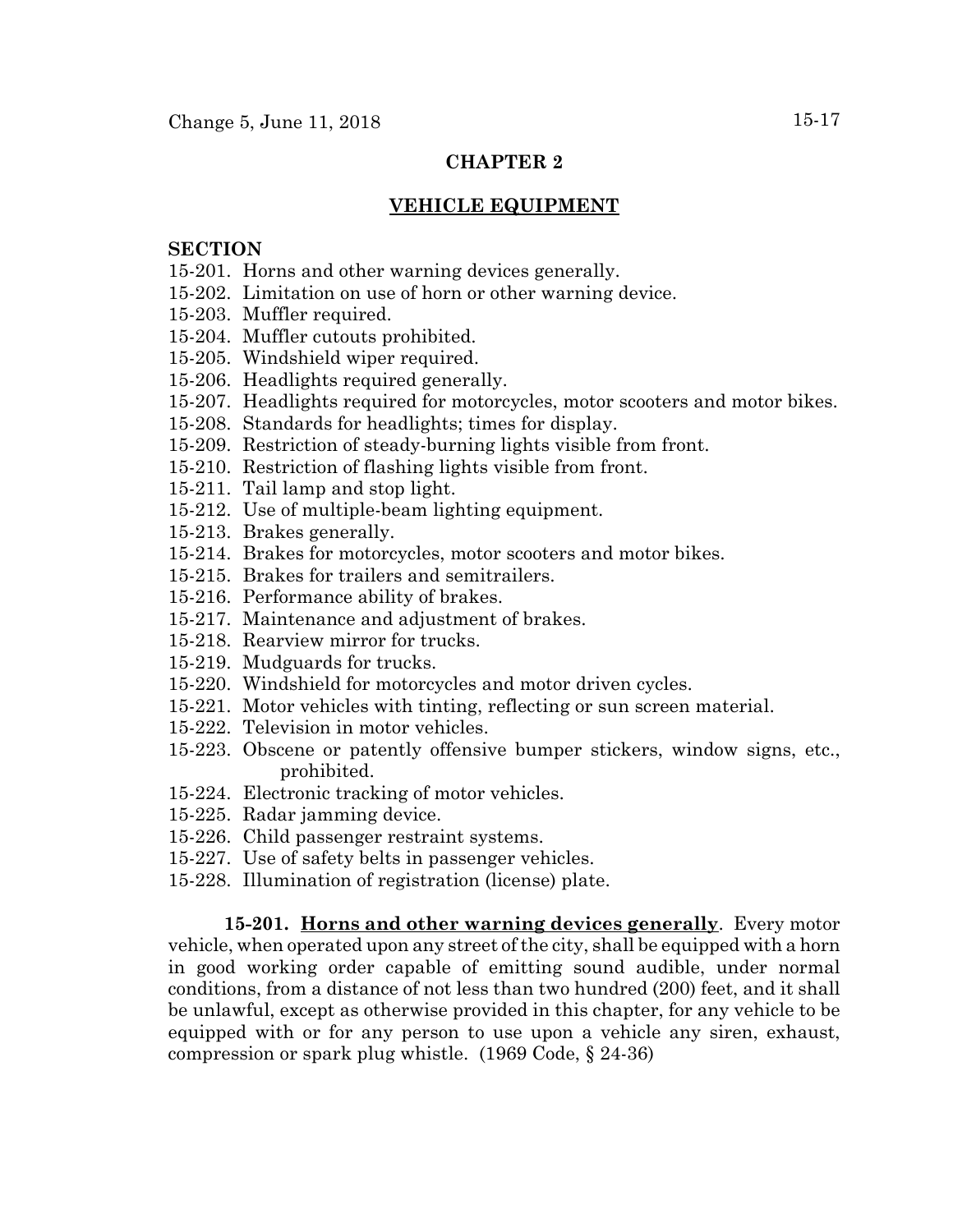#### **15-202. Limitation on use of horn or other warning device**.

(1) It shall be unlawful for the owner or operator of any motor vehicle to blow or sound the horn or other warning device of such vehicle at any time on the streets of the city except as a necessary warning in an emergency when necessary to prevent an accident or injury to pedestrians or the drivers of other vehicles.

(2) It shall be unlawful for any person at any time to make any unnecessary or unreasonably loud or harsh sound by means of a horn or other warning device on a vehicle. (1969 Code, § 24-37)

**15-203. Muffler required**. No person shall drive a motor vehicle on any street unless such motor vehicle is equipped with a muffler in good working order and in constant operation to prevent excessive or unusual noise and annoying smoke. (1969 Code, § 24-38)

**15-204. Muffler cutouts prohibited**. It shall be unlawful for any person to use a muffler cutout on any motor vehicle upon a street in the city. (1969 Code, § 24-39)

**15-205. Windshield wiper required**. Every motor vehicle having a windshield shall be equipped with at least one (1) windshield wiper in good working condition for cleaning rain, snow or other moisture from the windshield in order to provide clear vision for the driver. (1969 Code, § 24-40)

**15-206. Headlights required generally**. Every motor vehicle, other than a motorcycle, motor scooter, motor bike, road roller, road machinery or farm tractor, shall be equipped with at least two (2) and not more than four (4) headlights, with at least one (1) on each side of the front of the motor vehicle. (1969 Code, § 24-41)

**15-207. Headlights required for motorcycles, motor scooters and motor bikes**. Every motorcycle, motor scooter and motor bike shall be equipped with at least one (1) and not more than two (2) headlamps. (1969 Code, § 24-42)

**15-208. Standards for headlights; times for display**. (1) The headlights of every motor vehicle shall be so constructed, equipped, arranged, focused, aimed and adjusted that they will, at all times and under normal atmospheric conditions and on a level road, produce a driving light sufficient to render clearly discernible a person two hundred (200) feet ahead, but shall not project a glaring or dazzling light to persons in front of such headlights. Such headlights shall be displayed during the period from one-half (½) hour after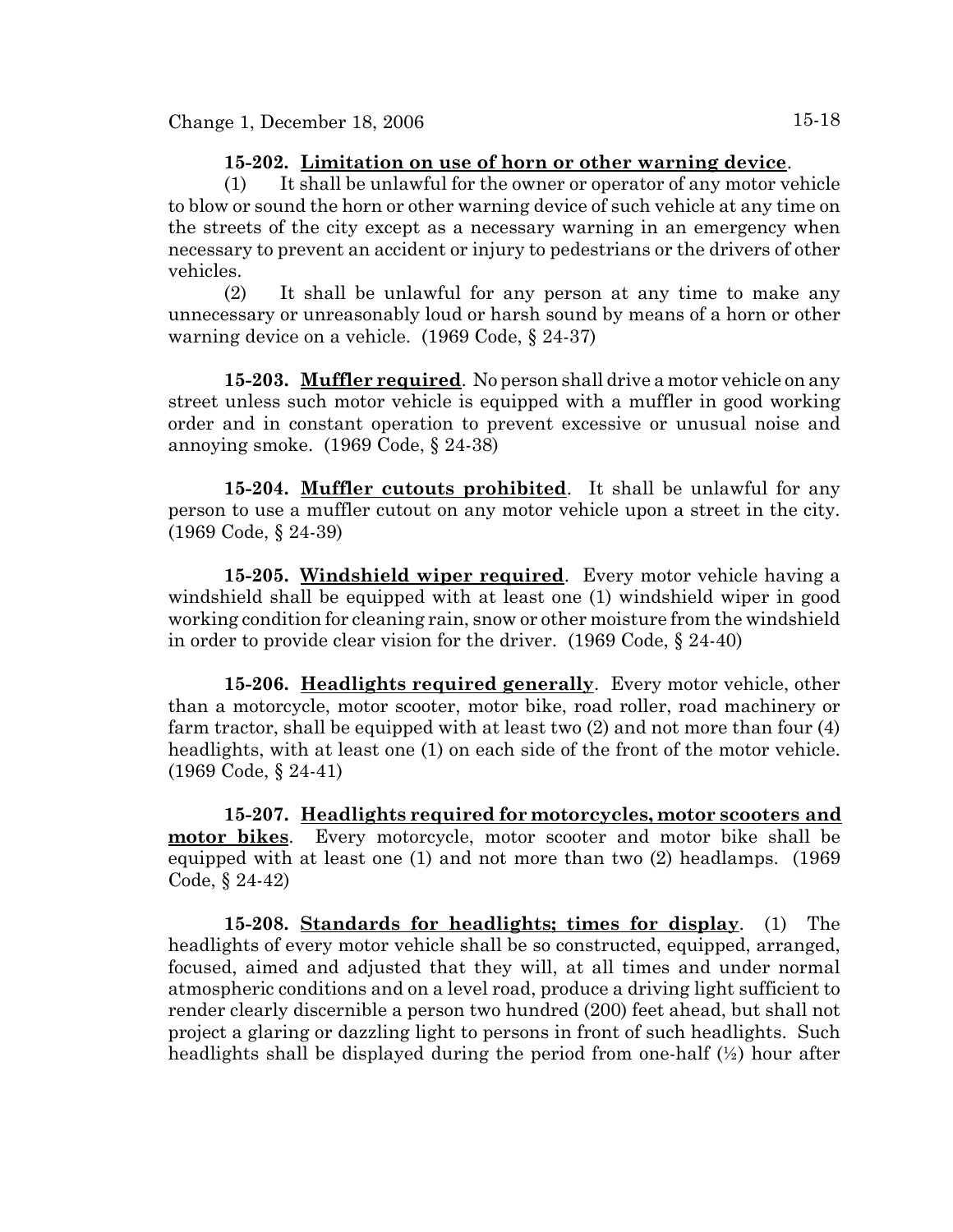sunset to one-half  $(\frac{1}{2})$  hour before sunrise, during fog, smoke, or rain and at all other times when there is not sufficient light to render clearly discernable any person on the road at a distance of two hundred (200) feet ahead of such vehicle.

(2) Operation of headlights during periods of rain, as required in this section, shall be made during any time when rain, mist, or other precipitation, including snow, necessitates the constant use of windshield wipers by motorists.

(3) Any person convicted of a violation of subsection (2) shall not be assessed court costs.<sup>1</sup> (Ord. #2-95, Feb. 1995, § 2, as amended by Ord. #21-06, Dec. 2006)

**15-209. Restriction of steady burning lights visible from front**. No vehicle operated in this state shall be equipped with any steady-burning lights that display to the front of the vehicle in any color other than white or amber or in any combination of colors other than white and amber, except for the following vehicles:

(1) A vehicle equipped with headlamps, daytime running lamps, or other similar devices in any color or combination of colors between white and amber authorized by the Federal Motor Vehicle Safety Standard No. 108, as adopted by the national highway traffic safety administration and compiled in 49 CFR 571.108;

(2) A motor vehicle operated for the purposes of an emergency equipment company may display steady-burning red, white, blue, or amber lights, or any combination of steady-burning red, white, blue, and amber lights pursuant to Tennessee Code Annotated, § 55-9-402(9); provided, that emergency equipment company vehicles shall not display or illuminate the lights authorized by this section while the vehicle is on a public road, whether in motion or stationary;

(3) A school bus, a passenger motor vehicle operated by rural mail carrier of the United States postal service while performing the duties of a rural mail carrier, or an emergency vehicle used in firefighting, including ambulances, emergency vehicles used in firefighting that are owned or operated by the division of forestry, firefighting vehicles, rescue vehicles, privately owned vehicles of regular or volunteer firefighters certified in Tennessee Code Annotated, § 55-9-201(c), or other emergency vehicles used in firefighting owned, operated, or subsidized by the governing body of any county or municipality, may display steady-burning red lights; and

(4) Authorized law enforcement vehicles and other vehicles listed in Tennessee Code Annotated, § 55-9-414 may display steady-burning red, white, and blue lights in combination. (1969 Code, § 24-44, as replaced by Ord. #2-2018, March 2018)

<sup>1</sup> State law reference

Tennessee Code Annotated, § 55-9-406.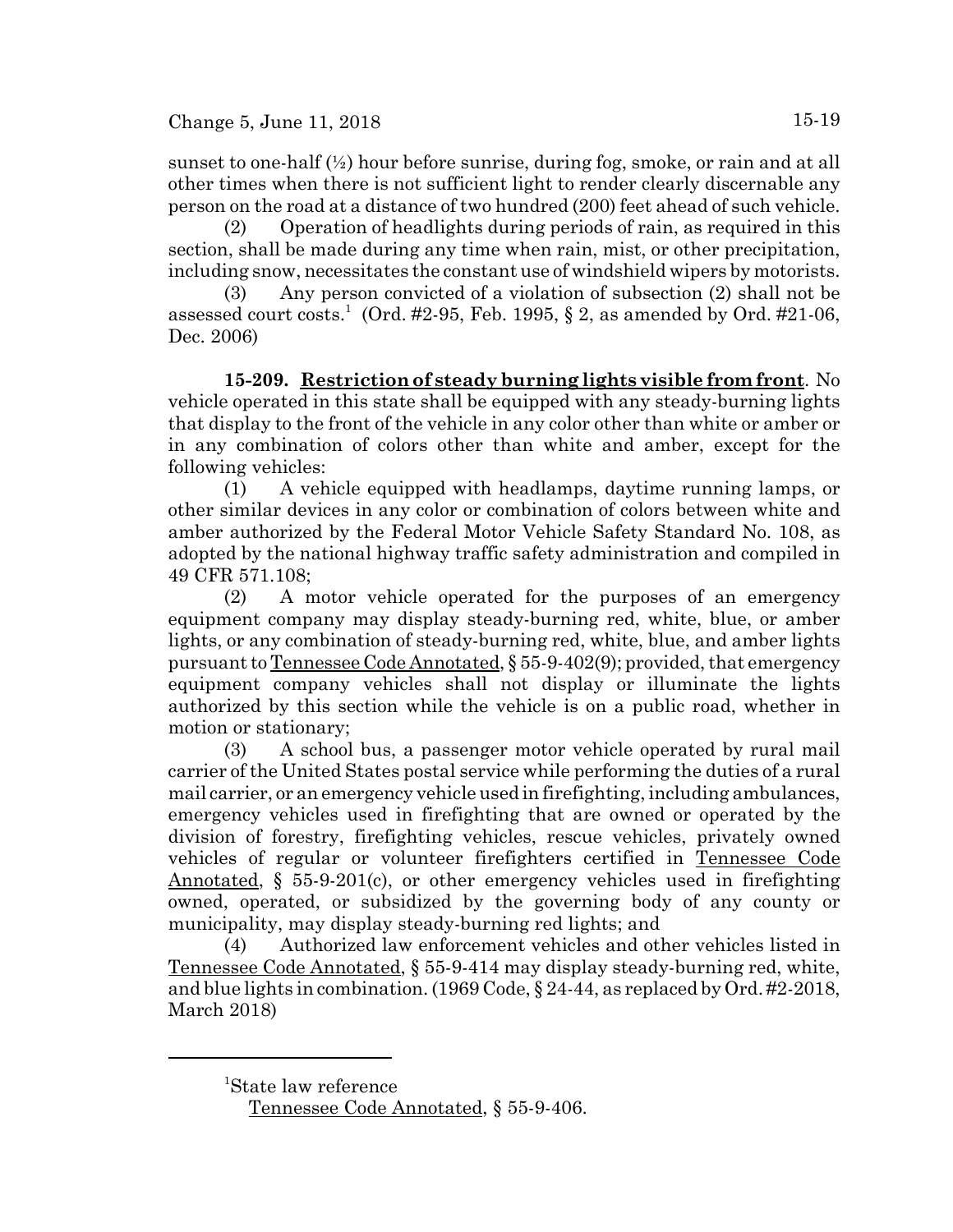**15-210. Restriction of flashing lights visible from front**. No vehicle operated in this state shall be equipped with any flashing lights in any color or combination of colors that display to the front of the vehicle, other than factory installed emergency flashers, except as provided in this section and for the following vehicles:

(1) Motorcycle escorts of properly identified funeral processions authorized by Tennessee Code Annotated, § 55-8-183 to display green strobe flashing lights;

(2) Vehicles owned by or leased to licensed public or private security services but not personally owned vehicles of security guards may display flashing lights in any color other than red, white, or blue, or in any combination of colors other than red, white, or blue; provided, that the flashing lights authorized by this subsection for security service vehicles shall not be operated or illuminated while the vehicle is on a public road, in motion or stationary, and shall only be illuminated when patrolling a shopping center or mall parking lot or other private premises or if stopped in a hazardous location for the purposes of warning;

(3) A highway maintenance or utility vehicle or recovery vehicle may display flashing white or amber lights or any combination of flashing white and amber lights pursuant to Tennessee Code Annotated, § 55-9-402(e);

(4) A motor vehicle operated for the purposes of an emergency equipment company pursuant to subsection (7) may display flashing red, white, blue, or amber lights or any combination of flashing red, white, blue, and amber lights; provided, that emergency equipment company vehicles shall not display or illuminate the lights authorized by this section while the vehicle is on a public road, whether in motion or stationary;

(5) A passenger motor vehicle operated by an organ procurement organization or a person under an agreement with an organ procurement organization may display flashing white or amber lights or flashing white and amber lights in combination when transporting an organ for human transplantation;

(6) A school bus, passenger motor vehicle operated by a rural mail carrier of the United States postal service while performing the duties of a rural mail carrier, or an emergency vehicle used in firefighting, including ambulances, emergency vehicles used in firefighting that are owned or operated by the division of forestry, firefighting vehicles, rescue vehicles, privately owned vehicles of regular or volunteer firefighters certified in Tennessee Code Annotated, § 55-9-201(c), or other emergency vehicles used in firefighting owned, operated, or subsidized by the governing body of any county or municipality, may display flashing red or white lights or flashing red and white lights in combination; and

(7) Authorized law enforcement vehicles and other vehicles authorized by Tennessee Code Annotated, § 55-9-414 to display flashing red, white, and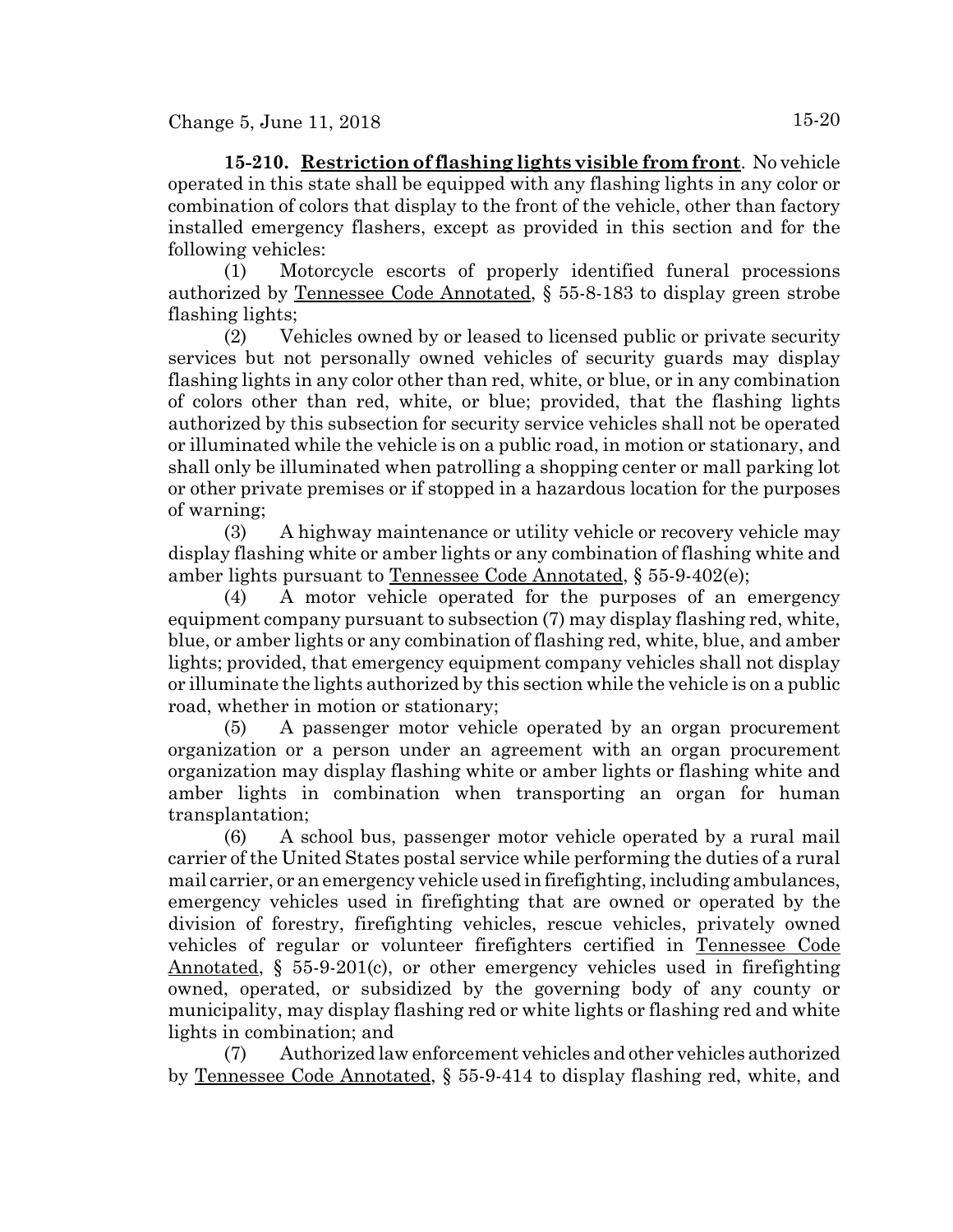blue lights in combination. (1969 Code, § 24-45, as replaced by Ord. #2-2018 March 2018)

**15-211. Tail lamp and stop light**. Every motor vehicle shall be equipped with at least one red tail lamp on the rear of such vehicle and at least one red or amber stop light on the rear of such vehicle. The stop light shall be so arranged as to be actuated by the application of the service or foot brakes and shall be capable of being seen and distinguished from a distance of two hundred (200) feet to the rear of the motor vehicle in normal daylight, but shall not project a glaring or dazzling light. The stop light may be incorporated with the tail lamp. (1969 Code, § 24-46)

**15-212. Use of multiple-beam lighting equipment**. Whenever the road lighting equipment on a motor vehicle is so arranged that the driver may select at will between two (2) or more distributions of light from headlights or lamps or auxiliary road lighting lamps or lights or combinations thereof, directed to different elevations, the following requirements shall apply while driving during the times when lights are required by state law:

(1) When there is no oncoming vehicle within five hundred (500) feet, the driver shall use an upper distribution of light; provided, however, that a lower distribution of light may be used when fog, dust or other atmospheric conditions make it desirable for reasons of safety and where there is sufficient light to render clearly discernible persons and vehicles on the street at a distance of five hundred (500) feet ahead and when following another vehicle within five hundred (500) feet.

(2) When within five hundred (500) feet of an oncoming vehicle, a driver shall use a distribution of light so aimed that the glaring rays therefrom are not directed into the eyes of the oncoming driver. (1969 Code, § 24-47)

**15-213. Brakes generally**. Every motor vehicle other than a motorcycle, motor scooter and motor bike, when operated upon a street, shall be equipped with brakes adequate to control the movement of and to stop and hold such vehicle, including two (2) separate means of applying the brakes, each of which means shall be effective to apply the brakes to at least two (2) wheels of the vehicle. If these two (2) separate means of applying brakes are connected in any way, they shall be so constructed that failure of any one part of the operating mechanism shall not leave the motor vehicle without brakes on at least two (2) wheels. (1969 Code, § 24-48)

**15-214. Brakes for motorcycles, motor scooters and motor bikes**. Every motorcycle, motor scooter and bicycle with motor attached, when operated upon a street, shall be equipped with at least one (1) brake, which may be operated by hand or foot. (1969 Code, § 24-49)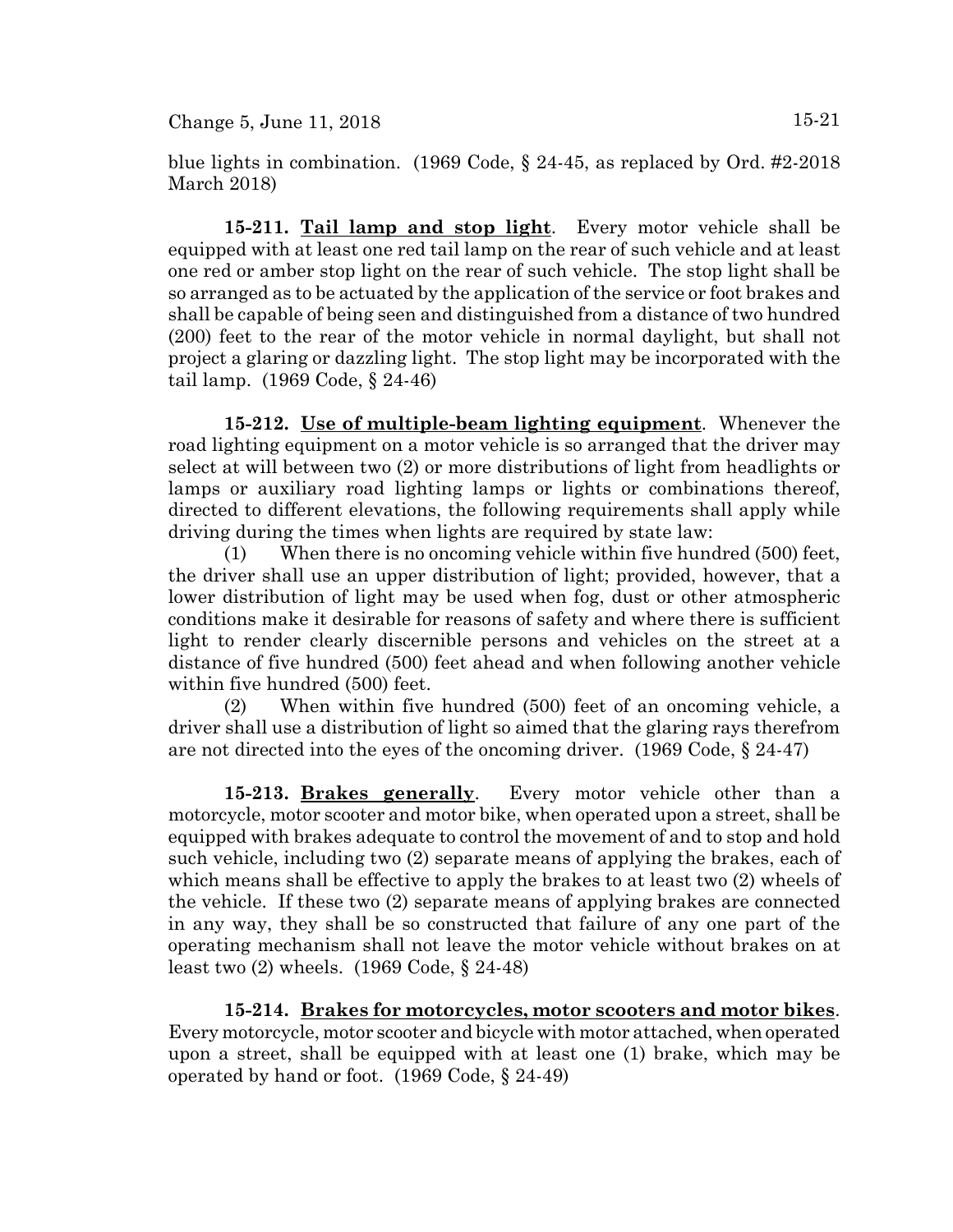**15-215. Brakes for trailers and semitrailers**. Every trailer or semitrailer of a gross weight of three thousand (3,000) pounds or more, when operated upon a street, shall be equipped with brakes adequate to control the movement of and stop and to hold such vehicle and so designed as to be applied by the driver of the towing motor vehicle from its cab. Such brakes shall be so designed and connected that, in case of an accidental breakaway of the towed vehicle, the brakes shall be automatically applied. (1969 Code, § 24-50)

**15-216. Performance ability of brakes**. (1) The service brakes upon any motor vehicle or combination of vehicles shall be adequate to stop such vehicle or vehicles when traveling twenty (20) miles per hour within a distance of thirty (30) feet when upon dry asphalt or concrete pavement surface free from loose material where the grade does not exceed one percent (1%).

(2) Under the above conditions, the hand brake shall be adequate to stop such vehicle or vehicles within a distance of fifty-five (55) feet and such hand brake shall be adequate to hold such vehicle or vehicles stationary on any grade upon which operated.

(3) Under the above conditions, the service brakes upon a motor vehicle equipped with two (2) wheel brakes only, when permitted under this chapter, shall be adequate to stop the vehicle within a distance of forty (40) feet and the hand brake adequate to stop the vehicle within a distance of fifty-five (55) feet.

(4) All braking distances specified in this section shall apply to all vehicles mentioned, whether such vehicles are not loaded or are loaded to the maximum capacity permitted in this chapter. (1969 Code, § 24-51)

**15-217. Maintenance and adjustment of brakes**. All brakes specified in this chapter shall be maintained in good working order and shall be so adjusted as to operate as equally as practicable with respect to the wheels on opposite sides of the vehicle. (1969 Code, § 24-52)

**15-218. Rearview mirror for trucks**. Any motor truck using the streets, which, by reason of their construction, either loaded or unloaded, prevent the driver's view of the rear, shall be equipped with a mirror arranged in such a manner and maintained so that the driver or operator may view the roadway to the rear and note the approach of vehicles from the rear of such motor truck. (1969 Code, § 24-53)

**15-219. Mudguards for trucks**. No person shall operate upon a street any motor vehicle or combination of vehicles having a carrying capacity in excess of three thousand (3,000) pounds, which motor vehicle or combination of vehicles is not equipped with rear fenders, mud flaps or mudguards which shall be of such size as will substantially prevent the projection of rocks, dirt, water or other substances to the rear. (1969 Code, § 24-54)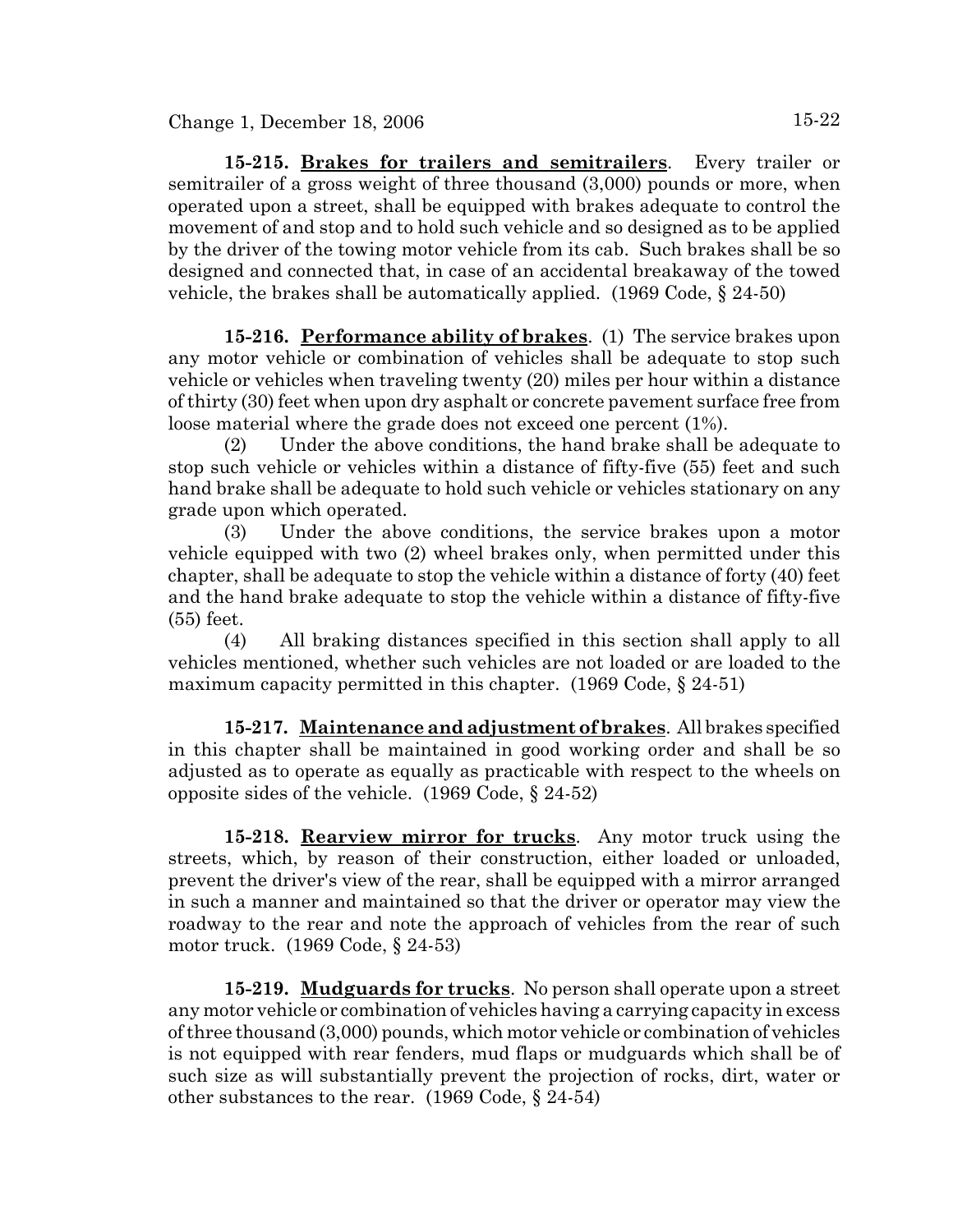**15-220. Windshield for motorcycles and motor-driven cycles**. Every motorcycle or motor-driven cycle operated upon any highway or public road of this city shall be equipped with a windshield of a type approved by the state commissioner of safety. This section shall not apply if the operator and every passenger on such motorcycle or motor-driven cycle are wearing safety goggles in accord with  $\S 15-113$ . (1969 Code,  $\S 24-56$ )

**15-221. Motor vehicle windows with tinting, reflecting or sun screen material.** (1) It is unlawful for any person to operate, upon a public roadway, street or road, any motor vehicle registered in this state, in which any window, which has a visible light transmittance equal to, but not less than, that specified in the Federal Motor Vehicle Safety Standard No. 205, has been altered, treated or replaced by the affixing, application or installation of any material which:

(a) Has a visible light transmittance of less than thirty-five percent (35%); or

(b) With the exception of the manufacturer's standard installed shade band, reduces the visible light transmittance in the windshield below seventy percent (70%).

(2) Any person who installs window tinting materials for profit, barter, or wages and/or commissions is defined as a "professional installer" for the provisions of this section, and it is unlawful for a professional installer to apply tinting materials to any vehicle so as to cause that vehicle to be in violation of this section. All professional installers of window tinting materials shall supply and shall affix to the lower right corner of the driver's window an adhesive label, the size and style of which shall be determined by the state commissioner of safety, which includes the installer's business name and the legend "Complies with Tennessee Code Annotated, § 55-9-107."

All professional installers of window tinting materials shall supply each customer with a signed receipt for each vehicle to which tinting materials have been applied which includes: the date of installation; the make, model, paint color and license plate number and state; the legend "Complies with Tennessee Code Annotated, § 55-9-107" at date of installation; and the legend "This receipt shall be kept with vehicle registration documents."

(3) The owner of any vehicle in question has the burden of proof that such vehicle is in compliance with the provisions of this section.

(4) Any vehicle model permitted by federal regulations to be equipped with certain windows tinted so as not to conform to the specifications of subsection  $(1)(a)$  is exempt from subsection  $(1)(a)$  with respect to those certain windows. Likewise, vehicles bearing commercial license plates or government service license plates that are used for law enforcement purposes shall be exempt from the specifications of subsection (1)(a) for those windows rearward of the front doors. This shall not be construed in any way to exempt the front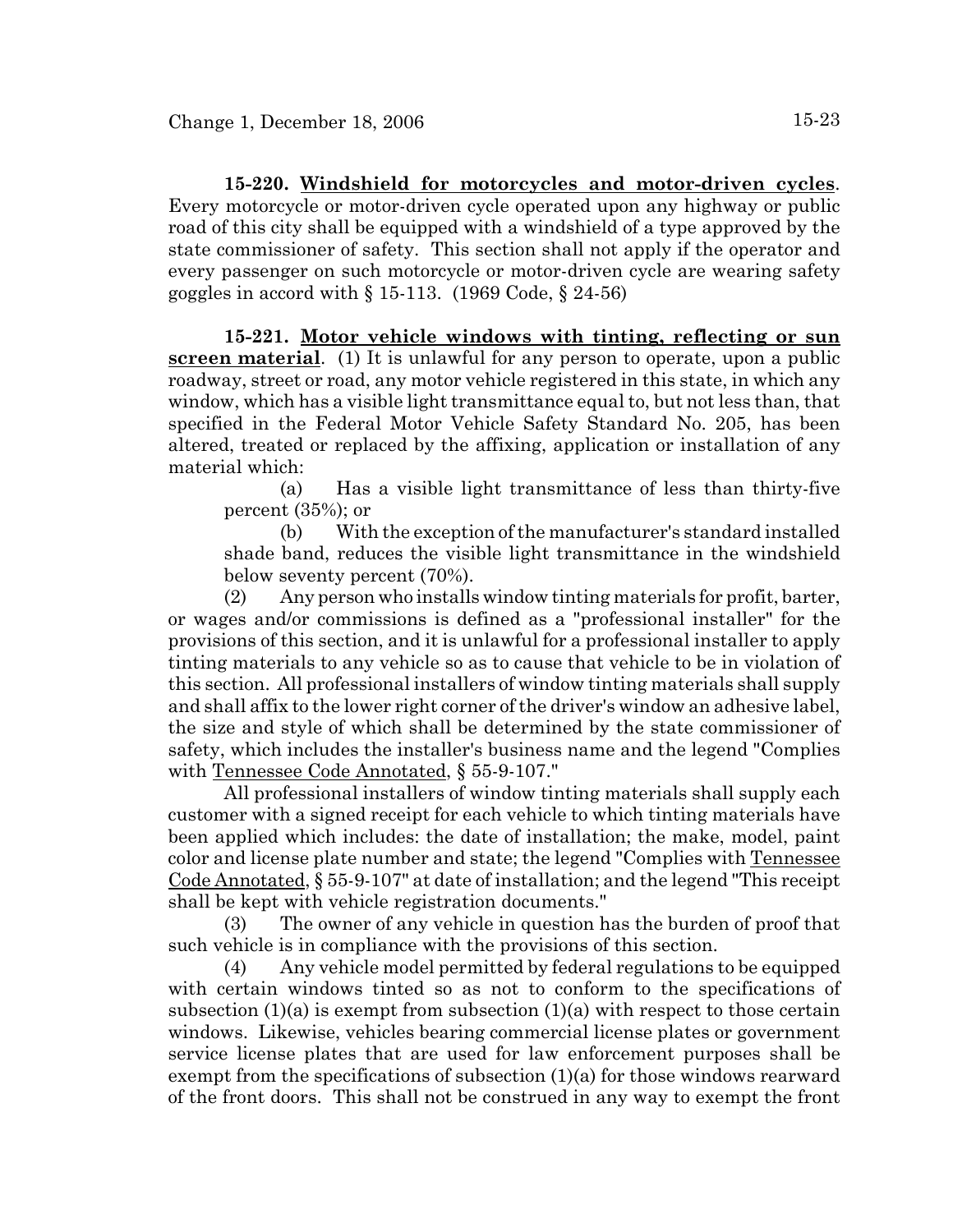door windows of any vehicle of any kind from the specifications of subsection  $(1)(a)$ .

(5) Notwithstanding the provisions of subsection (1) to the contrary, any person with a medical condition that is adversely affected by ultraviolet light may submit a statement to the commissioner from that person's physician certifying that the person has a medical condition which requires reduction of light transmission in the windows of such person's vehicle in excess of the standards established in subsection (1). The commissioner shall submit the certified statement to the department's medical review board for evaluation. If the review board finds the exemption warranted, it shall recommend that the commissioner authorize the exemption, and the degree of tinting exemption which is appropriate. The commissioner shall then supply a certificate or decal, indicating the degree of exemption, to the applicant who shall display it in the motor vehicle.

(6) It is probable cause for a full-time, salaried police officer of this state to detain a motor vehicle being operated on the public roadways in the city when such officer has a reasonable belief that the motor vehicle is in violation of subdivision (a)(1), for the purpose of conducting a field comparison test.

(7) It is unlawful for the operator of a motor vehicle to refuse to submit to the field comparison test when directed to do so by a full-time, salaried police officer, or for any person to otherwise violate any provisions of this section. (as added by Ord. #21-06, Dec. 2006)

**15-222. Television in motor vehicles**. 1 (1) No television screen or other device of a similar nature shall be installed or used in this state in any position or location in a motor vehicle where it may be visible to the driver, or where it may in any other manner interfere with the safe operation and control of the vehicle. It is unlawful for any person to install or cause to be installed a television screen or other device of a similar nature, in violation of the provisions of this section, or to operate upon the public roadways, or sell within this state, any motor vehicle which has a television screen or other device of a similar nature installed in violation of the provisions of this section.

(2) The prohibitions contained in this section do not apply to the following:

(a) Electronic displays used in conjunction with vehicle navigation systems;

(b) Closed circuit video monitors designed to operate only in conjunction with dedicated video cameras and used in rear-view systems on motor vehicles;

1 State law reference

Tennessee Code Annotated, § 55-9-105.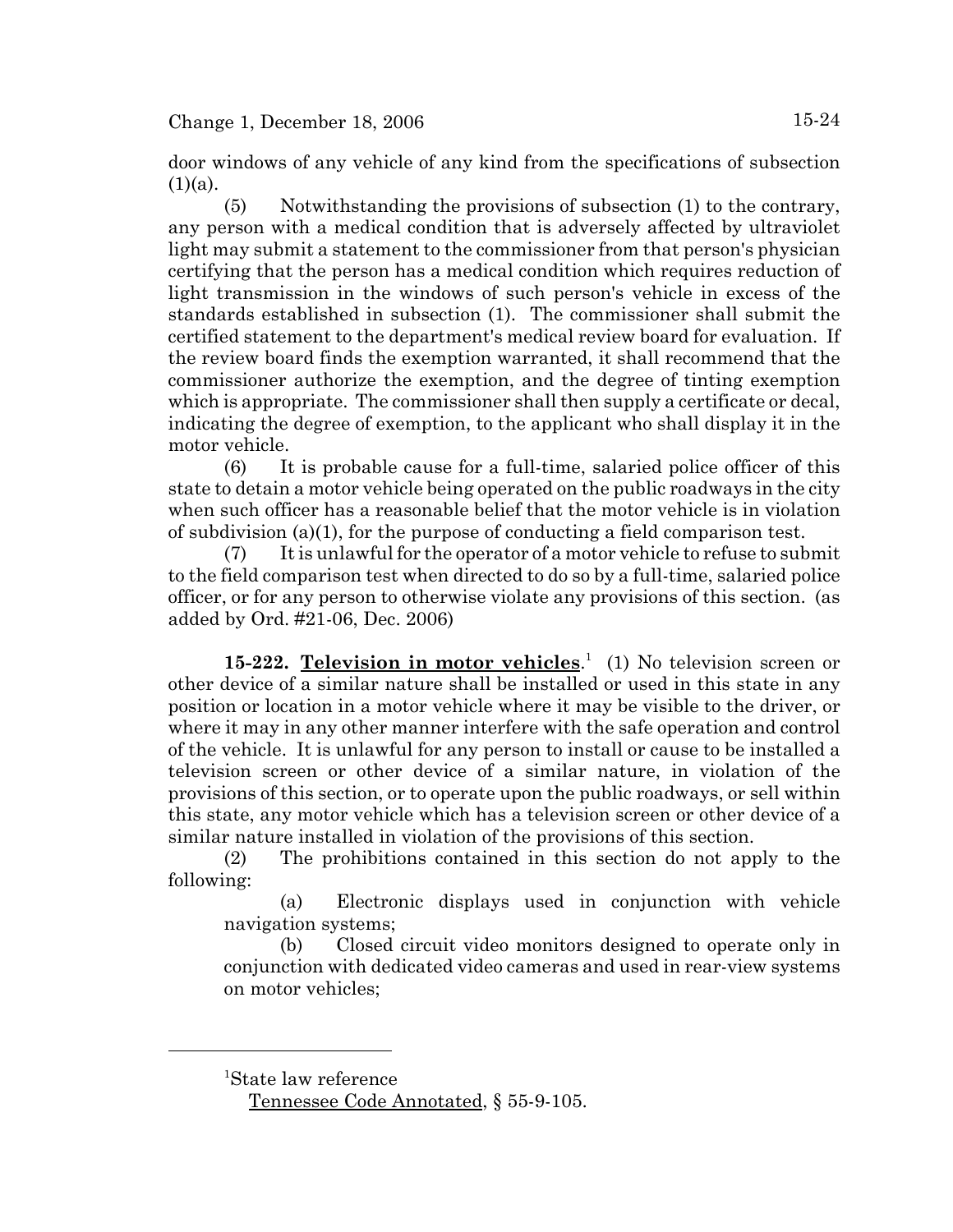(c) Televison receivers or monitors used in government-owned vehicles by law enforcement officers in the course of their official duties; and

(d) Computer or other electronic displays or monitors used in utility vehicles by employees of the utility in the course of their official duties; provided, however, such use shall only be permitted while the vehicle is stopped, standing or parked. For purposes of this subsection, "utility" means any person, municipality, county, metropolitan government, cooperative, board, commission, district, or any entity created or authorized by public act, private act or general law to provide electricity, natural gas, water, waste water services, telephone service or any combination thereof, for sale to consumers in any particular service area.

(3) This section does not apply to local, state or federal law enforcement officers who are engaged in the performance of their official duties. (as added by Ord. #21-06, Dec. 2006)

**15-223. Obscene or patently offensive bumper stickers, window** signs, etc., prohibited.<sup>1</sup> To avoid distracting other drivers and thereby reduce the likelihood of accidents arising from lack of attention or concentration, the display of obscene and patently offensive movies, bumper stickers, window signs or other markings on or in a motor vehicle which are visible to other drivers is prohibited and display of such materials shall subject the owner of the vehicle on which they are displayed, upon conviction, to a fine of not less than two dollars (\$2.00) nor more than fifty dollars (\$50.00). "Obscene" or "patently offensive" has the meaning specified in Tennessee Code Annotated, § 39-17-901. (as added by Ord. #21-06, Dec. 2006)

15-224. **Electronic tracking of motor vehicles.**<sup>2</sup> (1) Except as provided in subsection (2), it is an offense for a person to knowingly install, conceal or otherwise place an electronic tracking device in or on a motor vehicle without the consent of all owners of such vehicle for the purpose of monitoring or following an occupant or occupants of such vehicle. As used in this section, "person" does not include the manufacturer of the motor vehicle.

(2) (a) It shall not be a violation if the installing, concealing or placing of an electronic tracking device in or on a motor vehicle is by, or at the direction of, a law enforcement officer in furtherance of a criminal

2 State law reference

<sup>1</sup> State law reference

Tennessee Code Annotated, § 55-8-187.

Tennessee Code Annotated, § 39-13-606.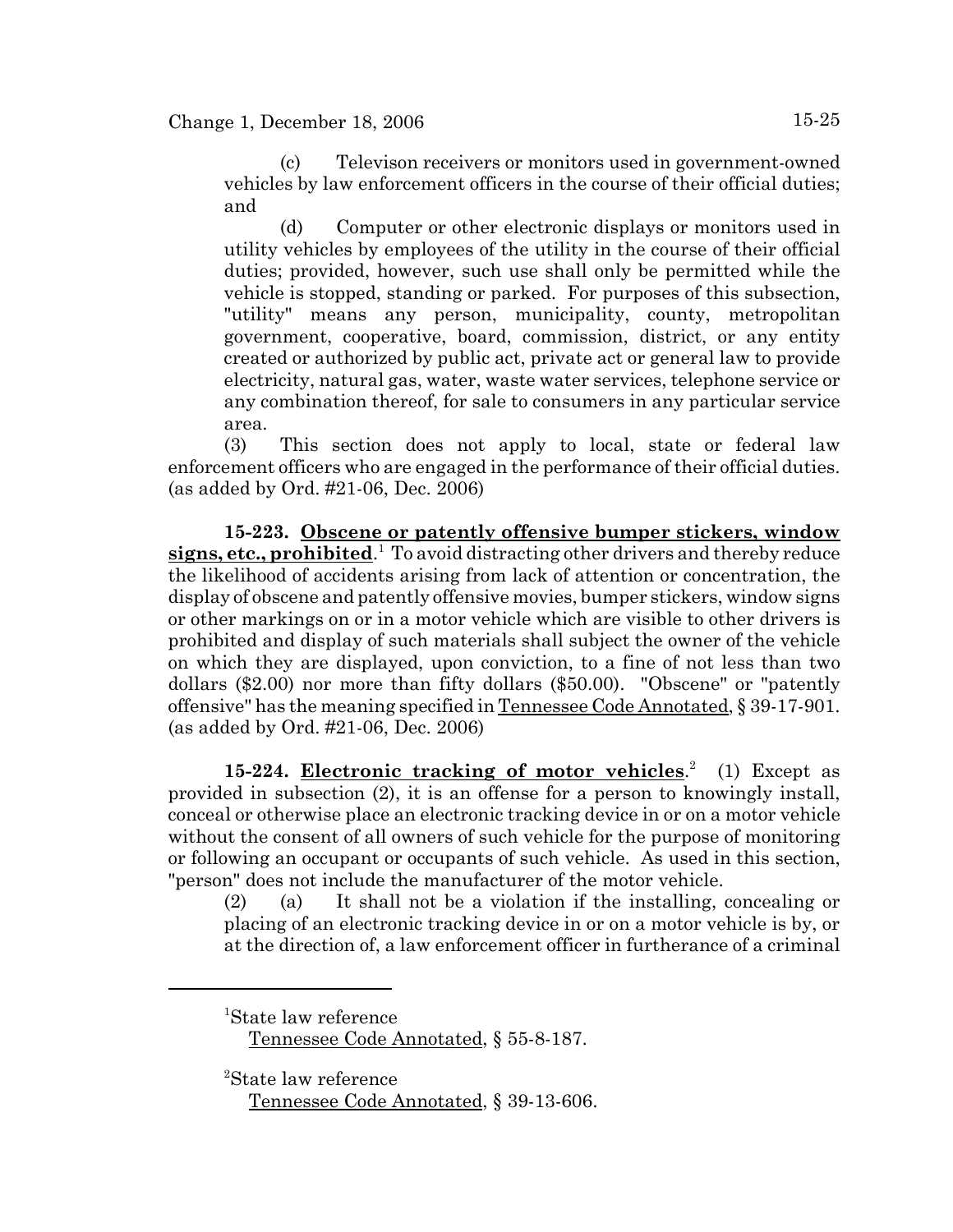investigation and is carried out in accordance with applicable state and federal law.

(b) If the installing, concealing or placing of an electronic tracking device in or on a motor vehicle is by, or at the direction of, a parent or legal guardian who owns or leases such vehicle, and if such device is used solely for the purpose of monitoring the minor child of such parent or legal guardian when such child is an occupant of such vehicle, then the installation, concealment or placement of such device in or on such vehicle without the consent of any or all occupants in such vehicle shall not be a violation.

(c) It shall also not be a violation of this section if the installing, concealing or placing of an electronic tracking device in or on a motor vehicle is for the purpose of tracking the location of stolen goods being transported in such vehicle or for the purpose of tracking the location of such vehicle if it is stolen.

(3) The provisions of this section shall not apply to a tracking system installed by the manufacturer of a motor vehicle. (as added by Ord. #21-06, Dec. 2006)

15-225. Radar jamming device.<sup>1</sup> (1) It is an offense for any person to knowingly possess or sell a radar jamming device.

(2) It is an offense for any person to knowingly operate a motor vehicle with a radar jamming device in the motor vehicle.

(3) The provisions of this section shall not apply to law enforcement officers acting in their official capacity.

(4) Any radar jamming device that is used in violation of this section is subject to seizure by any law enforcement officer and may be confiscated and destroyed by order of the court in which a violation of this section is charged.

(5) Definitions. (a) "Radar jamming device" means any active or passive device, instrument, mechanism, or equipment that is designed or intended to interfere with, disrupt, or scramble the radar or laser that is used by law enforcement agencies and officers to measure the speed of motor vehicles. Radar jamming device includes, but is not limited to, devices commonly referred to as "jammers" or "scramblers."

(b) "Radar jamming device" does not include equipment that is legal under FCC regulations, such as a citizens' band radio, ham radio, or any other similar electronic equipment. (as added by Ord. #21-06, Dec. 2006)

1 State law reference Tennessee Code Annotated,§ 39-16-610.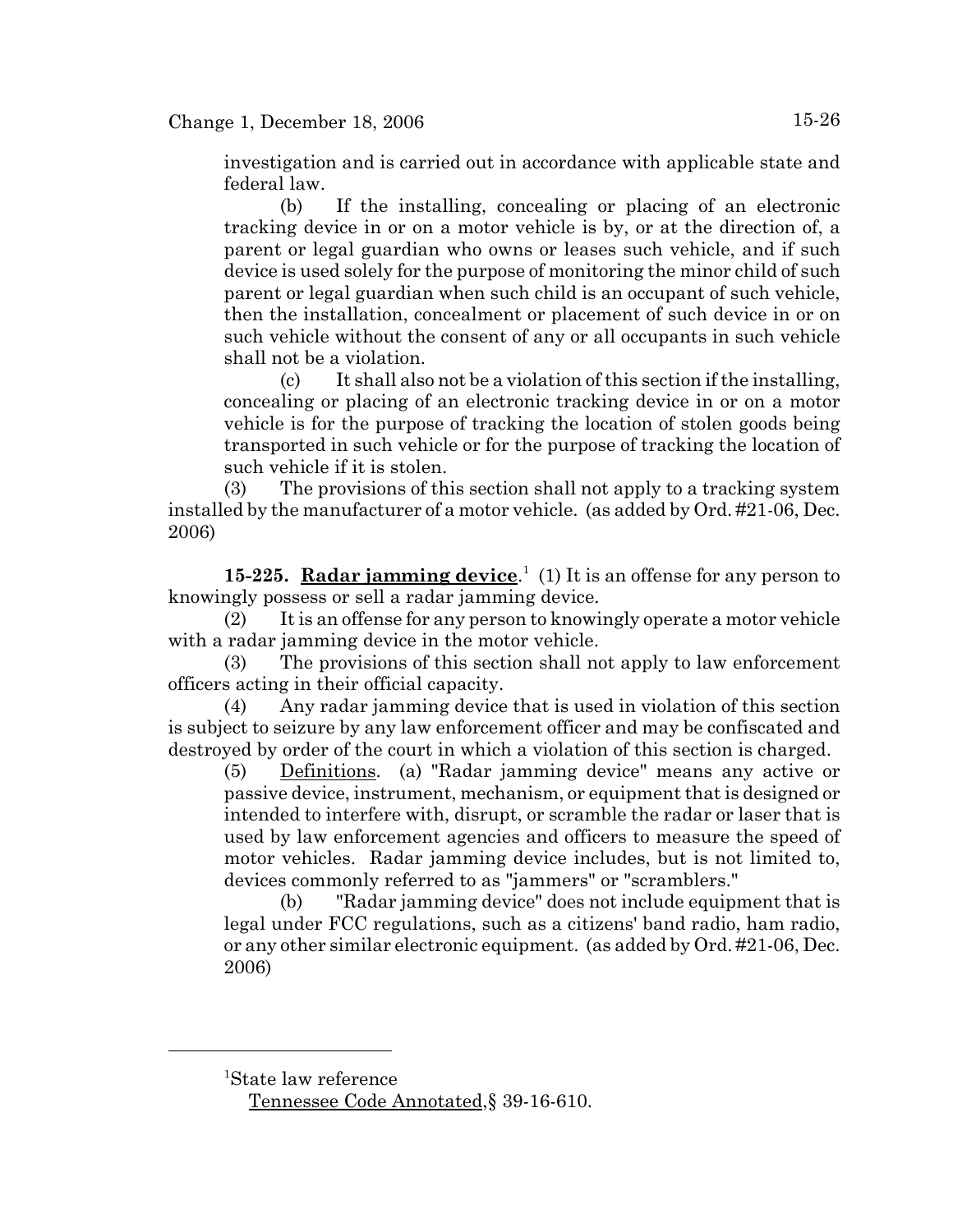**15-226. Child passenger restraint system**. 1 (1) Any person transporting any child, under one (1) year of age, or any child, weighing twenty pounds (20 lbs.) or less, in a motor vehicle upon a public roadway in the city is responsible for the protection of the child and properly using a child passenger restraint system in a rear facing position, meeting federal motor vehicle safety standards in the rear seat if available or according to the child safety restraint system or vehicle manufacturer's instructions.

(2) Notwithstanding the provisions of City Code  $\S 15-227$ , any person transporting any child, one (1) through three (3) years of age weighing greater than twenty pounds (20 lbs.), in a motor vehicle upon a public roadway in the city is responsible for the protection of the child and properly using a child passenger restraint system in a forward facing position, meeting federal motor vehicle safety standards in the rear seat if available or according to the child safety restraint system or vehicle manufacturer's instructions.

(3) Notwithstanding the provisions of City Code  $\S 15-227$ , any person transporting any child, four (4) through eight (8) years of age and measuring less than four feet, nine inches (4' 9") in height, in a passenger motor vehicle upon a public roadway in the city is responsible for the protection of the child and properly using a belt positioning booster seat system, meeting federal motor vehicle safety standards in the rear seat if available or according to the child safety restraint system or vehicle manufacturer's instructions.

(4) If a child is not capable of being safely transported in a conventional child passenger restraint system as provided for in this section, a specially modified, professionally manufactured restraint system meeting the intent of this section shall be in use; provided, however, that the provisions of this subsection shall not be satisfied by use of the vehicle's standard lap or shoulder safety belts independent of any other child passenger restraint system. A motor vehicle operator who is transporting a child in a specially modified, professionally manufactured child passenger restraint system shall possess a copy of the physician's signed prescription that authorizes the professional manufacture of the specially modified child passenger restraint system.

(a) A person shall not be charged with a violation of this section if such person presents a copy of the physician's prescription in compliance with the provisions of this subsection to the arresting officer at the time of the alleged violation.

(b) A person charged with a violation of this section may, on or before the court date, submit a copy of the physician's prescription and evidence of possession of a specially modified, professionally manufactured child passenger restraint system to the court. If the court is satisfied that compliance was in effect at the time of the violation, the

1 State law reference

Tennessee Code Annotated,§ 55-9-602.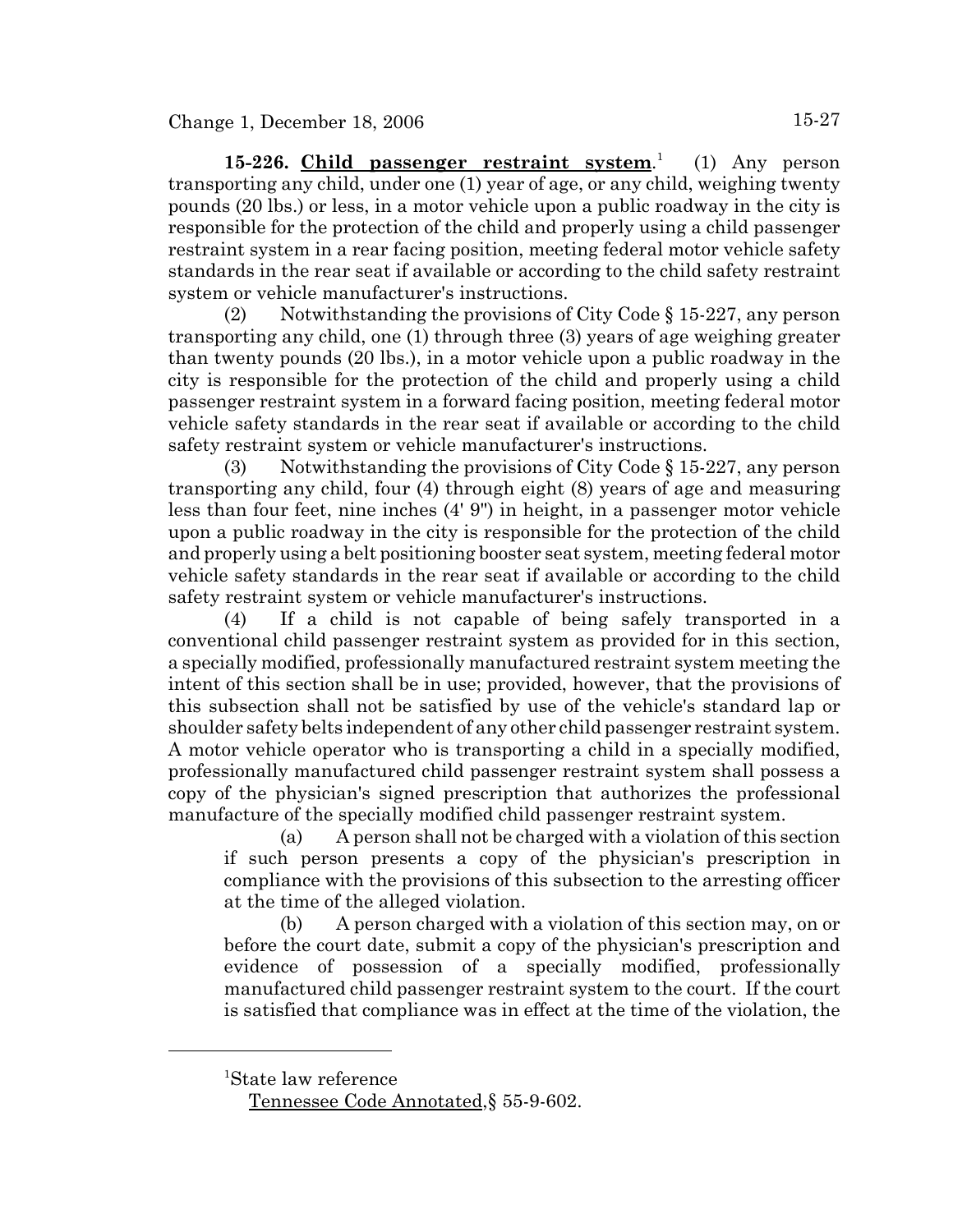charge for violating the provisions of this subsection (a) may be dismissed.

(5) In addition to or in lieu of the penalty imposed, persons found guilty of a first offense of violating subsections (1) through (4) may be required to attend a court approved offenders' class designed to educate offenders on the hazards of not properly transporting children in motor vehicles. A fee may be charged for such classes sufficient to defray all costs of providing such classes.

(6) Notwithstanding the provisions of City Code  $\S 15-227$ , any person transporting any child, nine (9) through twelve (12) years of age, or any child through twelve (12) years of age, measuring four feet, nine inches (4' 9") or more in height, in a passenger motor vehicle upon a public roadway in the city is responsible for the protection of the child and properly using a seat belt system meeting federal motor vehicle safety standards. It is recommended that any such child be placed in the rear seat if available.

(7) Notwithstanding the provisions of City Code  $\S 15-227$ , any person transporting any child, thirteen (13) through fifteen (15) years of age, in a passenger motor vehicle upon a public roadway in the city is responsible for the protection of the child and properly using a passenger restraint system, including safety belts, meeting federal motor vehicle safety standards.

(8) A person charged with a violation of subsection (6) or (7) may, in lieu of appearance in court, submit a fine of fifty dollars (\$50.00) to the city court clerk.

(9) No litigation tax shall be imposed or assessed against anyone convicted of a violation of subsection (6) or (7), nor shall any clerk's fee or court costs, including but not limited to any statutory fees of officers, be imposed or assessed.

(10) Notwithstanding any provision of law to the contrary, no more than one (1) citation may be issued for a violation of subsection (6) or (7) per vehicle per occasion. If the driver is neither a parent nor legal guardian of the child and the child's parent or legal guardian is present in the vehicle, the parent or legal guardian is responsible for ensuring that the provisions of subsection (6) or (7) are complied with. If no parent or legal guardian is present at the time of the violation, the driver is solely responsible for compliance with subsection (6) or (7). (as added by Ord. #21-06, Dec. 2006)

15-227. <u>Use of safety belts in passenger vehicles.</u><sup>1</sup> (1) No person shall operate a passenger motor vehicle on any public roadway in the city unless such person and all passengers four (4) years of age or older are restrained by a safety belt at all times the vehicle is in forward motion.

<sup>1</sup> State law reference Tennessee Code Annotated, § 55-9-603.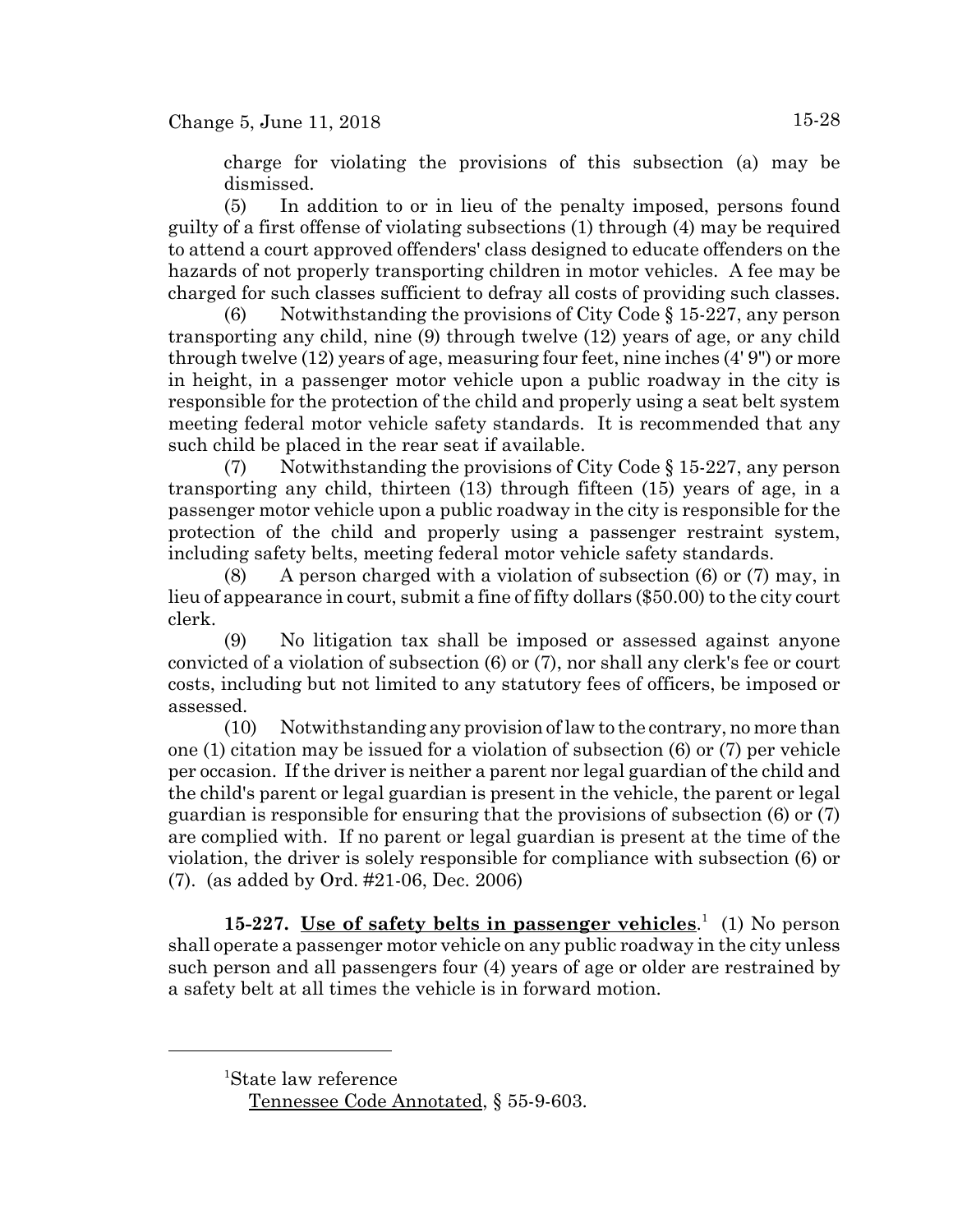### Change 5, June 11, 2018  $15-29$

(3) Notwithstanding any provision of this section to the contrary, no person between sixteen (16) years of age and up to and through the age of seventeen (17) years of age, shall operate a passenger motor vehicle, or be a passenger therein, unless such person is restrained by a safety belt at all times the vehicle is in forward motion. Notwithstanding subsection (4), the provisions of this subsection (3) shall apply to all occupants between sixteen (16) years of age and eighteen (18) years of age occupying any seat in a passenger motor vehicle.

(4) The provisions of this section shall apply only to the operator and all passengers occupying the front seat of a passenger motor vehicle. If the vehicle is equipped with a rear seat which is capable of folding, the provisions of this section shall only apply to front seat passengers and the operator if the back seat is in the fold down position.

(5) A law enforcement officer observing a violation of this section shall issue a citation to the violator, but shall not arrest or take into custody any person solely for a violation of this section.

(6) Notwithstanding the provisions of subsection (4), no person with a learner permit or an intermediate driver license shall operate a passenger motor vehicle in this state unless such person and all passengers between the ages of four (4) and seventeen (17) years of age are restrained by a safety belt at all times the vehicle is in forward motion.

(7) As used in this section, unless specified otherwise, "passenger car" or "passenger motor vehicle" means any motor vehicle with a manufacturer's gross vehicle weight rating of eight thousand five hundred pounds (8,500 lbs.) or less, that is not used as a public or livery conveyance for passengers. "Passenger car" or "passenger motor vehicle" does not apply to motor vehicles which are not required by federal law to be equipped with safety belts.

(8) (a) Effective January 1, 2016, the fine amount shall increase to twenty-five dollars (\$25.00) for a first violation and fifty dollars (\$50.00) for a second or subsequent violation.

(b) Effective January 1, 2016, the fine amount shall increase to twenty-five dollars (\$25.00).

(9) No clerk's fee nor court costs, including, but not limited to, any statutory fees of officers, shall be imposed or assessed against anyone convicted of a violation of this section. No litigation tax levied shall be imposed or assessed against anyone convicted of a violation of this section.

(10) This section does not apply to:

(a) A passenger or operator with a physical disability which prevents appropriate restraint in a safety seat or safety belt; provided, that the condition is duly certified in writing by a physician who shall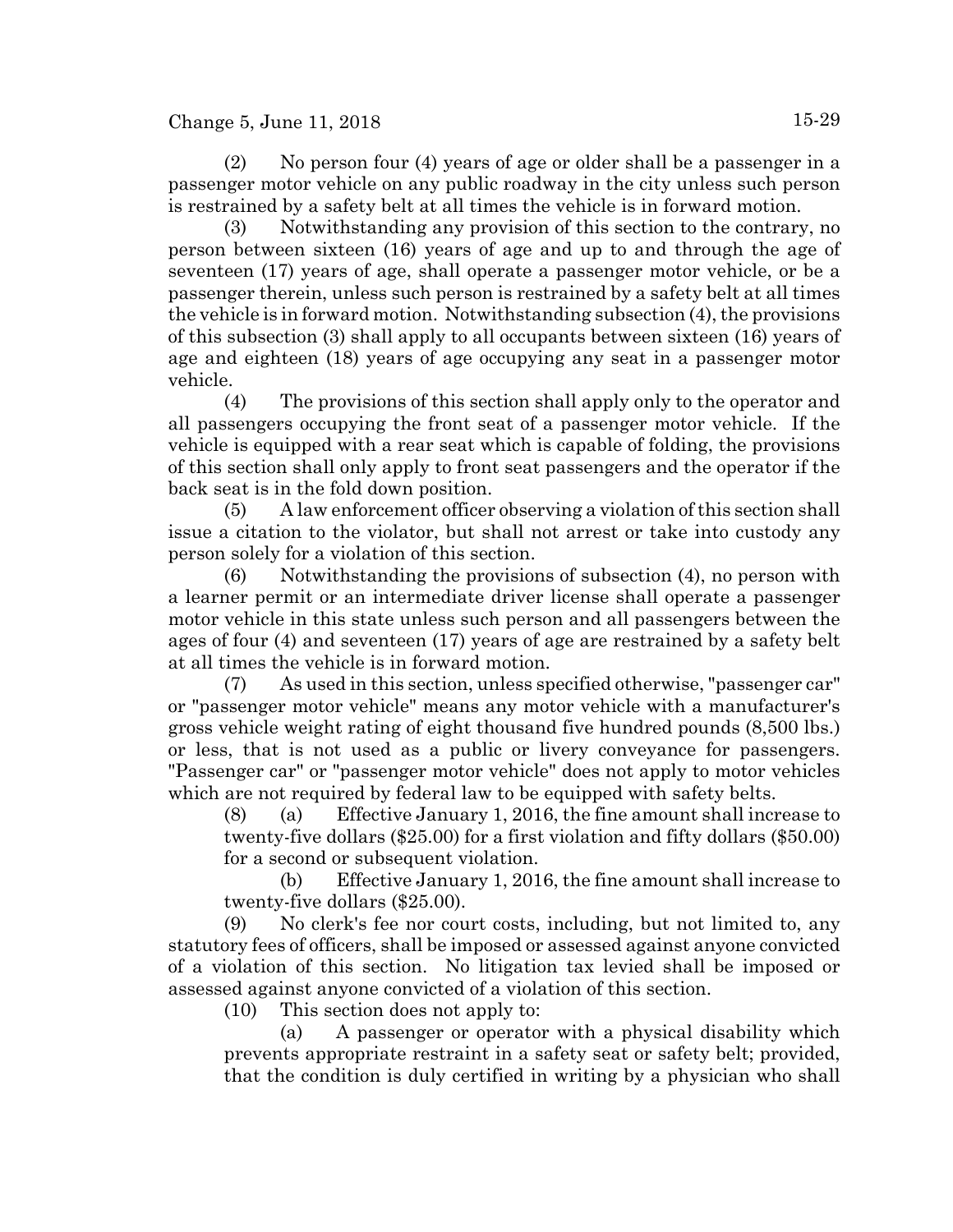state the nature of the disability, as well as the reason a restraint is inappropriate;

(b) A passenger motor vehicle operated by a rural letter carrier of the United States postal service while performing the duties of a rural letter carrier;

(c) Salespersons or mechanics employed by an automobile dealer who, in the course of their employment, test-drive a motor vehicle, if such dealership customarily test-drives fifty (50) or more motor vehicles a day, and if such test-drives occur within one (1) mile of the location of the dealership;

(d) Utility workers, water, gas and electric meter readers while the meter reader or utility worker is emerging from and reentering a vehicle at frequent intervals and operating the vehicle at speeds not exceeding forty miles per hour (40 mph);

(e) A newspaper delivery motor carrier service while performing the duties of a newspaper delivery motor carrier service; provided, that this exemption shall only apply from the time of the actual first delivery to the customer until the last actual delivery to the customer;

(f) A vehicle in use in a parade if operated at less than fifteen miles per hour (15 mph);

 $(g)$  A vehicle in use in a hayride if operated at less than fifteen miles per hour (15 mph); or

(h) A vehicle crossing a public roadway from one (1) field to another if operated at less than fifteen miles per hour (15 mph). (as added by Ord. #21-06, Dec. 2006, and amended by Ord. #14-2015, Sept. 2015)

**15-228. Illumination of registration (license) plate.** (1) For all motor vehicles that are factory-equipped to illuminate the registration (license) plate, the registration (license) plate shall be illuminated at all times that headlights are illuminated. This section is not applicable to antique vehicles as defined in Tennessee Code Annotated, § 55-4-111(b).

(2) It is unlawful to fail to comply with the requirements of this section. By <u>Tennessee Code Annotated</u>,  $\S$  55-4-110(d)(3), a violation of this section is subject only to imposition of a fine of ten dollars (\$10.00) for a first violation and twenty dollars (\$20.00) for second and subsequent violations, and no litigation tax, clerk's fee, or court costs shall not be imposed.

(3) By Tennessee Code Annotated,  $\S$  55-4-110(d)(3), a traffic citation that is based solely upon a violation of this section shall be considered a nonmoving traffic violation and no points shall be added to a driver record for the violation. (as added by Ord. #14-2015, Sept. 2015)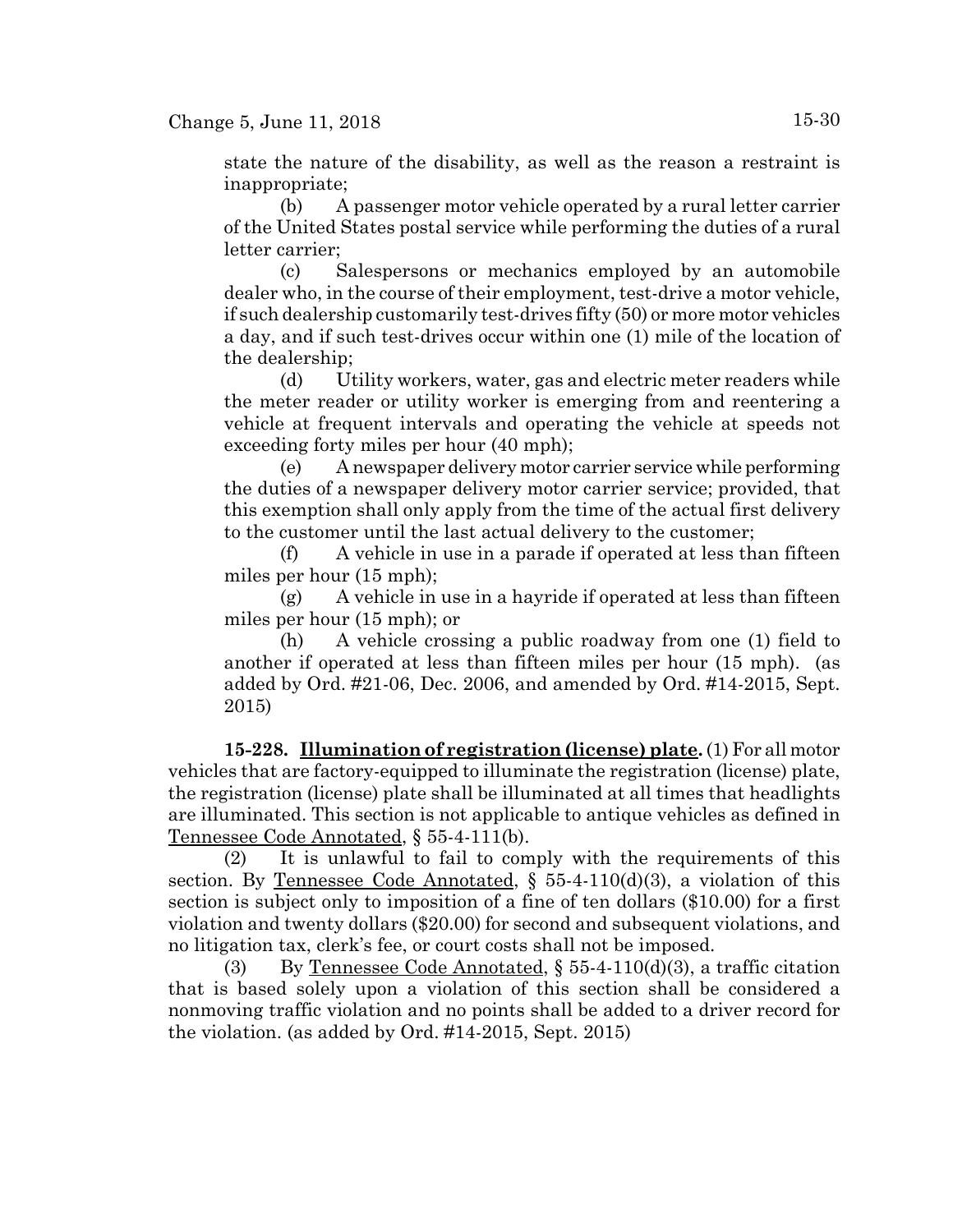#### **CHAPTER 3**

#### **OPERATION OF VEHICLES GENERALLY**

#### **SECTION**

- 15-301. Prohibited use of hand-held mobile telephone in marked school zone; prohibited use of mobile telephone with hands-free device by person under 18.
- 15-302. Duty to drive on right side of roadway.
- 15-303. Certain trucks to be operated in outer lanes of streets.
- 15-304. Blocking intersections prohibited.
- 15-305. Passing vehicles proceeding in opposite direction.
- 15-306. Passing vehicle proceeding in same direction--generally.
- 15-307. Passing vehicle proceeding in same direction--on right side.
- 15-308. Passing vehicle proceeding in same direction--duty of driver of overtaken vehicle.
- 15-309. No-passing zones.
- 15-310. One-way streets--designation.
- 15-311. One-way streets--vehicles to be driven only in designated direction.
- 15-312. Driving around rotary traffic island.
- 15-313. Driving on roadways laned for traffic.
- 15-314. Driving on divided streets.
- 15-315. Right-of-way at uncontrolled intersections.
- 15-316. Stop intersections.
- 15-317. Yield intersections.
- 15-318. Entering street from alley, building or private road or driveway.
- 15-319. Turning movements generally.
- 15-320. Required position and method of turning at intersections.
- 15-321. Markers, buttons or signs regulating turns.
- 15-322. Right-of-way when turning left at intersection.
- 15-323. Limitations on turning around.
- 15-324. Starting, stopping and turning signals--generally.
- 15-325. Starting, stopping and turning signals--method of giving with hand and arm.
- 15-326. Starting, stopping and turning signals--change of direction after signal given.
- 15-327. Starting, stopping and turning signals--duty of drivers receiving signals.
- 15-328. Duty to stop at railroad crossing upon approach of train.
- 15-329. Duty to stop at designated dangerous railroad crossings.
- 15-330. [Deleted.]
- 15-331. Sections 15-328, 15-329, and 15-330 do not affect rights in damage suits.
- 15-332. Moving heavy equipment at railroad grade crossings.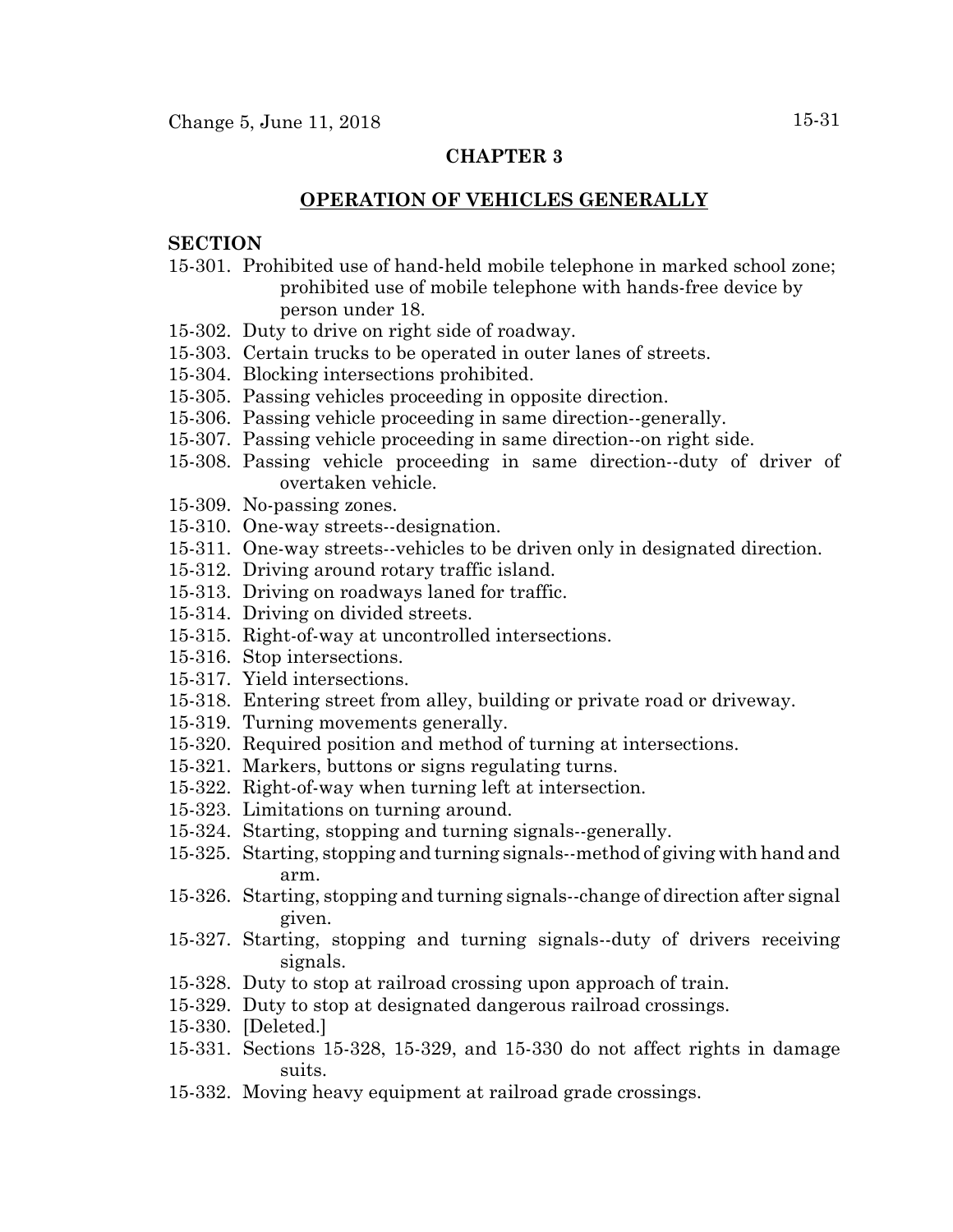Change 5, June 11, 2018 15-32

- 15-333. Limitations on backing.
- 15-334. Coasting prohibited.
- 15-335. Overtaking and passing church bus; discharging passengers.
- 15-336. Overtaking and passing youth bus; discharging passengers.
- 15-337. Duties of driver of school bus when receiving or discharging passengers.
- 15-338. Following too closely.
- 15-339. Following fire apparatus or driving near fire.
- 15-340. Driving over fire hose.
- 15-341. Driving when view or control obstructed.
- 15-342. Use of mobile telephone by school bus drivers.
- 15-343. Driving without due caution; drivers to exercise due care.
- 15-344. Through truck traffic on residential streets prohibited; exceptions.
- 15-345. Accidents involving damage to vehicles.
- 15-346. Transporting child in truck bed.
- 15-347. Obstruction to driver's view of driving mechanism.
- 15-348. Automated enforcement.
- 15-349. Texting while driving prohibited.

**15-301. Prohibited use of hand-held mobile telephone in marked school zone; prohibited use of mobile telephone with hands-free device by person under 18**. (1) As used in this section:

(a) "Hands-free device" means a device that is designed to allow two-way communication via mobile telephone without the necessity of holding the mobile telephone, such as a speakerphone or headset; and

(b) "Mobile telephone" means a cellular, analog, wireless, or digital device that provides for voice communication or for both voice and data communication. "Mobile telephone" does not include a two-way radio or push-to-talk device.

(2) (a) It is an offense for a person to knowingly operate a motor vehicle in any marked school zone in this state, when a warning flasher or flashers are in operation, and talk on a hand-held mobile telephone while the vehicle is in motion.

(b) It is a delinquent act for a person under eighteen (18) years of age to knowingly operate a motor vehicle on any road or highway in this state and talk on a mobile telephone that is equipped with a hands-free device while the vehicle is in motion.

(c) This section does not prohibit a person eighteen (18) years of age or older from operating a motor vehicle in any marked school zone in this state, when a warning flasher or flashers are in operation, and talking on a mobile telephone that is equipped with a hands-free device while the vehicle is in motion.

(3) This section shall not apply to the following persons: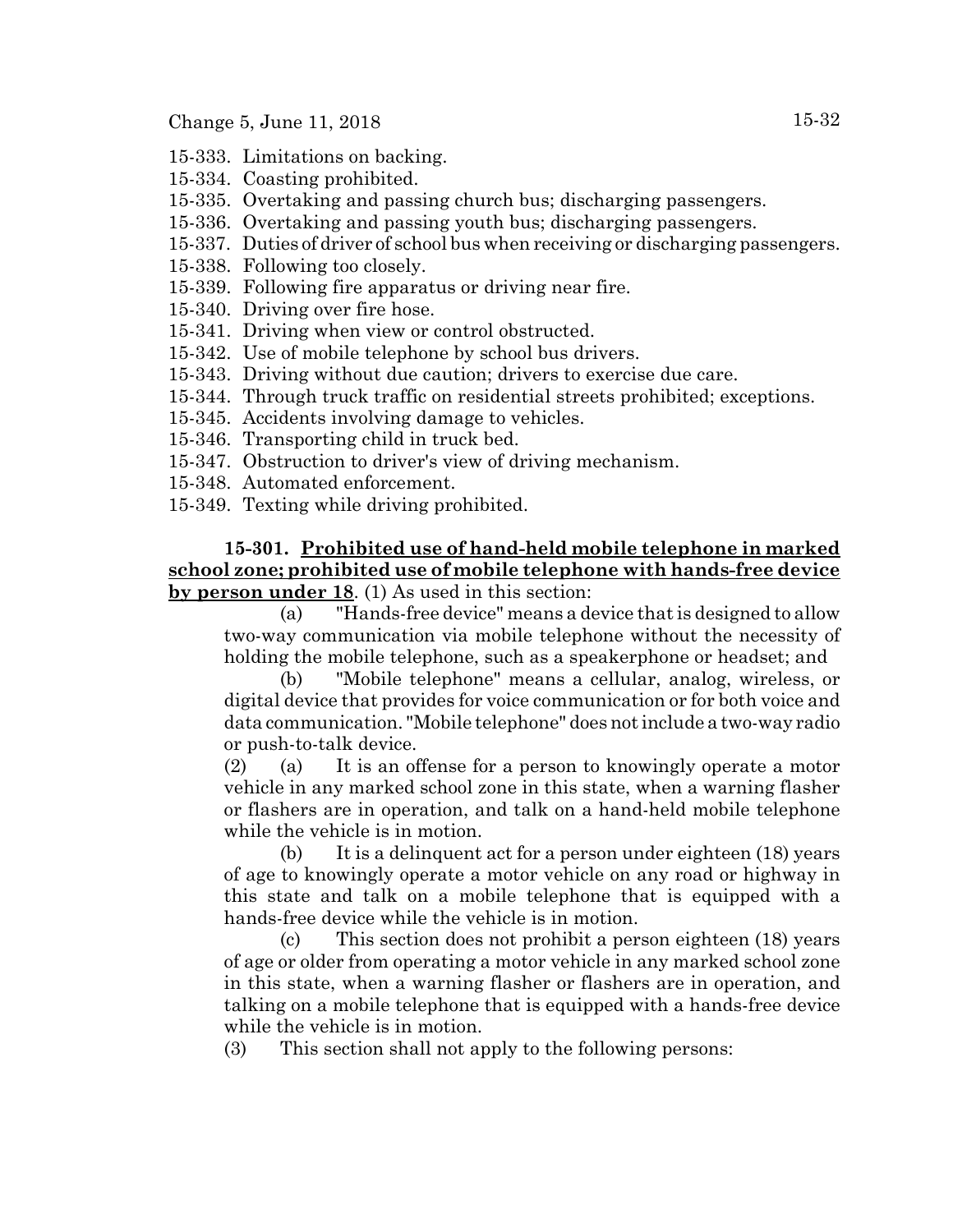### Change 5, June 11, 2018 15-33

(a) Officers of the state or of any county, city, or town charged with the enforcement of the laws of the state, when in the actual discharge of their official duties;

(b) Campus police officers and public safety officers, as defined by Tennessee Code Annotated, § 49-7-118, when in the actual discharge of their official duties;

(c) Emergency medical technicians, emergency medical technician-paramedics, and firefighters, both volunteer and career, when in the actual discharge of their official duties;

(d) Emergency management agency officers of the state or of any county, city, or town, when in the actual discharge of their official duties; and

(e) Persons using a mobile telephone to communicate with law enforcement agencies, medical providers, fire departments, or other emergency service agencies while driving a motor vehicle, if the use is necessitated by a bona fide emergency, including a natural or human occurrence that threatens human health, life, or property.

(3) (a) A violation of subsection  $(2)(a)$  is a Class C misdemeanor punishable only by a fine not to exceed fifty dollars (\$50.00); and

(b) A violation of subsection  $(2)(b)$  is punishable only by a fine not to exceed fifty dollars (\$50.00).

(5) Any person violating this section is subject to the imposition of court costs, including any statutory fees of officers; provided, that the court costs, including any statutory fees of officers, shall not exceed ten dollars (\$10.00). No state or local litigation taxes are applicable to a case prosecuted under this section.

(6) A traffic citation that is based solely upon a violation of this section is a nonmoving traffic violation and no points shall be added to a driver record for the violation. (1969 Code, § 24-85, as deleted by Ord. #5-07, April 2007, and added by Ord. #2-2018, March 2018)

**15-302. Duty to drive on right side of roadway**. (1) Upon all roadways of sufficient width, a vehicle shall be driven upon the right half of the roadway, except as follows:

(a) When overtaking and passing another vehicle proceeding in the same direction under the rules governing such movement.

(b) When the right half of a roadway is closed to traffic while under construction and repair.

(c) Upon a roadway divided into three (3) marked lanes for traffic under the rules applicable thereon.

(d) Upon a roadway designated and signposted for oneway traffic.

(2) Upon all roadways, any vehicle proceeding at less than normal speed of traffic at the time and place and under the conditions then existing shall be driven in the right-hand lane then available for traffic, or as close as practicable to the right-hand curb or edge of the roadway, except when overtaking and passing another vehicle proceeding in the same direction or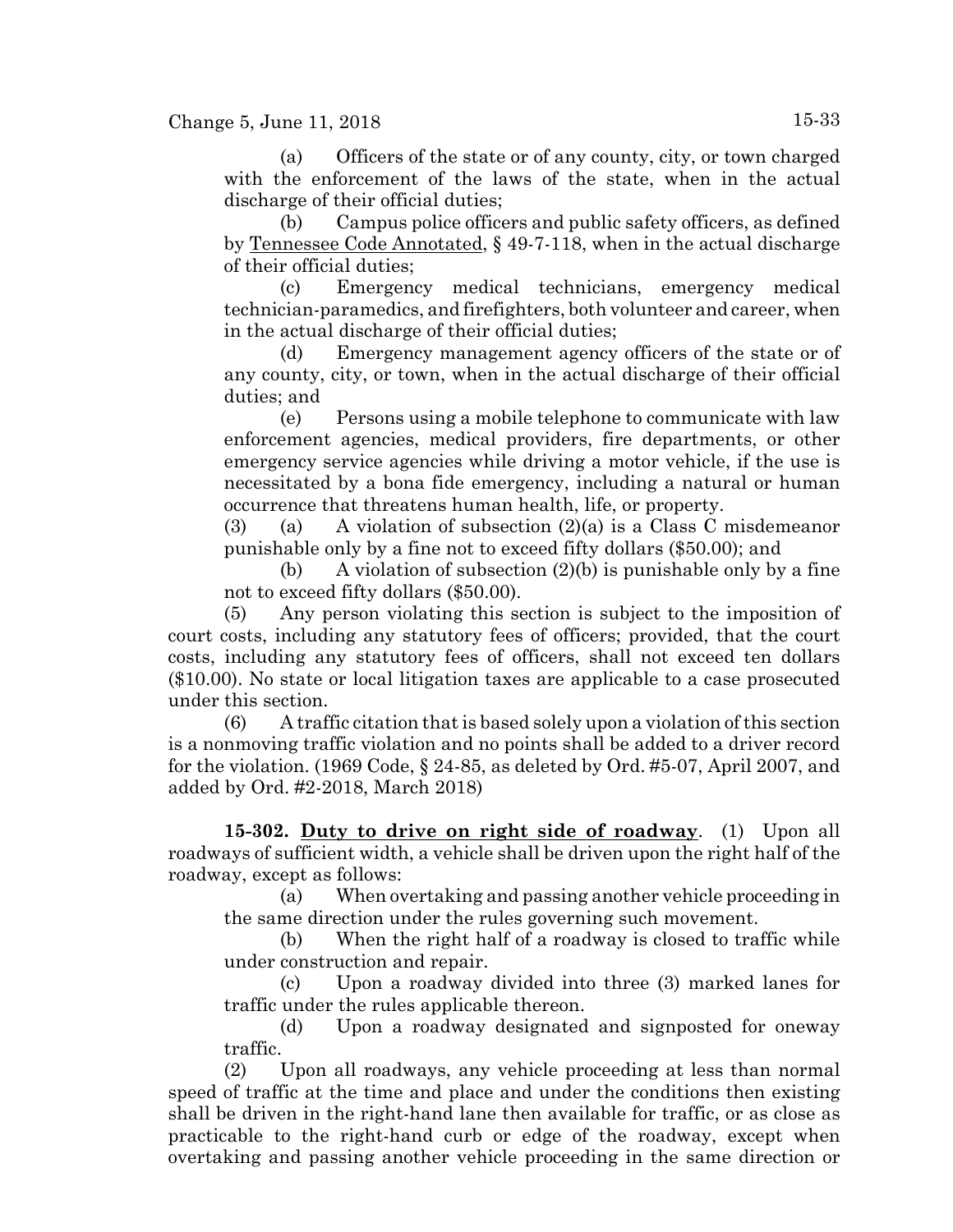when preparing for a left turn at an intersection or into a private road or driveway. (1969 Code, § 24-86)

**15-303. Certain trucks to be operated in outer lanes of streets**. No person shall operate a truck of a load capacity in excess of one and one-half  $(1\frac{1}{2})$ tons on any street in the city except upon and within the lane adjacent to and nearest to the outside of the street. (1969 Code, § 24-87)

**15-304. Blocking intersections prohibited**. No person shall drive, park or stop a vehicle in an intersection in such a manner that the rightful use of such intersection is prevented. (1969 Code, § 24-88)

**15-305. Passing vehicles proceeding in opposite direction**. Drivers of vehicles proceeding in opposite directions shall pass each other to the right, and upon roadways having width for not more than one (1) line of traffic in each direction, each driver shall give to the other at least one-half  $(\frac{1}{2})$  of the maintraveled portion of the roadway as nearly as possible. (1969 Code, § 24-89)

# **15-306. Passing vehicle proceeding in same direction--generally**.

(1) Except as otherwise provided in  $\S$  15-307, the driver of a vehicle overtaking another vehicle proceeding in the same direction shall pass to the left thereof at a safe distance and shall not again drive to the right side of the roadway until safely clear of the overtaken vehicle.

(2) No vehicle shall be driven to the left side of the center of the roadway in overtaking and passing another vehicle proceeding in the same direction, unless such left side is clearly visible and is free from oncoming traffic for a sufficient distance ahead to permit such overtaking and passing to be completely made without interfering with the safe operation of any vehicle approaching from the opposite direction or any vehicle overtaken. In every event, the overtaking vehicle must return to the right-hand side of the roadway before coming within one hundred (100) feet of any vehicle approaching from the opposite direction.

(3) No vehicle shall at any time to be driven to the left side of the roadway under the following conditions:

(a) When approaching the crest of a grade or upon a curve in the street where the driver's view is obstructed within three hundred (300) feet for such distance as to create a hazard in the event another vehicle might approach from the opposite direction.

(b) When approaching within one hundred (100) feet of or traversing any intersection or railroad grade crossing.

(c) When the view is obstructed upon approaching within one hundred (100) feet of any bridge, viaduct or tunnel.

The foregoing limitations of subsection (3) shall not apply upon a one-way roadway.

(4) When traveling within a school zone during recess, or while children are going to or leaving school during its opening or closing hours or during its lunch hours, while children are going to or leaving school grounds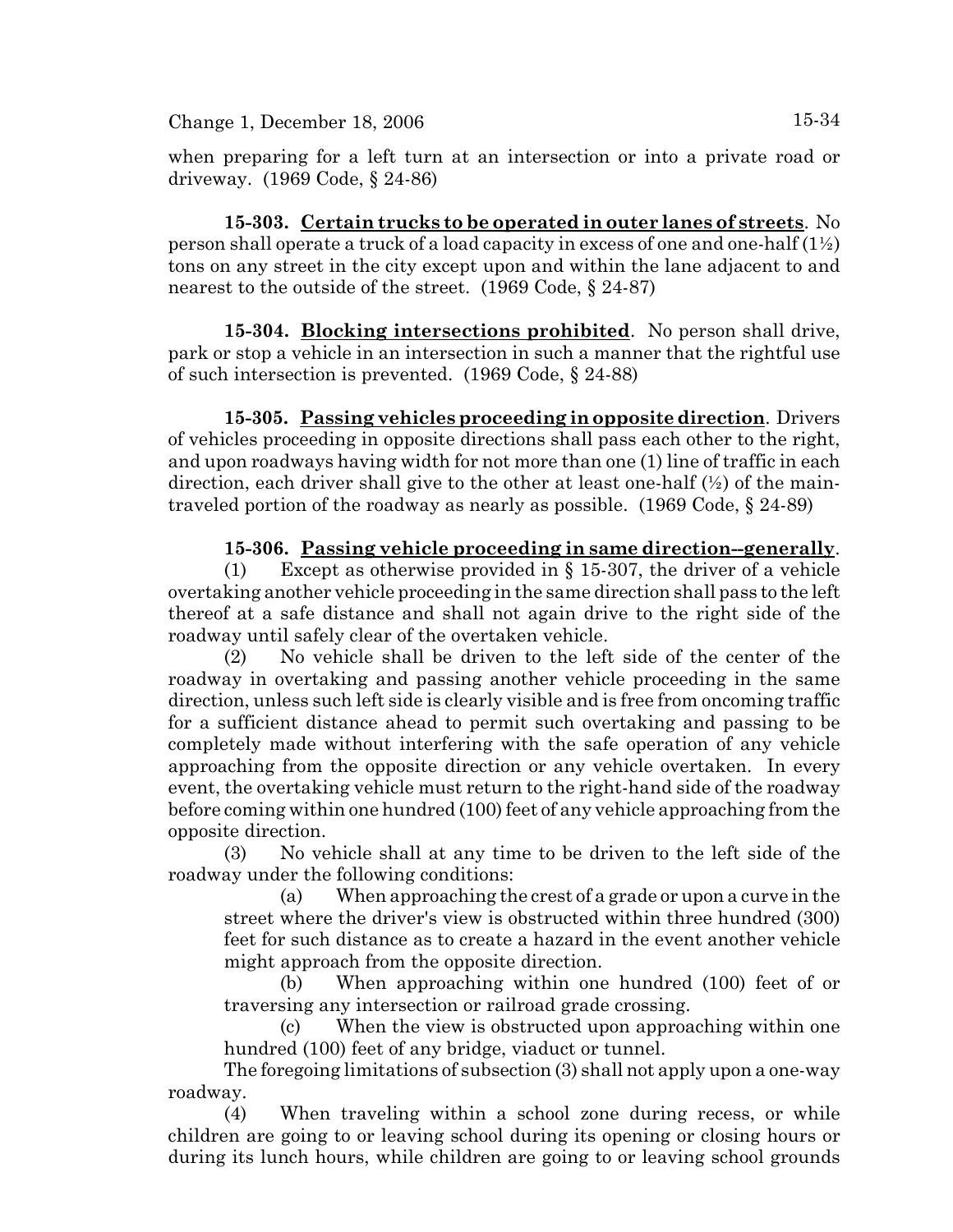during opening and closing hours of a school-sponsored after school program or before school program, or at any time while the lights are flashing indicating a speed limit of 15 m.p.h. (1969 Code,  $\S$  24-90, as amended by Ord. #9-02, May 2002)

**15-307. Passing vehicle proceeding in same direction--on right side**. (1) The driver of a vehicle may overtake and pass upon the right of another vehicle only under the following conditions:

(a) When the vehicle overtaken is making or about to make a left turn.

(b) Upon a street or highway with unobstructed pavement not occupied by parked vehicles of sufficient width for two (2) or more lines of moving vehicles in each direction.

(c) Upon a one-way street, or upon any roadway on which traffic is restricted to one (1) direction of movement, where the roadway is free from obstructions and of sufficient width for two (2) or more lines of moving vehicles.

(2) The driver of a vehicle may overtake and pass another vehicle upon the right only under conditions permitting such movement in safety. In no event shall such movement be made by driving off the pavement or maintraveled portion of the roadway.

(3) The driver of a vehicle may not overtake and pass upon the right of another vehicle when traveling within a school zone during recess, or while children are going to or leaving school during its opening or closing hours or during its lunch hours, while children are going to or leaving school grounds during opening and closing hours of a school-sponsored after school program or before school program, or at any time while the lights are flashing indicating a speed limit of 15 m.p.h.  $(1969 \text{ Code}, \S 24-91, \text{as amended by Ord. #9-02}, \text{May})$ 2002)

**15-308. Passing vehicle proceeding in same direction--duty of driver of overtaken vehicle**. Except when overtaking and passing on the right is permitted, the driver of an overtaken vehicle shall give way to the right in favor of the overtaking vehicle, on audible signal, and shall not increase the speed of his or her vehicle until completely passed by the overtaking vehicle. (1969 Code, § 24-92)

**15-309. No-passing zone**. The city manager is hereby authorized to determine those portions of any street where overtaking and passing or driving to the left of the roadway would be especially hazardous and may, by appropriate signs or markings on the roadway, indicate the beginning and end of such zones. When such signs or markings are in place and clearly visible to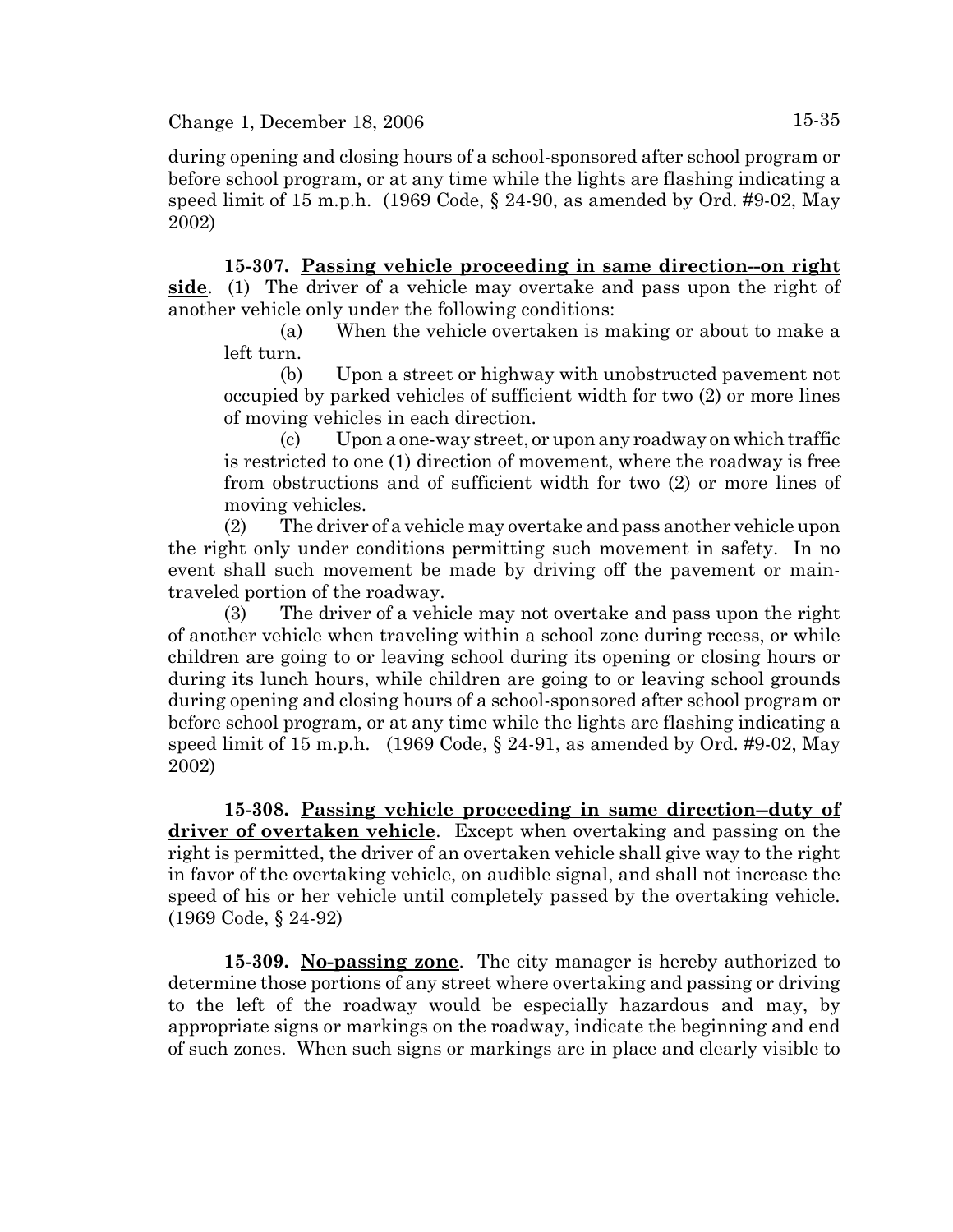an ordinarily observant person, every driver of a vehicle shall obey the directions thereof. (1969 Code, § 24-93)

**15-310. One-way streets--designation**. The city manager may designate any street or separate roadway for one-way traffic and shall erect appropriate signs giving notice thereof. (1969 Code, § 24-94)

**15-311. One-way streets--vehicles to be driven only in designated direction**. Upon a roadway designated and signposted for one-way traffic, a vehicle shall be driven only in the direction designated. (1969 Code, § 24-95)

**15-312. Driving around rotary traffic island**. A vehicle passing around a rotary traffic island shall be driven only to the right of such island. (1969 Code, § 24-96)

**15-313. Driving on roadways laned for traffic**. Whenever any roadway has been divided into two (2) or more clearly marked lanes for traffic, the following rules, in addition to all others consistent herewith, shall apply:

(1) A vehicle shall be driven as nearly as practicable entirely within a single lane and shall not be moved from such lane until the driver has first ascertained that such movement can be made with safety.

(2) Upon a roadway which is divided into three (3) lanes, a vehicle shall not be driven in the center lane except when overtaking and passing another vehicle where the roadway is clearly visible and such center lane is clear of traffic within a safe distance, or in preparation for a left turn, or where such center lane is, at the time, allocated exclusively to traffic moving in the direction the vehicle is proceeding and is signposted to give notice of such allocation.

(3) Official signs may be erected by the city manager directing slowmoving traffic to use a designated lane or designating those lanes to be used by traffic moving in a particular direction, regardless of the center of the roadway, and drivers of vehicles shall obey the directions of every such sign. (1969 Code, § 24-97)

**15-314. Driving on divided streets**. Whenever any street has been divided into two (2) roadways by leaving an intervening space or by a physical barrier or clearly indicated dividing section so constructed as to impede vehicular traffic, every vehicle shall be driven only upon the right-hand roadway and no vehicle shall be driven over, across, or within any such dividing space, barrier or section, except through an opening in such physical barrier or dividing section or space or at a cross-over or intersection established for that purpose. (1969 Code, § 24-98)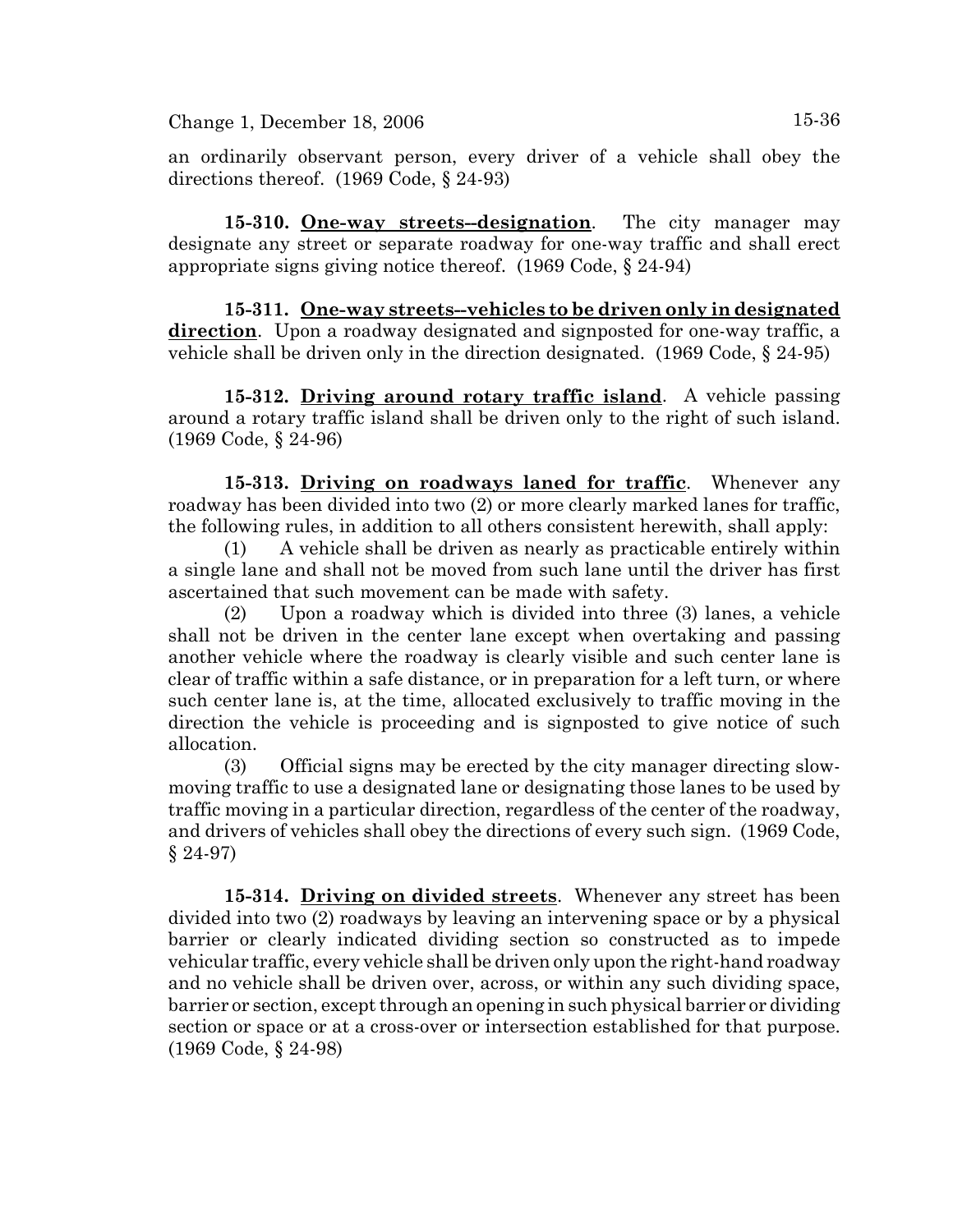**15-315. Right-of-way at uncontrolled intersections**. The driver of a vehicle approaching an intersection not controlled by a traffic sign or signal shall yield the right-of-way to a vehicle which has entered the intersection from a different street. When two (2) vehicles enter such an intersection from different streets at approximately the same time, the driver of the vehicle on the left shall yield the right-of-way to the vehicle on the right. (1969 Code, § 24-99)

**15-316. Stop intersections**. (1) The city manager is hereby authorized to designate through streets and to have stop signs erected at intersections requiring drivers to stop when approaching such through streets. The city manager is hereby further authorized to designate stop intersections and to have stop signs erected at one or more entrances thereto, although not a part of a designated through street.

(2) The driver of a vehicle approaching a stop sign erected pursuant to this section shall stop such vehicle before entering the crosswalk on the near side of the intersection or, in the event there is no crosswalk, at a clearly marked stop line, but if none, then at the point nearest the intersecting roadway where the driver has a view of approaching traffic on the intersecting roadway, before entering the intersection, except when directed to proceed by a police officer or traffic-control signal.

(3) The driver of a vehicle who has stopped in accord with this section shall yield the right-of-way to other vehicles which have entered the intersection or which are approaching so closely as to constitute an immediate hazard, but such driver, having so yielded, may proceed and the drivers of all other vehicles approaching the intersection on the intersecting street shall yield the right-ofway to the vehicle proceeding into or across such street.

(4) Nothing in this code or the ordinance adopting this code shall be deemed to affect the validity of any ordinance heretofore passed designating any through street. (1969 Code, § 24-100)

**15-317. Yield intersections**. The city manager is hereby authorized to designate, by appropriate signs, intersections at which the drivers of vehicles shall yield the right-of-way to other vehicle approaching on another street. Whenever a "yield right-of-way" sign has been erected pursuant to this section, all drivers approaching such sign shall proceed with caution, slowing down or stopping, if necessary, so as not to interfere with traffic moving on the intersecting street, and such drivers shall not proceed into the intersecting street until such movement can be made with safety. (1969 Code, § 24-101)

**15-318. Entering street from alley, building or private road or driveway**. (1) The driver of a vehicle about to enter or cross a street from a private road or driveway shall yield the right-of-way to all vehicles approaching on the street.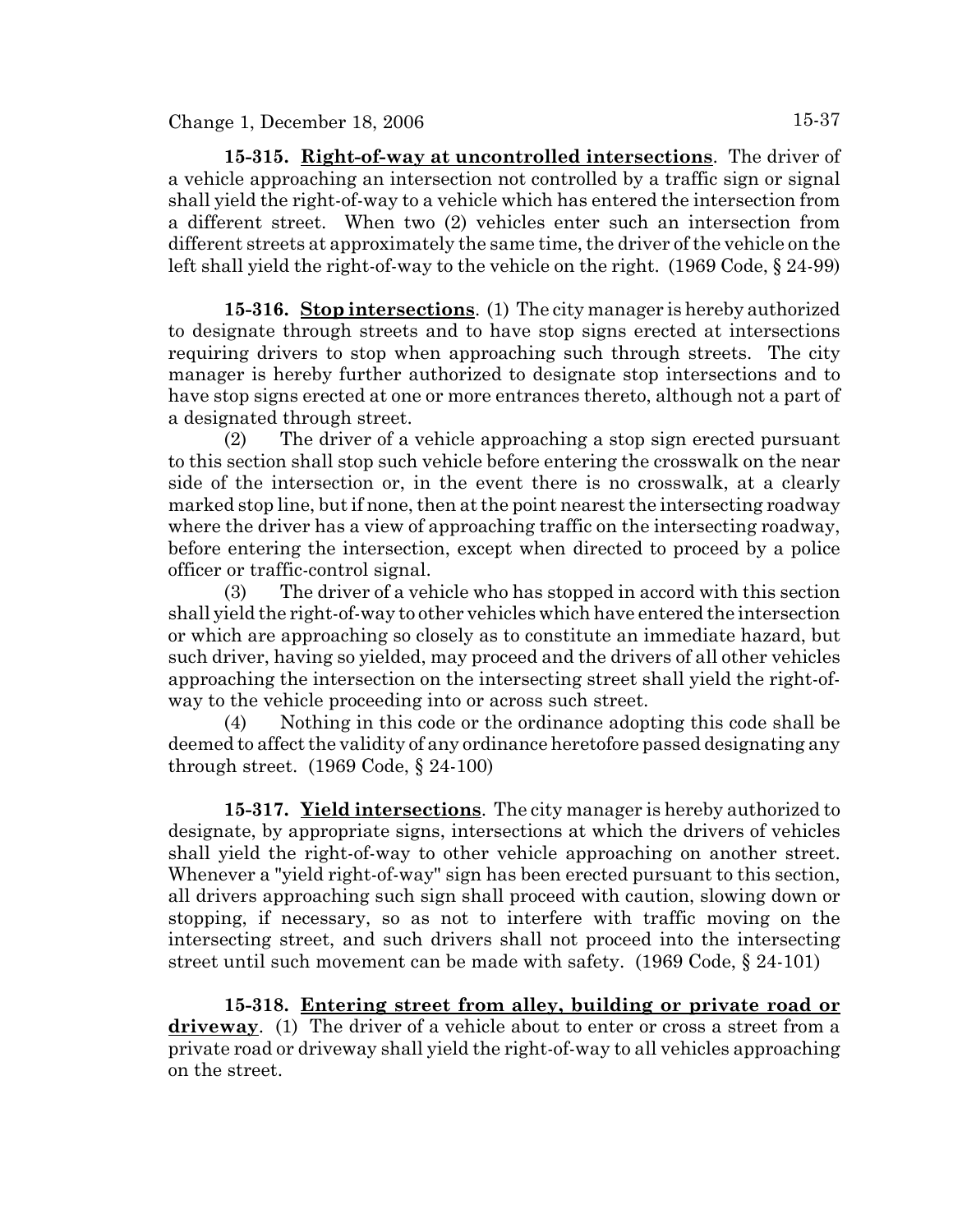(2) The driver of a vehicle within a business or residence district emerging from an alley, driveway or building shall stop such vehicle immediately prior to driving onto a sidewalk or onto the sidewalk area extending across any alleyway or driveway, and shall yield the right-of-way to any pedestrian as may be necessary to avoid collision, and upon entering the roadway, shall yield the right-of-way to all vehicles approaching on the roadway. (1969 Code, § 24-102)

**15-319. Turning movements generally**. (1) No person shall turn a vehicle at an intersection unless the vehicle is in proper position upon the roadway as required by § 15-320, or turn a vehicle to enter a private road or driveway, or otherwise turn a vehicle from a direct course or move right or left upon a roadway, unless and until such movement can be made with reasonable safety.

(2) Turning on curve or crest of grade prohibited.<sup>1</sup> No vehicle shall be turned so as to proceed in the opposite direction upon any curve, or upon the approach to or near the crest of a grade, where such vehicle cannot be seen by the driver of any other vehicle approaching from either direction within five hundred feet (500'). (1969 Code, § 24-103, as amended by Ord. #21-06, Dec. 2006)

**15-320. Required position and method of turning at intersections**. Except as otherwise provided in § 15-321, the driver of a vehicle intending to turn at an intersection shall do so as follows:

(1) Right turns. Both the approach for a right turn and a right turn shall be made as close as practicable to the right-hand curb or edge of the roadway.

(2) Left turns on two-way roadways. At any intersection where traffic is permitted to move in both directions on each roadway entering the intersection, an approach for a left turn shall be made in that portion of the right half of the roadway nearest the center line thereof and by passing to the right of such center line where it enters the intersection and, after entering the intersection, the left turn shall be made so as to leave the intersection to the right of the center line of the roadway being entered. Whenever practicable, the left turn shall be made in that portion of the intersection to the left of the center of the intersection.

(3) Left turns on other than two-way roadways. At any intersection where traffic is restricted to one direction on one or more of the roadways, the driver of a vehicle intending to turn left at any such intersection shall approach the intersection in the extreme left-hand lane lawfully available to traffic moving in the direction of travel of such vehicle and, after entering the

<sup>1</sup> State law reference

Tennessee Code Annotated, § 55-8-141.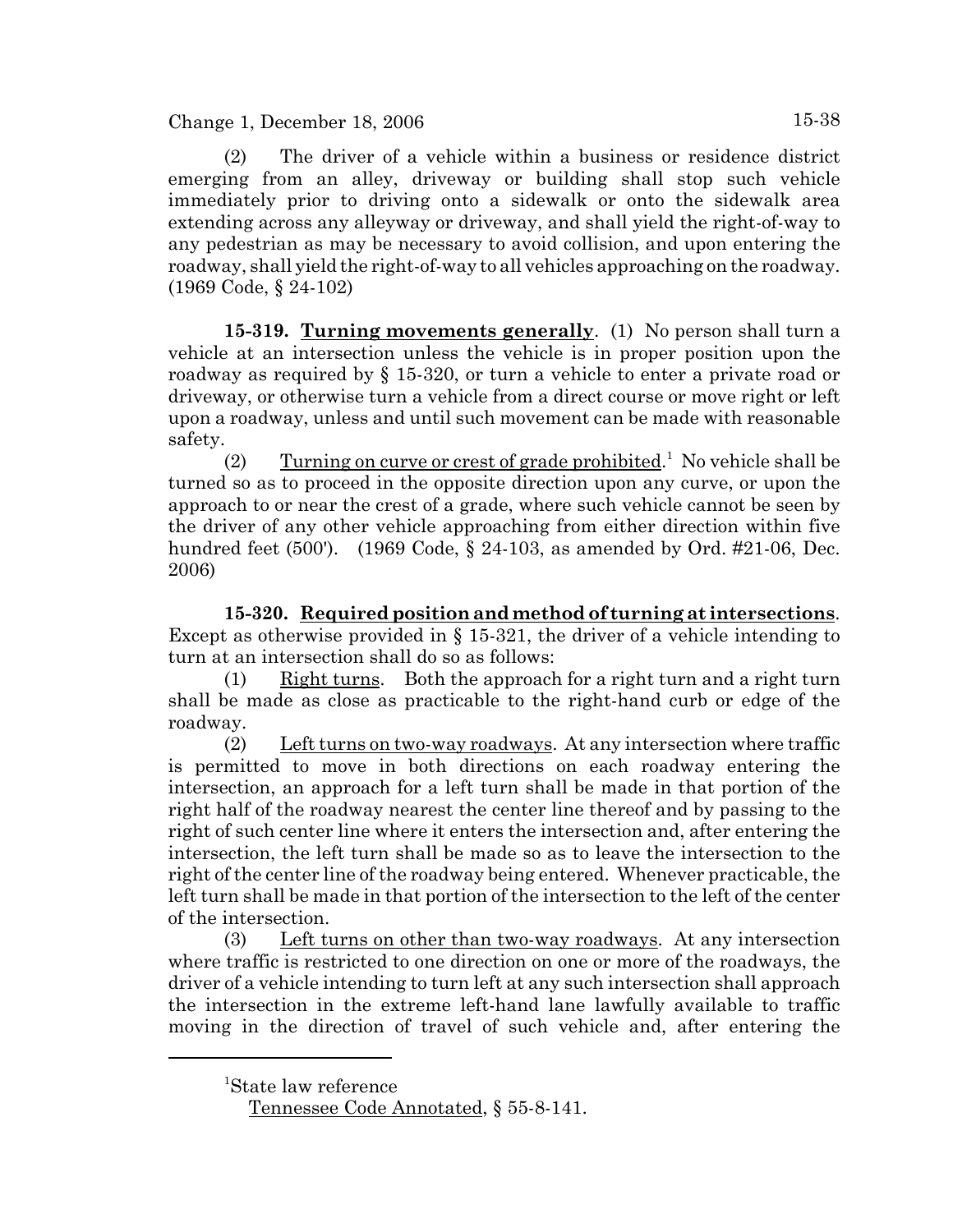intersection, as nearly as practicable, in the left-hand lane lawfully available to traffic moving in such direction upon the roadway being entered.

(4) Two-way left turn lanes.<sup>1</sup> Where a special lane for making left turns by drivers proceeding in opposite directions has been established:

(a) A left turn shall not be made from any other lane unless a vehicle cannot safely enter the turn lane;

(b) A vehicle shall not be driven in the left turn lane except when preparing for or making a left turn from or into the roadway;

(c) A vehicle shall not use the left turn lane solely for the purpose of passing another vehicle;

(d) A vehicle shall not enter a left turn lane more than a safe distance from the point of the intended turn;

When any vehicle enters the turn lane, no other vehicle proceeding in an opposite direction shall enter the turn lane if such entrance would prohibit the vehicle already in the lane from making the intended turn; and

(f) When vehicles enter the turn lane proceeding in opposite directions, the first vehicle to enter the lane shall have the right-of-way. (1969 Code, § 24-104, as amended by Ord. #21-06, Dec. 2006)

**15-321. Markers, buttons or signs, regulating turns**. The city manager may cause markers, buttons or signs to be placed within or adjacent to intersections and thereby require and direct that a different course from that specified in § 15-320 be traveled by vehicles turning at an intersection and, when markers, buttons or signs are so placed, no driver of a vehicle shall turn a vehicle at an intersection other than as directed and required by such markers, buttons or signs. (1969 Code, § 24-105)

**15-322. Right-of-way when turning left at intersection**. The driver of a vehicle within an intersection intending to turn to the left shall yield the right-of-way to any vehicle approaching from the opposite direction which is within the intersection or so close thereto as to constitute an immediate hazard, but such driver, having so yielded and having given a signal when and as required by this chapter, may make such left turn and the drivers of all other vehicles approaching the intersection from the opposite direction shall yield the right-of-way to the vehicle making the left turn. (1969 Code, § 24-106)

**15-323. Limitations on turning around**. No vehicle shall be turned so as to proceed in the opposite direction upon any curve, or upon the approach to or near the crest of a grade, where such vehicle cannot be seen by the driver

<sup>1</sup> State law reference

Tennessee Code Annotated, § 55-8-140.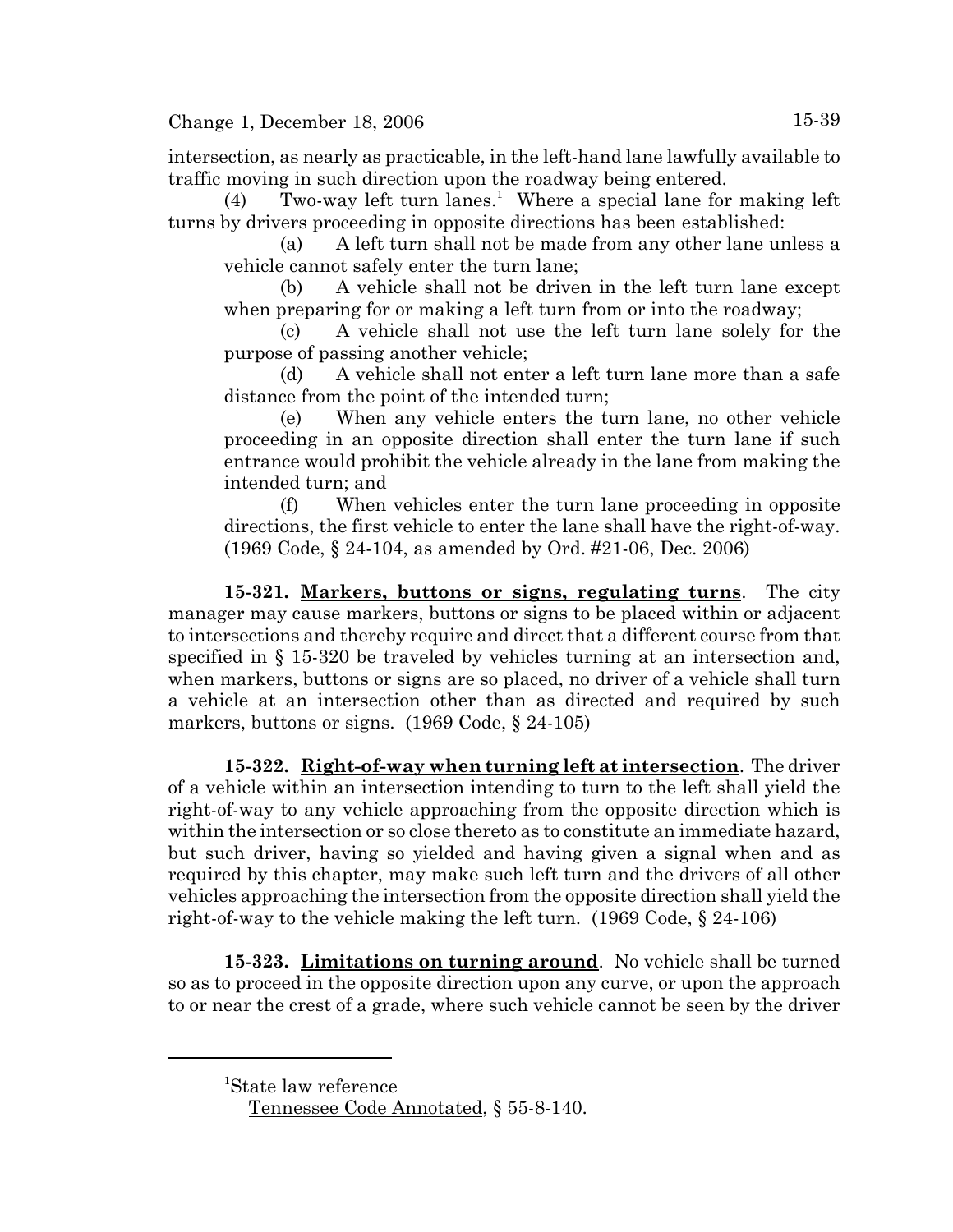of any other vehicle approaching from either direction within five hundred (500) feet. (1969 Code, § 24-107)

**15-324. Starting, stopping and turning signals--generally**. Every driver of a vehicle who intends to start, stop or turn, or partly turn from a direct line, shall first see that such movement can be made in safety and, whenever the operation of any other vehicle may be affected by such movement, shall give a signal, plainly visible to the driver of such other vehicle, of his or her intention to make such movement. Such signal shall be given continuously for a distance of at least fifty (50) feet before stopping, turning, partly turning, or materially altering the course of the vehicle. The signal herein required shall be given by means of the hand and arm, or by some mechanical or electrical device approved by the state department of safety; provided, however, that any motor vehicle in use on a street shall be equipped with, and the required signal shall be given by, a signal lamp or lamps or mechanical signal device approved by the state department of safety, when the distance from the center of the top of the steering post to the left outside limit of the body, cab or load of such motor vehicle exceeds twenty-four (24) inches, or when the distance from the center of the top of the steering post to the rear limit of the body or load thereof exceeds fourteen (14) feet. The latter measurement shall apply to any single vehicle and also to any combination of vehicles. (1969 Code, § 24-108)

**15-325. Starting, stopping and turning signals--method of giving with hand and arm**. Whenever the signal required by § 15-324 is given by means of the hand and arm, the driver shall indicate his or her intention to start, stop, or turn, or partly turn, by extending the hand and arm from and beyond the left side of the vehicle in the following manner:

(1) Left turn. For a left turn, or to pull to the left, the arm shall be extended in a horizontal position straight from and level with the shoulder.

(2) Right turn. For a right turn, or to pull to the right, the arm shall be extended upward.

(3) Slowing down or stopping. For slowing down or to stop, the arm shall be extended downward.

(4) Starting. Drivers of vehicles standing or stopped at the curb or edge, before moving such vehicles, shall give signals of their intention to move into traffic, as hereinbefore provided, before turning in the direction the vehicle shall proceed from the curb. (1969 Code, § 24-109)

**15-326. Starting, stopping and turning signals--change of direction after signal given**. Drivers having once given a hand, electrical or mechanical device signal, must continue the course thus indicated, unless they alter the original signal and take care that drivers of vehicles and pedestrians have seen and are aware of the change. (1969 Code, § 24-110)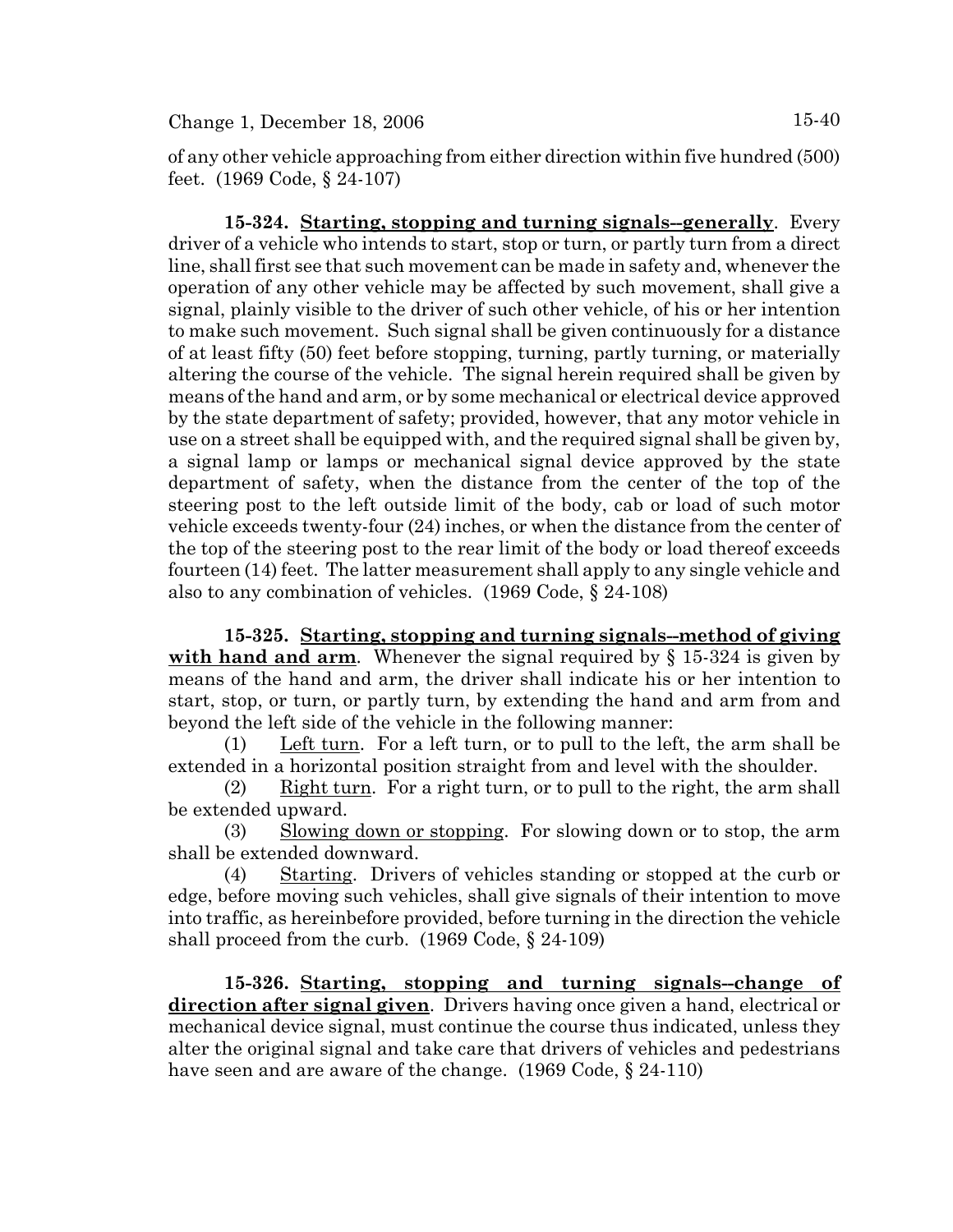**15-327. Starting, stopping and turning signals--duty of drivers receiving signal**. Drivers receiving a signal from another driver shall keep their vehicles under complete control and shall be able to avoid an accident resulting from a misunderstanding of such signal. (1969 Code, § 24-111)

# **15-328. Duty to stop at railroad crossing upon approach of train**.

(1) Whenever any person driving a vehicle approaches a railroad grade crossing under any of the circumstances stated in this section, the driver of such vehicle shall stop within fifty (50) feet but not less than fifteen (15) feet from the nearest rail of such railroad, and shall not proceed until he or she can do so safely. The foregoing requirements shall apply when:

(a) A clearly visible electric or mechanical signal device gives warning of the immediate approach of a railroad train.

(b) A crossing gate is lowered or when a human flagperson gives or continues to give a signal of the approach or passage of a railroad train.

(c) A railroad train approaching within approximately one thousand five hundred (1,500) feet of the street crossing emits a signal audible from such distance and such railroad train, by reason of its speed or nearness to such crossing, is an immediate hazard.

(d) An approaching railroad train is plainly visible and is in hazardous proximity to such crossing.

(2) No person shall drive any vehicle through, around or under any crossing gate or barrier at a railroad crossing while such gate or barrier is closed or is being opened or closed. (1969 Code, § 24-112)

**15-329. Duty to stop at designated dangerous railroad crossings**. The city manager, with the approval of the state department of highways and public works, is hereby authorized to designate particularly dangerous street grade crossings of railroads and to erect stop signs thereat. When such stop signs are erected, the driver of any vehicle shall stop within fifty (50) feet but not less than fifteen (15) feet from the nearest rail of such railroad and shall proceed only upon exercising due care. (1969 Code, § 24-113)

**15-330. [Deleted.]** (1969 Code, § 24-114, as deleted by Ord. #17-06, Sept. 2006)

**15-331. Sections 15-328, 15-329, and 15-330 do not affect rights in damage suits**. None of the provisions of §§ 15-328, 15-329, and 15-330 shall be construed as abridging or in any way affecting the common law right of recovery of litigants in damage suits that may be pending or brought against any railroad company or other common carrier. (1969 Code, § 24-115)

# **15-332. Moving heavy equipment at railroad grade crossings**.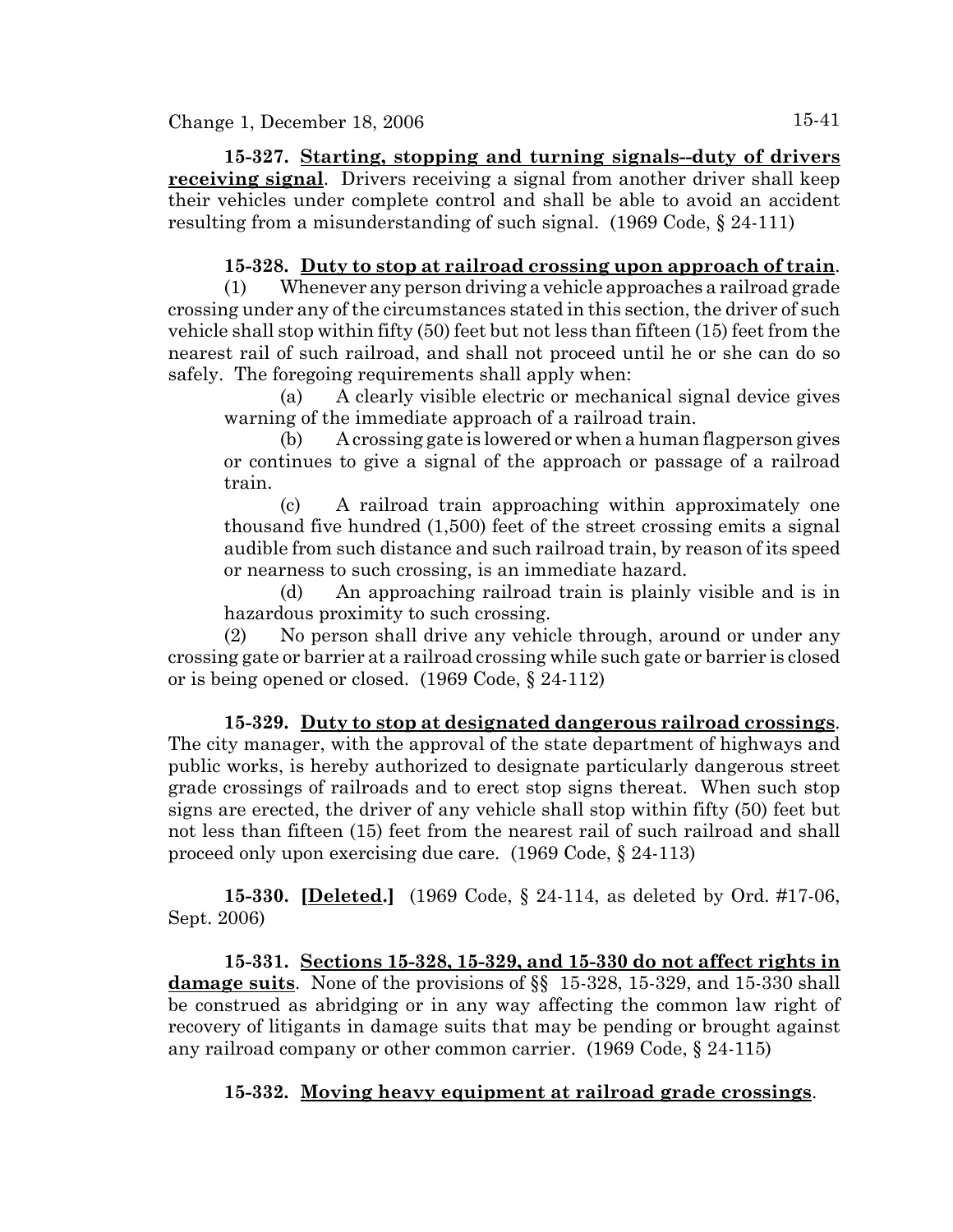(1) No person shall operate or move any crawler-type tractor, steam shovel, derrick, roller, or any equipment or structure having a normal operating speed of ten (10) or less miles per hour or a vertical body or load clearance of less than one-half  $(\frac{1}{2})$  inch per foot of the distance between any two  $(2)$  adjacent axles or in any event of less than nine (9) inches, measured above the level surface of a railroad, upon or across any tracks at a railroad grade crossing without first complying with this section.

(2) Before making any such crossing, the person operating or moving any such vehicle or equipment shall first stop the same not less than fifteen (15) feet nor more than fifty (50) feet from the nearest rail of such railroad and, while so stopped shall listen and look in both directions along such track for any approaching train and for signals indicating the approach of a train, and shall not proceed until the crossing can be made safely.

(3) No such crossing shall be made when warning is given by automatic signal or crossing gates or a flagperson or otherwise of the immediate approach of a railroad train or car. If a flagperson is provided by the railroad, movement over the crossing shall be made under his or her direction. (1969 Code, § 24-116)

**15-333. Limitations on backing**. The driver of a vehicle shall not back the same unless such movement can be made with reasonable safety and without interfering with other traffic. (1969 Code, § 24-117)

**15-334. Coasting prohibited**. (1) The driver of any motor vehicle, when traveling upon a downgrade, shall not coast with the gears of such vehicle in neutral.

(2) The driver of a commercial motor vehicle, when traveling upon a downgrade, shall not coast with the clutch disengaged. (1969 Code, § 24-118)

**15-335. Overtaking and passing church bus; discharging passengers**. (1) The driver of a vehicle on a public roadway upon meeting or overtaking from either direction any church bus which has stopped on the public roadway for the purpose of receiving or discharging passengers shall stop the vehicle before reaching such church bus, and the driver shall not proceed until such church bus resumes motion or is signaled by the church bus driver to proceed or the visual signals on the bus are no longer actuated. In order for this section to apply, the church bus shall be equipped with the same type of safety equipment indicating the bus has stopped as is required by state law<sup>1</sup> for school buses.

<sup>1</sup> State law reference

Tennessee Code Annotated, § 55-8-151.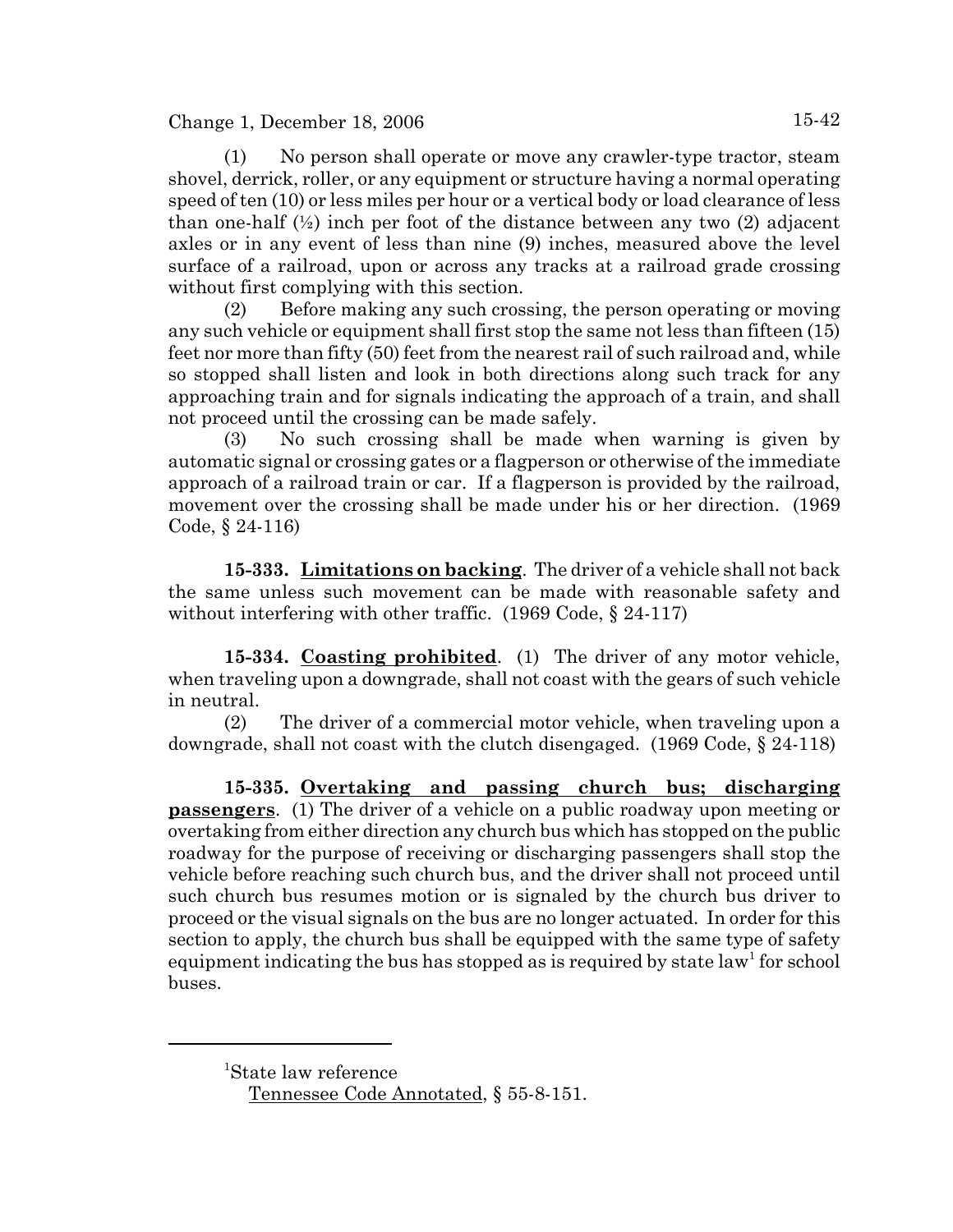(2) All motor vehicles used in transporting passengers to and from churches in this state are required to be distinctly marked "Church Bus" on the front and rear thereof in letters of not less than six inches (6") in height and so plainly written or printed and so arranged as to be legible to persons approaching such church bus, whether traveling in the same or the opposite direction.

(3) The driver of a vehicle upon a public roadway with separate roadways need not stop upon meeting or passing a church bus which is on a different roadway or when upon a controlled access highway and the church bus is stopped in a loading zone which is a part of or adjacent to such public roadway and where pedestrians are not permitted to cross the roadway. For the purposes of this subsection, "separate roadways" means roadways divided by an intervening space which is not suitable to vehicular traffic.

(4) The church bus driver is required to stop such church bus on the right-hand side of the public roadway, and the driver shall cause the bus to remain stationary and the visual stop signs on the bus actuated until all passengers who should be discharged from the bus have been so discharged and until all passengers whose destination causes them to cross the public roadway at that place have negotiated such crossing. (1969 Code, § 24-119, as deleted by Ord. #17-06, Sept. 2006, and replaced by Ord. #21-06, Dec. 2006)

**15-336. Overtaking and passing youth bus; discharging passengers**. (1) The driver of a vehicle on a public roadway upon meeting or overtaking from either direction any youth bus which has stopped on the public roadway for the purpose of receiving or discharging passengers shall stop the vehicle before reaching such youth bus, and the driver shall not proceed until such youth bus resumes motion or is signaled by the youth bus driver to proceed or the visual signals on the bus are no longer actuated. In order for this section to apply, the youth bus shall be equipped with the same type of safety equipment indicating the bus has stopped as is required by state law<sup>1</sup> for school buses. For the purposes of this section, "youth bus" means a motor vehicle designed for carrying not less than fifteen (15) passengers and used for the transportation of persons.

(2) All motor vehicles owned by corporations or organizations used in transporting child passengers to and from child care centers in this state or to and from the activities of religious, charitable, scientific, educational, youth service or athletic institutions or organizations are required to be distinctly marked "Youth Bus" on the front and rear thereof in letters of not less than six inches (6") in height and so plainly written or printed and so arranged as to be

<sup>1</sup> State law reference

Tennessee Code Annotated, § 55-8-151.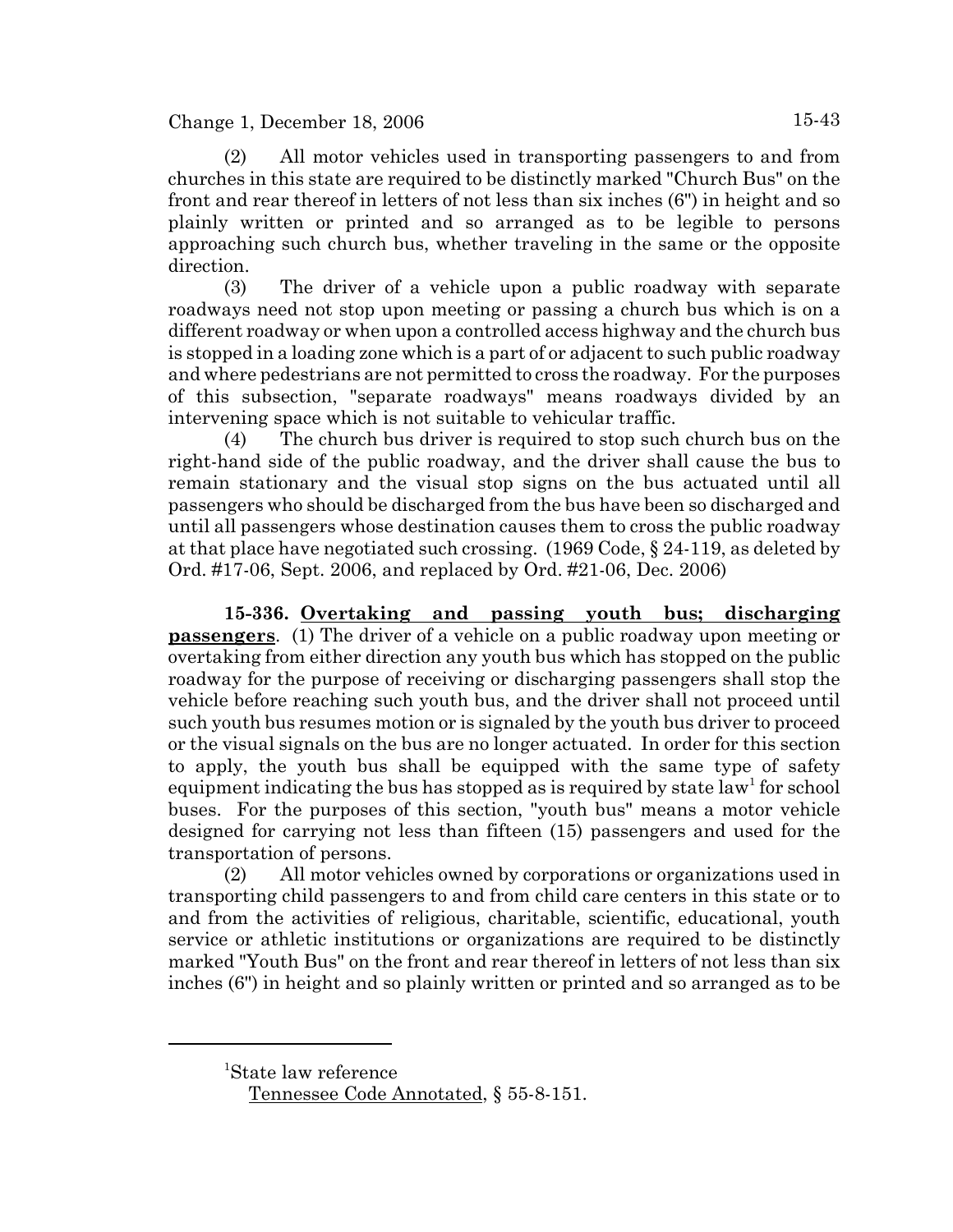legible to persons approaching such youth bus, whether traveling in the same or the opposite direction.

(3) The driver of a vehicle upon a public roadway with separate roadways needs not stop upon meeting or passing a youth bus which is on a different roadway or when upon a controlled access highway and the youth bus is stopped in a loading zone which is a part of or adjacent to such public roadway and where pedestrians are not permitted to cross the roadway. For the purposes of this subsection, "separate roadways" means roadways divided by an intervening space which is not suitable to vehicular traffic.

(4) The youth bus driver is required to stop such youth bus on the right-hand side of the public roadway, and the driver shall cause the bus to remain stationary and the visual stop signs on the bus actuated until all passengers who should be discharged from the bus have been so discharged and until all passengers whose destination causes them to cross the public roadway at that place have negotiated such crossing. (1969 Code, § 24-120, as deleted by Ord. #17-06, and replaced by Ord. #21-06, Dec. 2006)

**15-337. Duties of driver of school bus when receiving or discharging passengers**. A school bus driver is required to stop such school bus on the right-hand side of the road or street, and such driver shall cause the bus to remain stationary and the visual stop signs on the bus actuated until all schoolchildren who should be discharged from or received into the bus have been so discharged or received and until all children whose destination causes them to cross the road or street at that place have negotiated such crossing. (1969 Code, § 24-121)

**15-338. Following too closely**. (1) The driver of a motor vehicle shall not follow another vehicle more closely than is reasonable and prudent, having due regard for the speed of such vehicles and the traffic upon and the condition of the street.

(2) The driver of any motor truck or motor vehicle drawing another vehicle, when traveling upon a roadway outside of a business or residence district, and which is following another motor truck or motor vehicle drawing another vehicle shall, whenever conditions permit, leave sufficient space so that an overtaking vehicle may enter and occupy such space without danger, except that this shall not prevent a motor truck or motor vehicle drawing another vehicle from overtaking and passing any like vehicle or other vehicle.

(3) Motor vehicles being driven upon any roadway outside of a business or residence district in a caravan or motorcade, whether or not towing other vehicles, shall be so operated as to allow sufficient space between each vehicle or combination of vehicles so as to enable any other vehicle to enter and occupy such space without danger. This provision shall not apply to funeral processions. (1969 Code, § 24-122)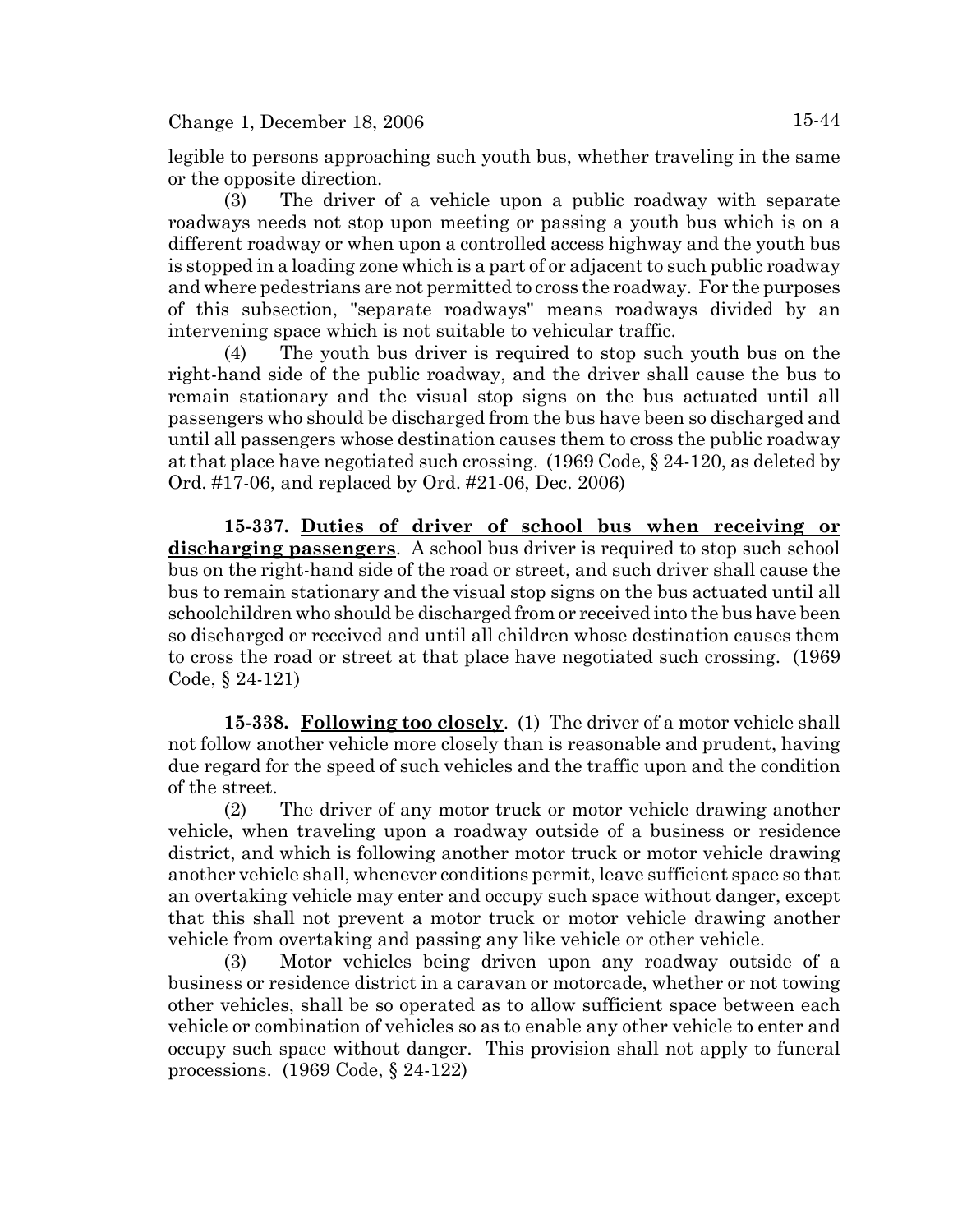**15-339. Following fire apparatus or driving near fire**. The driver of a vehicle, other than one on official business, shall not follow any fire apparatus traveling in response to a fire alarm closer than five hundred (500) feet or drive or park such vehicle within five hundred (500) feet of any place where fire apparatus has stopped in answer to a fire alarm. (1969 Code, § 24-123)

**15-340. Driving over fire hose**. No vehicle shall be driven over any unprotected hose of a fire department when laid down on any street or private driveway, to be used at any fire or alarm of fire, without the consent of the fire department official in command. (1969 Code, § 24-124)

**15-341. Driving when view or control obstructed**. (1) No person shall drive a vehicle when it is so loaded, or when there are in the front seat such a number of persons, exceeding four (4), as to obstruct the view of the driver to the front or sides of the vehicles or as to interfere with the driver's control over the driving mechanism of the vehicle.

(2) No passenger in a vehicle shall ride in such position as to interfere with the driver's view ahead or to the sides, or to interfere with his or her control over the driving mechanism of the vehicle.  $(1969 \text{ Code}, \S 24-125)$ 

15-342. <u>Use of mobile telephone by school bus drivers.</u><sup>1</sup> (1) No driver shall operate a school bus on a public roadway while using a hand held mobile telephone while such vehicle is in motion and such vehicle is transporting children; provided, however, that this section shall not apply to mobile telephone or two-way radio communications made to and from a central dispatch, school transportation department or its equivalent. For the purposes of this section, unless the context otherwise requires, "mobile telephone" means a cellular, analog, wireless or digital telephone.

(2) A violation of this section is punishable only by a fine of fifty dollars (\$50.00).

(3) It is an affirmative defense to prosecution under this section, which must be proven by a preponderance of the evidence, that the driver's use of a mobile telephone was necessitated by a bona fide emergency. (1969 Code, § 24-126, as deleted by Ord. #17-06, Sept. 2006, and replaced by Ord. #21-06, Dec. 2006)

**15-343. Driving without due caution; drivers to exercise due caution**. (1) It shall be unlawful for any person to operate a motor vehicle upon any public street in the city without due caution, at a speed and in a manner to

<sup>1</sup> State law reference

Tennessee Code Annotated, § 55-8-192.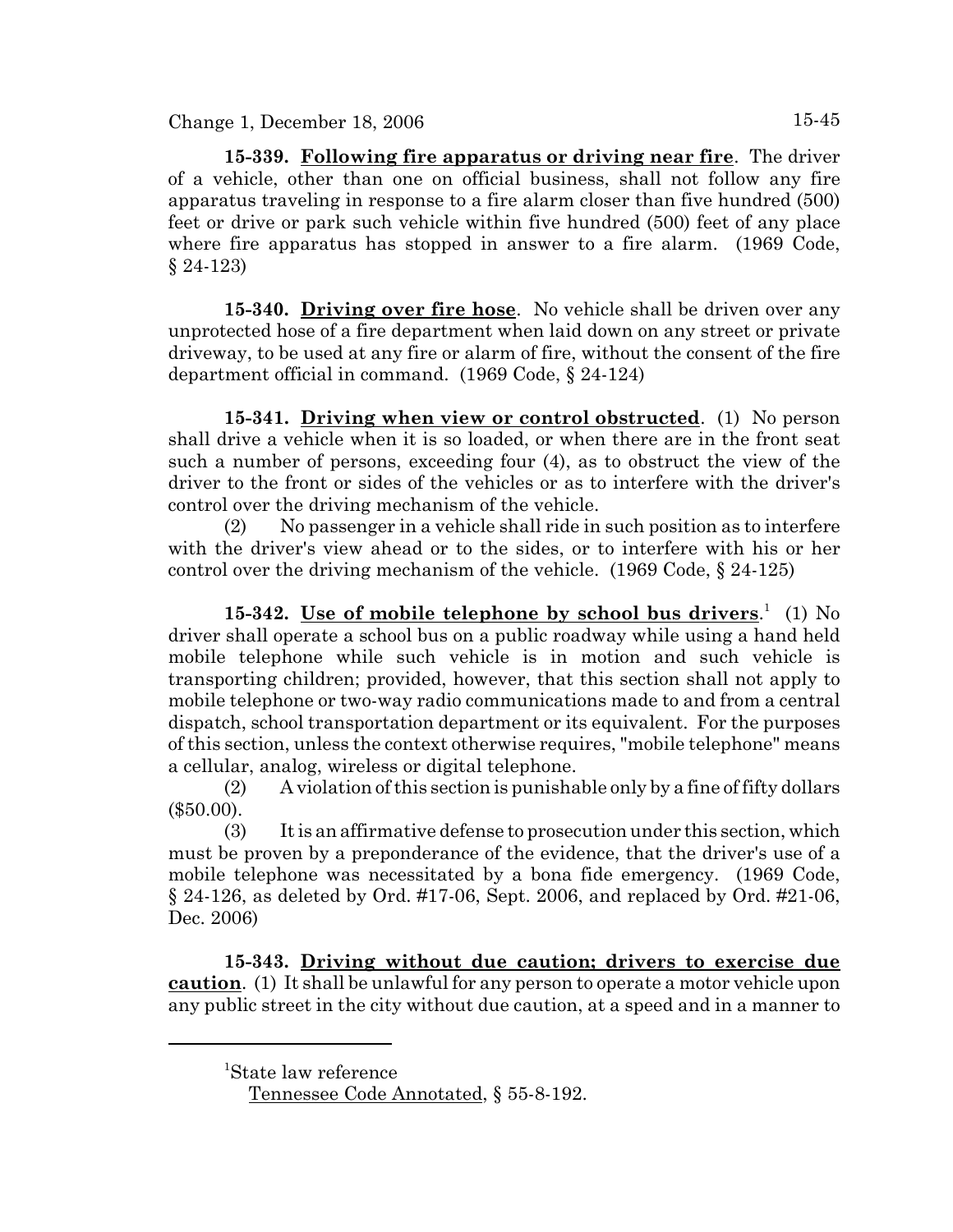endanger any person or property, taking into consideration traffic and road conditions.

(2) Notwithstanding any speed limit or zone in effect at the time, or right-of-way rules that may be applicable, every driver of a motor vehicle shall exercise due care to avoid colliding with any other motor vehicle, either being driven or legally parked, upon any roadway, or any road sign, guard rail or any fixed object legally placed within or beside the right-of-way, by operating such motor vehicle at a safe speed, by maintaining a safe outlook, by keeping such motor vehicle under proper control and by devoting full time and attention to operating such motor vehicle, under the existing circumstances to avoid endangering life, limb or property.<sup>1</sup> (1969 Code, § 24-127, as amended by Ord. #21-06, Dec. 2006)

**15-344. Through truck traffic on residential streets prohibited; exceptions**. (1) The city manager is hereby authorized to prohibit through truck traffic on city residential streets or portions thereof subject to the provisions hereof. Upon determining that a residential street or portion thereof should be closed to through truck traffic, the city manager shall file a notice of such prohibition with the city clerk and the city court clerk. The notice shall include the name of the street and the portion upon which through truck traffic is prohibited. The city manager shall thereupon cause to be posted signs prohibiting through truck traffic at the beginning of the portions of such streets so affected.

(2) For the purpose of this section "truck" is defined as a truck larger than one (1) ton in size. A "residential street" is a street along which residential dwellings are primarily located. "Through truck traffic" is truck traffic along a residential street or portion thereof without an intended destination upon such street or portion thereof. This section is intended to prohibit through truck traffic along designated streets, and nothing herein shall prohibit trucks in excess of one (1) ton from making stops or deliveries to properties located along the portions of streets upon which through truck traffic has been prohibited. Nothing herein shall prohibit trucks of the city or public or private utilities from traveling upon such streets or portions thereof in the course of their business.

(3) The city manager is authorized but not required to issue permits for trucks in excess of one (1) ton for through travel upon such streets. Such permits shall be issued for isolated and temporary uses where there is no other reasonable route available to the intended destination. Such permits shall be carried at all times when the truck is traveling upon such streets.

(4) It shall be unlawful for anyone to drive a truck upon a street or portion thereof upon which truck traffic has been prohibited as provided herein,

<sup>1</sup> State law reference

Tennessee Code Annotated, § 55-8-136.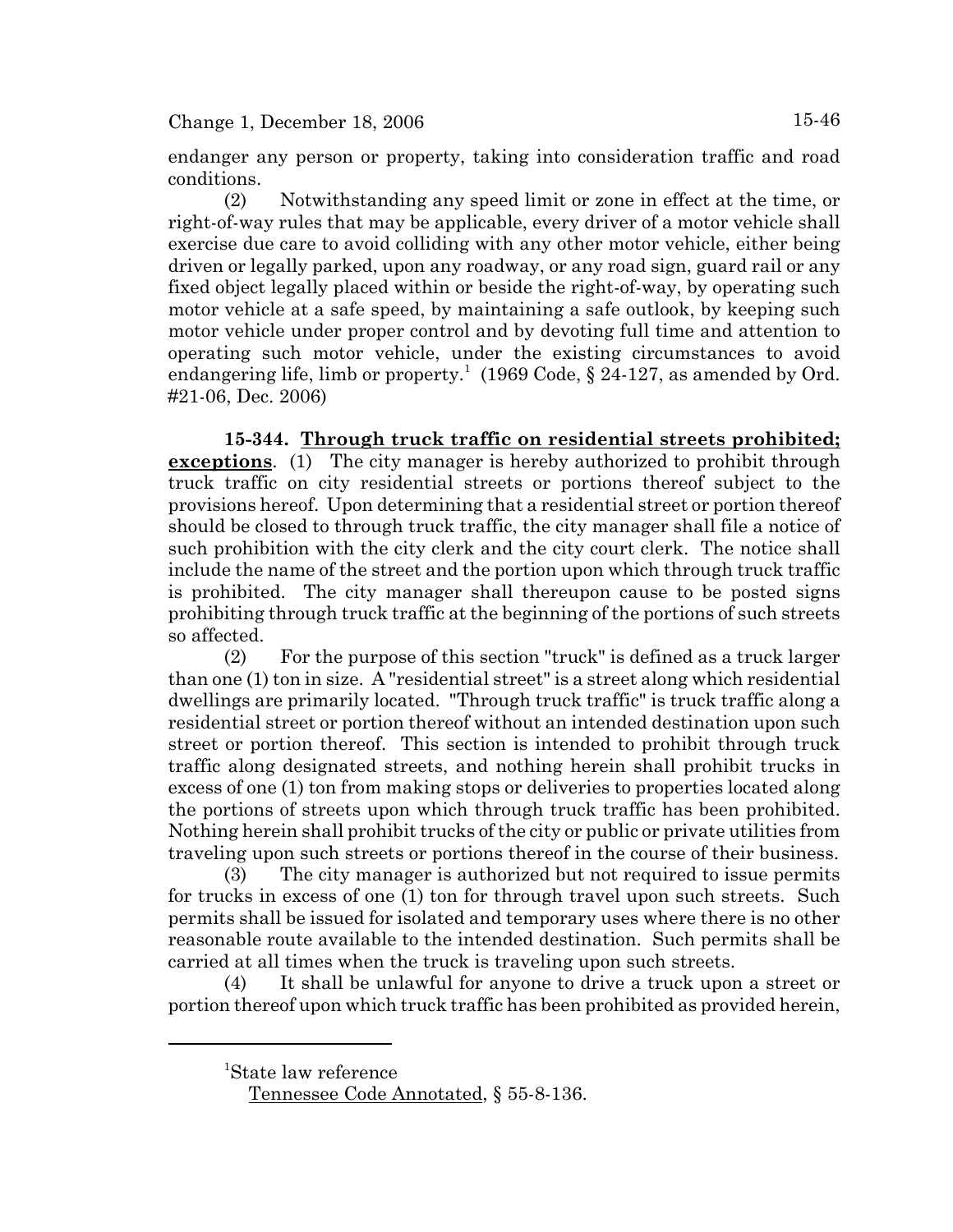and anyone found guilty of violating this section shall be subject to a fine of up to fifty dollars (\$50.00). (1969 Code, § 24-128)

15-345. Accidents involving damage to vehicle.<sup>1</sup> The driver of any vehicle involved in an accident resulting only in damage to a vehicle which is driven or attended by any person shall immediately stop such vehicle at the scene of such accident or as close thereto as possible, but shall forthwith return to and in every event shall remain at the scene of such accident until that person has fulfilled the requirements of Tennessee Code Annotated, § 55-10-103 regarding the duty to give information and render aid. Every such stop shall be made without obstructing traffic more than is necessary. The requirements of this subsection (1) apply to accidents occurring upon public roadways and the premises of any shopping center, trailer park or any apartment house complex, or any other premises which are generally frequented by the public at large. (as added by Ord. #21-06, Dec. 2006)

15-346. Transporting child in truck bed.<sup>2</sup> (1) A person commits an offense who, on streets or public roadways within the city, transports a child between six (6) years of age and under twelve (12) years of age in the bed of a truck with a manufacturer's ton rating not exceeding three-quarter (3/4) ton and having a pickup body style.

(2) The provisions of this section do not apply to a person transporting such child in the bed of such vehicle when such vehicle is being used as part of an organized parade, procession, or other ceremonial event, and when such vehicle is not exceeding the speed of twenty miles per hour (20 mph). The provisions of this section do not apply when the child being transported is involved in agricultural activities. (as added by Ord. #21-06, Dec. 2006)

# **15-347. Obstruction to driver's view of driving mechanism**. 3

(1) No person shall drive a vehicle when it is so loaded, or when there are in the front seat such a number of persons, exceeding four (4), as to obstruct the view of the driver to the front or sides of the vehicle or as to interfere with the driver's control over the driving mechanism of the vehicle.

1 State law reference Tennessee Code Annotated, § 55-10-102.

2 State law reference Tennessee Code Annotated, § 55-8-189.

3 State law reference Tennessee Code Annotated, § 55-8-165.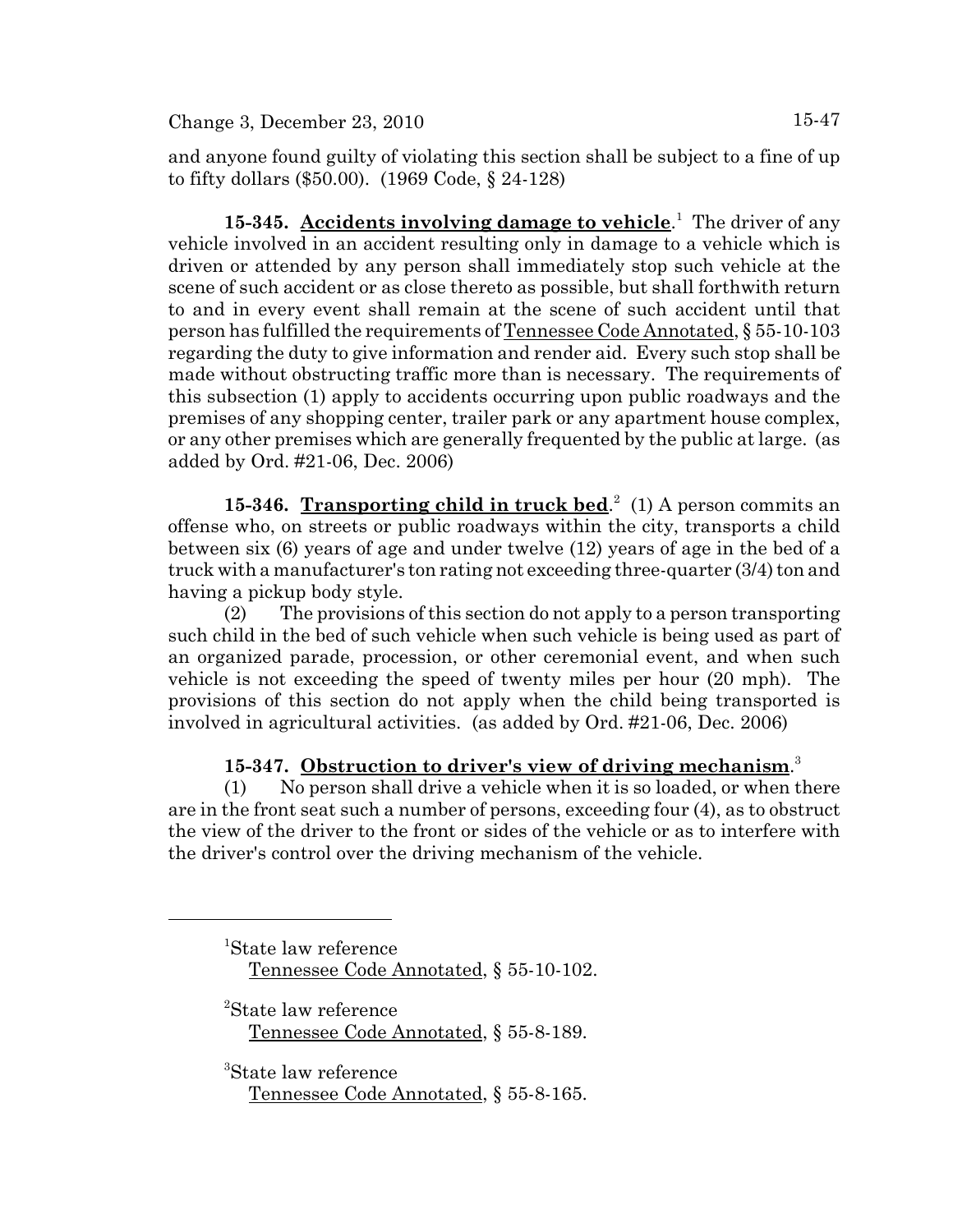(2) No passenger in a vehicle shall ride in such position as to interfere with the driver's or operator's view ahead or to the sides, or to interfere with the driver's or operator's control over the driving mechanism of the vehicle. (as added by Ord. #21-06, Dec. 2006)

**15-348. Automated enforcement**. (1) Definitions. The following words, terms and phrases, when used in this section, shall have the meanings ascribed to them in this subsection, except where the context clearly indicates a different meaning.

(a) "Citations" and "warning notices" shall include:

(i) The name and address of the registered owner of the vehicle;

(ii) The registration plate number of the motor vehicle involved in the violation;

(iii) The violation charged;

(iv) The location of the violation;

(v) The date and time of the violation;

(vi) A copy of the recorded image;

(vii) The amount of the civil penalty imposed and the date by which the civil penalty should be paid;

(viii) A signed statement by a member of the police department that, based on inspection of recorded images, the motor vehicle was being operated in violation of subsection (3) of this section; and

(ix) Information advising the person alleged to be liable under this section:

> (A) Of the manner and time in which liability alleged in the citation occurred and that the citation may be contested in the city court; and

(B) Warning that failure to contest in the manner and time provided shall be deemed an admission of liability and that a default judgment may be entered thereon.

(b) "In operation" means operating in good working condition.

(c) "Recorded images" means images recorded by a traffic control photographic system:

- $(i)$  On:
	- (A) A photograph;
	- (B) A microphotograph;
	- (C) An electronic image;
	- (D) Videotape; or
	- (E) Any other medium; and

(ii) At least one (1) image or portion of tape, clearly identifying the registration plate number of the motor vehicle.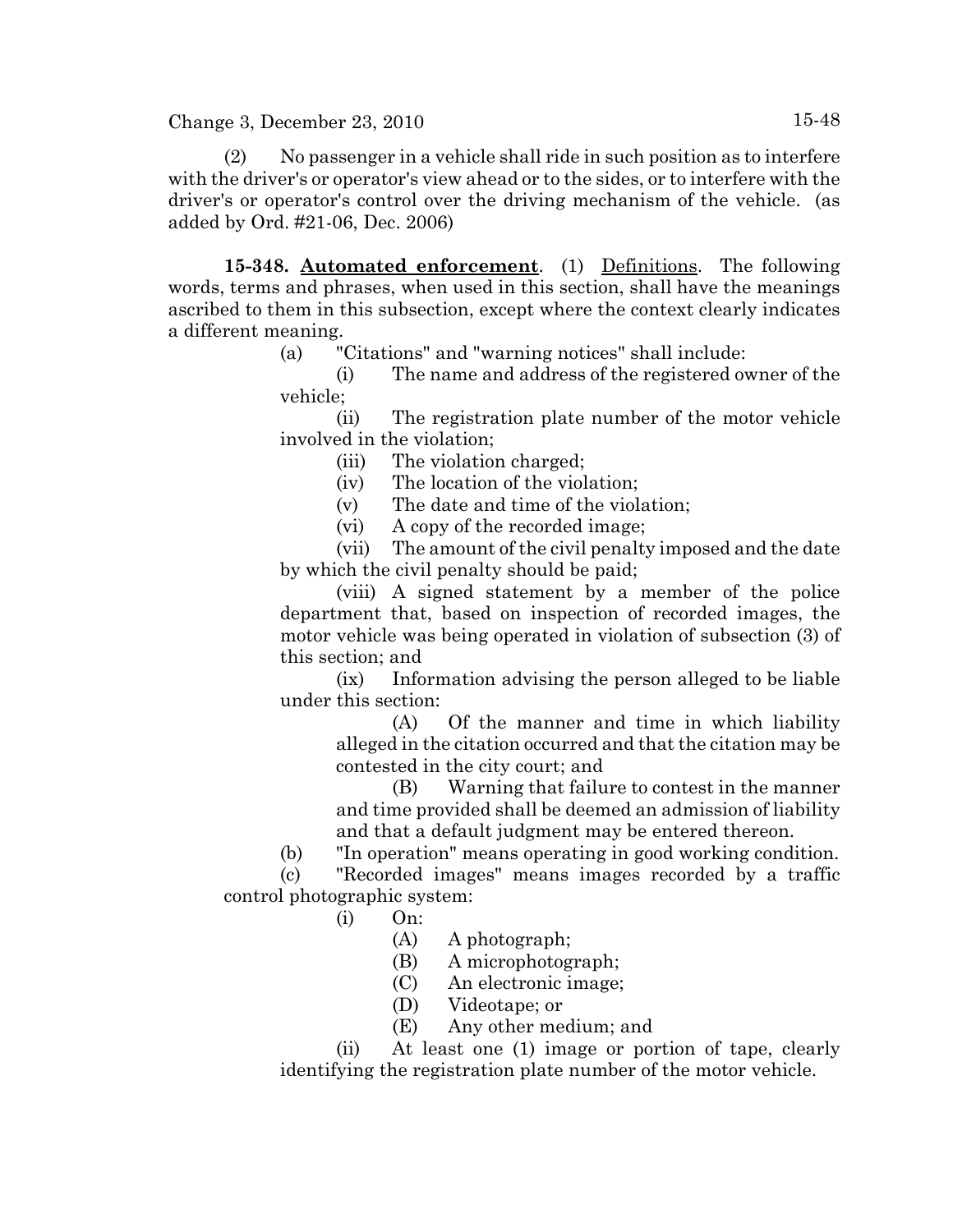(d) "System location" is the approach to an intersection toward which a photographic, video or electronic camera is directed and is in operation.

(e) "Traffic control photographic system" is an electronic system consisting of a photographic, video or electronic camera and a vehicle sensor installed to work in conjunction with an official traffic control sign, signal or device, and to automatically produce photographs, video or digital images of each vehicle violating a standard traffic control sign, signal or device.

(f) "Vehicle owner" is the person identified by the state department of safety as the registered owner of a vehicle.

(2) General. (a) The chief of police or the police chiefs designee shall administer the traffic control photographic systems and shall maintain a list of system locations where traffic control photographic systems are installed.

(b) The city shall adopt procedures for the issuance of citations and warnings under this section. A citation or warning alleging that the violation of subsection (3) of this section occurred, sworn to or affirmed by officials or agents of the city, based on inspection of recorded images produced by a traffic control photographic system, shall be evidence of the facts contained therein and shall be admissible in any proceeding alleging a violation under this section. The citation or warning shall be forwarded by first-class mail to the owner's address as given on the motor vehicle registration. Personal service of process on the owner shall not be required.

(c) A notice of violation or citation shall allow for payment of such traffic violation or citation within thirty (30) days of the mailing of such notice. No additional penalty or other costs shall be assessed for non-payment of a traffic violation or citation that is based solely on evidence obtained from a surveillance camera installed to enforce or monitor traffic violations, unless a second notice is sent by first class mail to the registered owner of the motor vehicle and such second notice provides for an additional thirty (30) days for payment of such violation or citation.

(d) Signs to indicate the use of traffic control photographic systems shall be clearly posted.

(3) Offense. (a) It shall be unlawful for a vehicle to cross the stop line at a system location, or for a vehicle to drive at a speed exceeding the posted speed limit, or for a vehicle to violate any other traffic regulation specified in title 15 of the city code.

(b) A person who receives a citation under subsection (3) may:

(i) Pay the civil penalty, in accordance with instructions on the citation, directly to the city court; or

(ii) Elect to contest the citation for the alleged violation.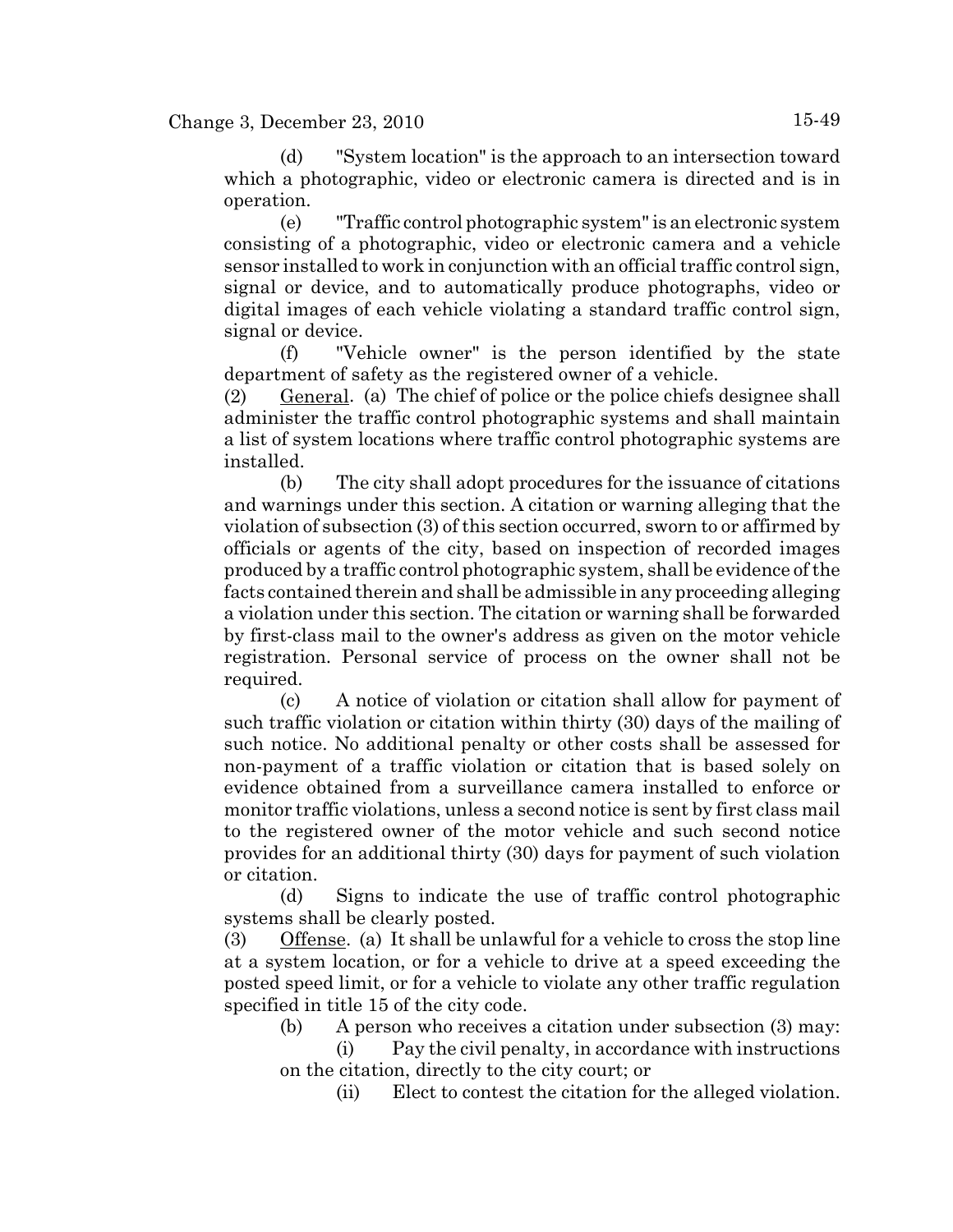(c) The owner of a vehicle shall be responsible for a violation under this section, except when he or she can provide evidence that the vehicle was in the care, custody, or control of another person at the time of the violation, as described in subsection (3)(d) of this section, in which circumstance the person who had the care, custody, and control of the vehicle at the time of the violation shall be responsible.

(d) Notwithstanding subsection  $(3)(c)$  of this section, the owner of the vehicle shall not be responsible for the violation if, on the designated court date, he or she furnishes the city court:

(i) An affidavit by him or her stating the name and address of the person or entity who leased, rented, or otherwise had the care, custody, and control of the vehicle at the time of the violation; or

(ii) An affidavit by him or her stating that, at the time of the violation, the vehicle involved or its plates were stolen, and that he or she was not the operator of the vehicle. This affidavit must be accompanied by a certified copy of the police reporting reflecting such theft and the affidavit must be provided by the registered owner within thirty (30) days of the mailing date of the notice of violation.

(4) Penalty. (a) Any violation of subsection  $(3)$  of this section shall subject the responsible person or entity to a civil penalty of fifty dollars (\$50.00), without assessment of court costs or fees. Failure to pay the civil penalty or appear in court to contest the citation on the designated date shall subject the responsible person or entity to assessment of court costs and fees as set forth in the city code. The city may establish procedures for the trial of civil violators, and the collection of civil penalties and may enforce the penalties by a civil action in the nature of a debt.

(b) A violation for which a civil penalty is imposed under this section shall not be considered a moving violation and may not be recorded by the police department or the state department of safety on the driving record of the owner or driver of the vehicle and may not be considered in the provision of motor vehicle insurance coverage.

(5) Exemptions. The following vehicles are exempt from receiving a notice of violation:

(a) Emergency vehicles with active emergency lights;

(b) Vehicles moving through the intersection to avoid or clear the way for a marked emergency vehicle;

(c) Vehicles under police escort; and

(d) Vehicles in a funeral procession. (as added by Ord. #13-08, April 2008, and amended by Ord. #28-08, Sept. 2008)

**15-349. Texting while driving prohibited.** (1) For the purposes of this section, unless the context requires otherwise, the following definitions apply: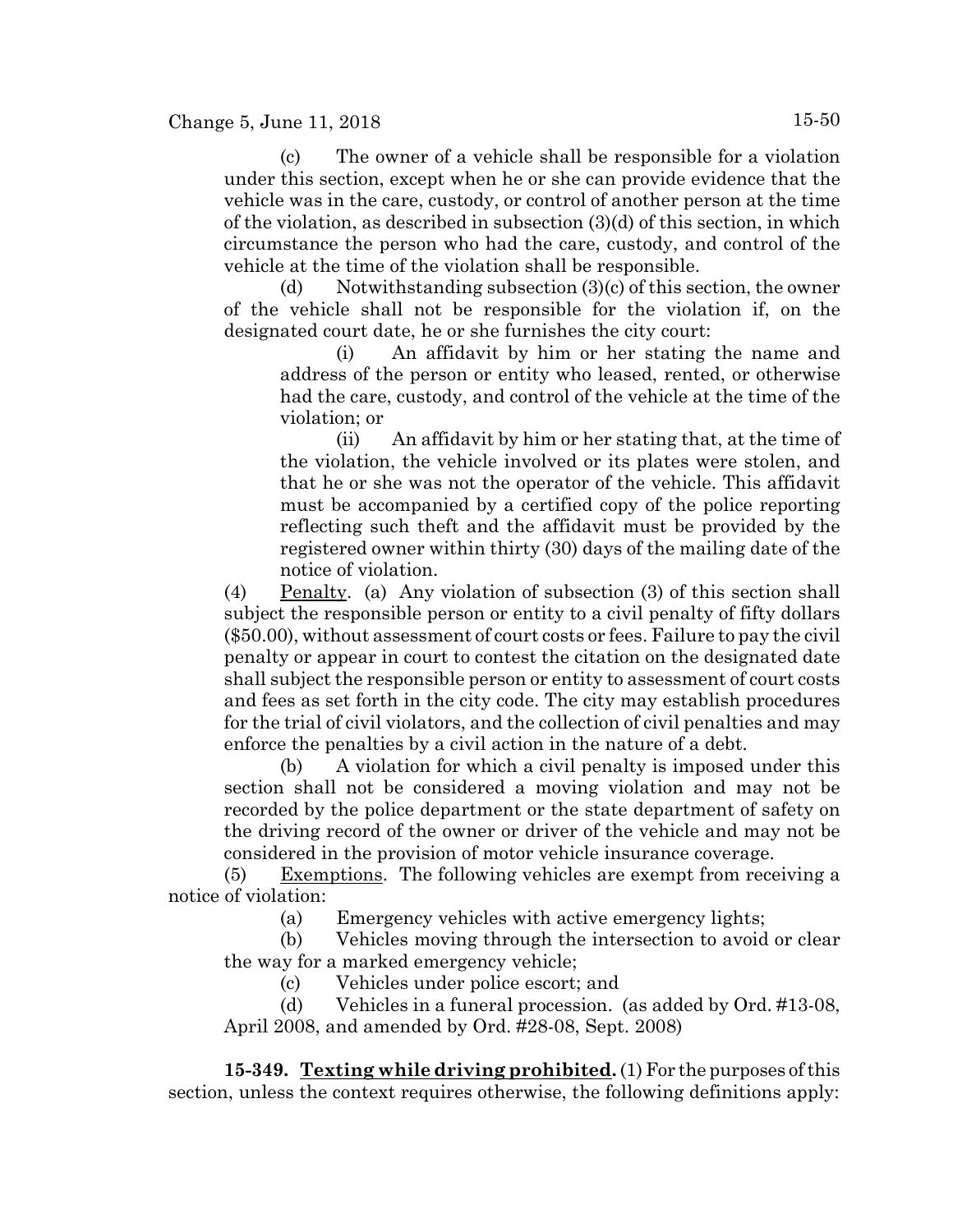(a) "Mobile telephone" means a cellular, analog, wireless or digital device that provides for voice communication and for data communication other than by voice; and

(b) "Personal digital assistant" means a wireless electronic communication device that provides for data communication other than by voice.

(c) "Hands-free device" means a device that is designed to allow communication via mobile telephone or personal digital assistant without the necessity of holding the mobile telephone or personal digital assistant, such as a speakerphone or headset;

(2) (a) No person while driving a motor vehicle on any public road or highway shall use a hand-held mobile telephone or a hand-held personal digital assistant to transmit or read a written message; provided, that a driver does not transmit or read a written message for the purpose of this subsection (2) if the driver reads, selects, or enters a telephone number or name in a hand-held mobile telephone or a personal digital assistant for the purpose of making or receiving a telephone call.

(b) It is a delinquent act for a person under eighteen (18) years of age to knowingly operate a motor vehicle on any road or highway in this state and use a mobile telephone or personal digital assistant that is equipped with a hands-free device to transmit or read a written message.

(c) This section does not prohibit a person eighteen (18) years of age or older from operating a motor vehicle on any road or highway in this state and using a mobile telephone or personal digital assistant that is equipped with a hands-free device to transmit or read a written message.

(3) This section shall only apply to a person driving a motor vehicle that is in motion at the time a written message from a mobile telephone or hand-held personal digital assistant is transmitted or read by the person.

(4) It is unlawful to fail to comply with the requirements of this section. By Tennessee Code Annotated, § 55-8-1 99, a violation of this section is subject only to imposition of a fine not to exceed fifty dollars (\$50.00) and court costs not to exceed ten dollars (\$10.00), including, but not limited to, any statutory fees of officers. No state or local litigation taxes shall be applicable to a case prosecuted under this section.

(5) By Tennessee Code Annotated, § 55-8-199, this section shall not apply to the following persons:

(a) Officers of the state or of any county, city, or town charged with the enforcement of the laws of the state, when in the actual discharge of their official duties;

(b) Campus police officers and public safety officers, as defined by Tennessee Code Annotated § 49-7-1 18, when in the actual discharge of their official duties;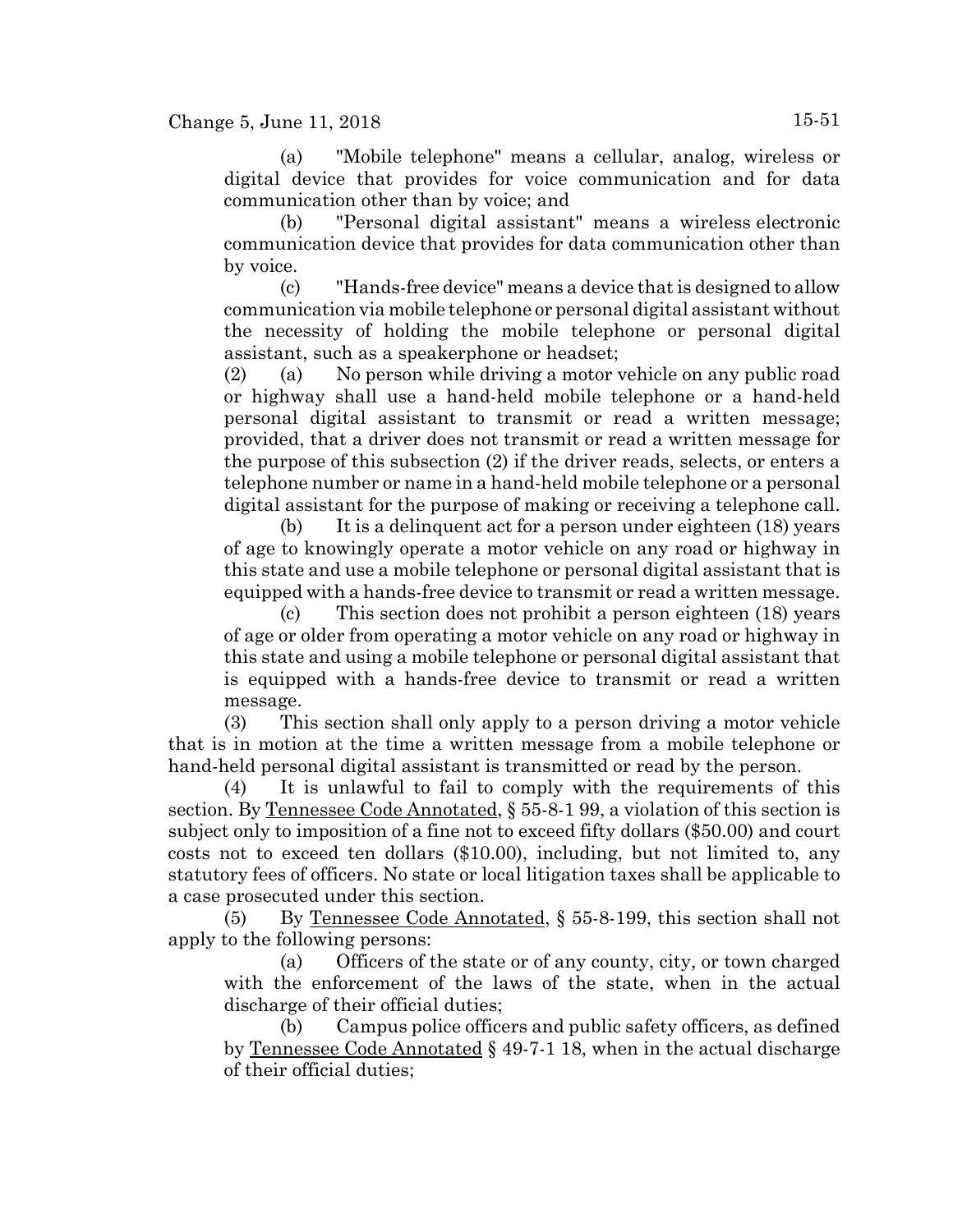Change 5, June 11, 2018 15-52

(c) Emergency medical technicians, emergency medical technician-paramedics, and firefighters, both volunteer and career, when in the actual discharge of their official duties; and

(d) Emergency management agency officers of the state or of any county, city, or town, when in the actual discharge of their official duties.

(e) Persons using a mobile telephone or personal digital assistant to communicate with law enforcement agencies, medical providers, fire departments, or other emergency service agencies while driving a motor vehicle, if the use is necessitated by a bona fide emergency, including a natural or human occurrence that threatens human health, life, or property.

(6) By Tennessee Code Annotated,  $\S$  55-8-199, a traffic citation that is based solely upon a violation of this section shall be considered a nonmoving traffic violation and no points shall be added to a driver record for the violation. (as added by Ord. #14-2015, Sept. 2015, and amended by Ord. #2-2018, March 2018)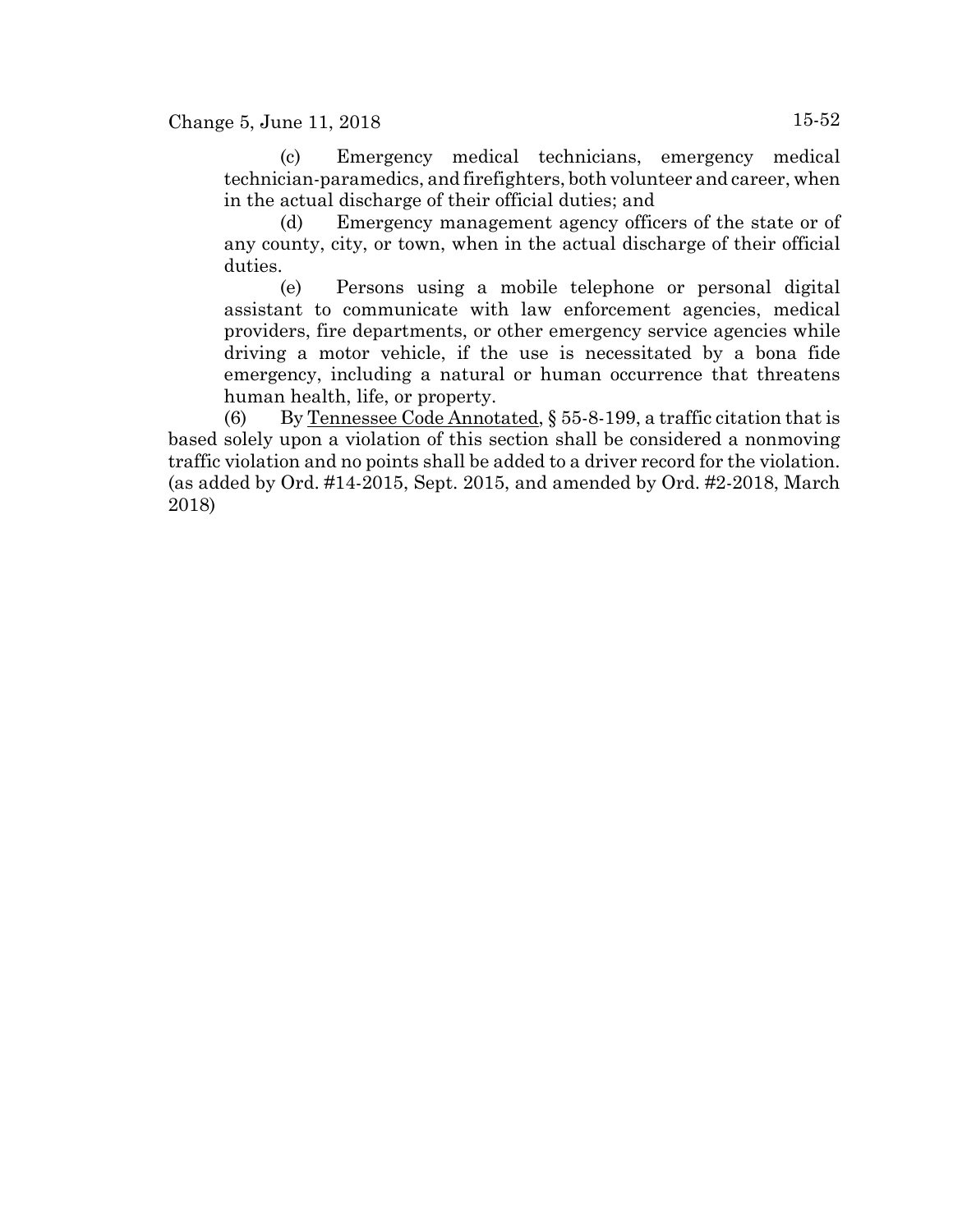#### **CHAPTER 4**

# **TRAFFIC CONTROL DEVICES**

#### **SECTION**

- 15-401. Obedience to devices; leaving roadway in order to avoid compliance.
- 15-402. When signs required.
- 15-403. Requirements for stop signs.
- 15-404. Traffic-control signal legend generally.
- 15-405. Flashing signals.
- 15-406. Unauthorized signs, signals, etc.
- 15-407. Altering, injuring, etc., devices.

**15-401. Obedience to devices; leaving roadway in order to avoid compliance**. (1) The drivers of vehicles and pedestrians shall obey the instructions of any official traffic-control device applicable thereto placed in accordance with the provisions of this chapter, unless otherwise directed by a traffic or police officer, subject to the exceptions granted the driver of an authorized emergency vehicle in this chapter.

(2) It shall be unlawful for the operator of any vehicle to leave the roadway and travel across private property, or public property devoted to other than highway use, to avoid compliance with an official traffic signal or an official traffic sign or for the purpose of avoiding obedience to directions given by a police officer or any traffic regulation or ordinance. (Ord. #2-95, Feb. 1995, § 1)

**15-402. When signs required**. No provisions of this chapter for which signs are required shall be enforced against an alleged violator if, at the time and place of the alleged violation, an official sign is not in proper position and sufficiently legible to be seen by an ordinarily observant person. When a particular section does not state that signs are required, such section shall be effective even though no signs are erected or in place. (1969 Code, § 24-140)

**15-403. Requirements for stop signs**. (1) Every stop sign shall bear the word "stop" in letters not less than eight (8) inches in height and such sign shall, at nighttime, be rendered luminous by steady or flashing internal illumination, or by a fixed floodlight projected on the face of the sign, or by efficient reflecting elements on the face of the sign.

(2) Every stop sign shall be erected as near as practicable to the nearest line of the crosswalk on the near side of the intersection or, if there is no crosswalk, then as close as practicable to the nearest line of the roadway. (1969 Code, § 24-141)

**15-404. Traffic-control signal legend generally**. Whenever traffic is controlled by traffic-control signals exhibiting the words "Go," "Caution" or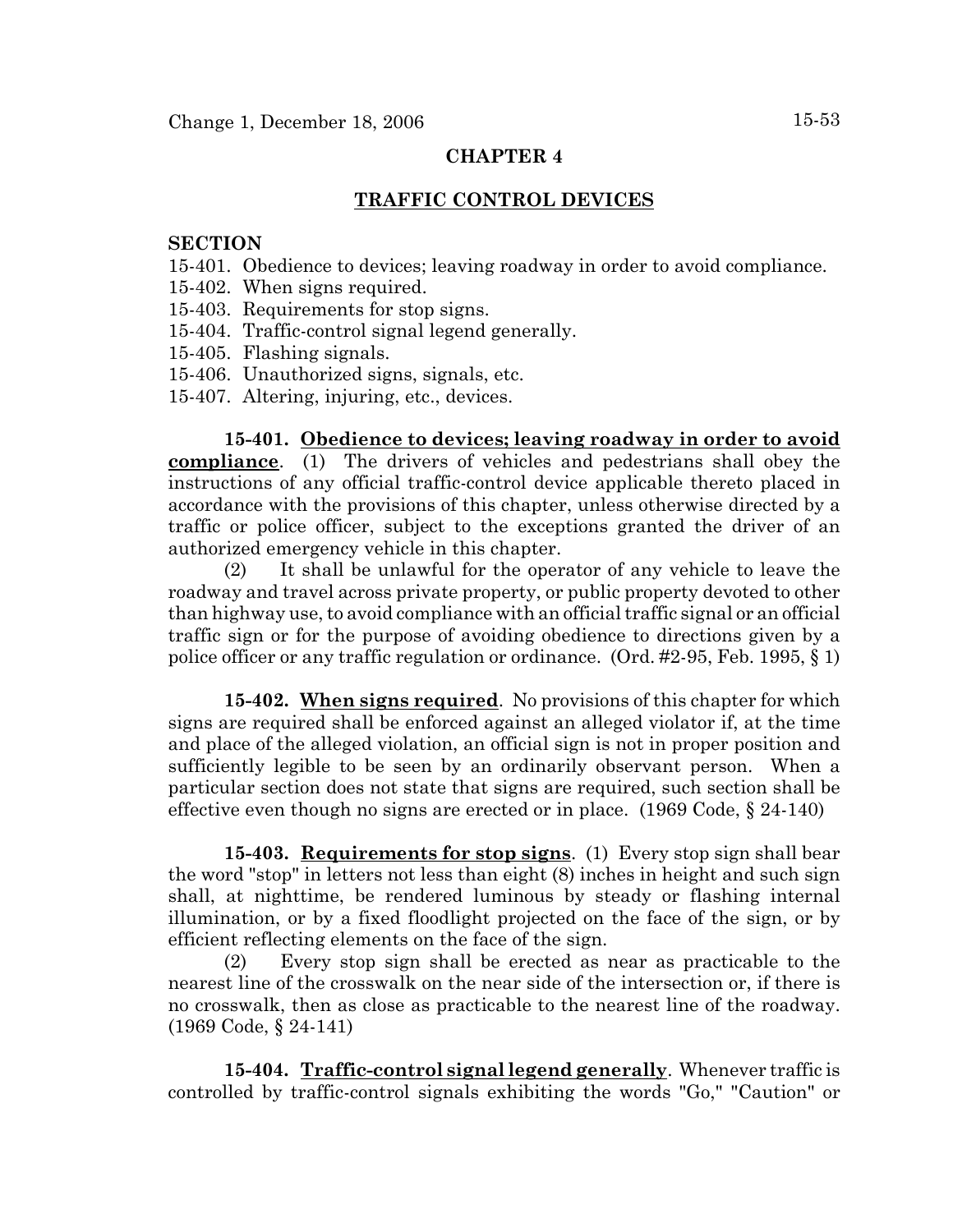"Stop," or exhibiting different colored lights successively one at a time, or with arrows, the following colors only shall be used and such terms and lights shall indicate and apply to drivers or vehicles and pedestrians as follows:

(1) Green alone or "Go." (a) Vehicular traffic facing the signal may proceed straight through or turn right or left, unless a sign at such place prohibits either such turn, but vehicular traffic, including vehicles turning right and left, shall yield the right-of-way to other vehicles and to pedestrians lawfully within the intersection or an adjacent crosswalk at the time such signal is exhibited.

(b) Pedestrians facing the signal may proceed across the roadway within any marked or unmarked crosswalk.

(2) Yellow alone or "Caution" when shown following the green or "Go" signal. (a) Vehicular traffic facing the signal is thereby warned that the red or "Stop" signal will be exhibited immediately thereafter and such vehicular traffic shall not enter or cross the intersection when the red or "Stop" signal is exhibited.

(b) Pedestrians facing such signal are thereby advised that there is insufficient time to cross the roadway, and any pedestrian then starting to cross shall yield the right-of-way to all vehicles.

(3) Red alone or "Stop." (a) Vehicular traffic facing the signal shall stop before entering the crosswalk on the near side of the intersection or, if none, then before entering the intersection, and shall remain standing until green or "Go" is shown alone.

(b) No pedestrian facing such signal shall enter the roadway unless he or she can do so safely and without interfering with any vehicular traffic.

 $(4)$  Red with green arrow. (a) Vehicular traffic facing such signal may cautiously enter the intersection only to make the movement indicated by such arrow, but shall yield the right-of-way to pedestrians lawfully within a crosswalk and to other traffic lawfully using the intersection.

(b) No pedestrian facing such signal shall enter the roadway unless he or she can do so safely and without interfering with any vehicular traffic.

In the event an official traffic-control signal is erected and maintained at a place other than an intersection, the provisions of this section shall be applicable except as to those provisions which, by their nature, can have no application. Any stop required shall be made at a sign or marking on the pavement indicating where the stop shall be made, but in the absence of any such sign or marking the stop shall be made at the signal. (1969 Code, § 24-142)

**15-405. Flashing signals**. (1) Whenever an illuminated flashing red or yellow signal is used in a traffic sign or signal, it shall require obedience by vehicular traffic as follows: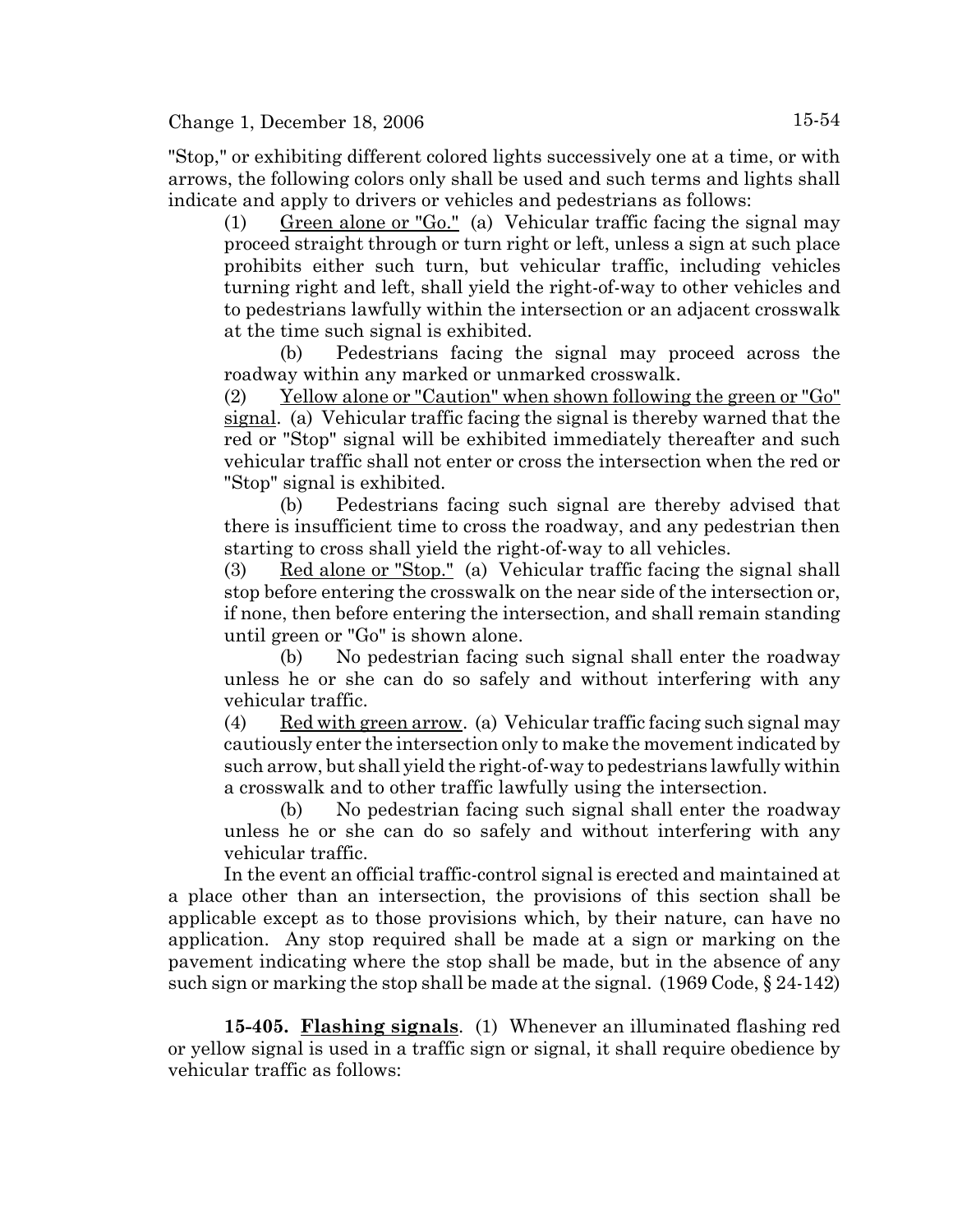(a) Flashing red (stop signal). When a red lens is illuminated with rapid intermittent flashes, and such light is clearly visible for a sufficient distance ahead to permit such stopping, drivers of vehicles shall stop before entering the nearest crosswalk at an intersection or at a limit line when marked, or, if none, then before entering the intersection, and the right to proceed shall be subject to the rules applicable after making a stop at a stop sign.

(b) Flashing yellow (caution signal). When a yellow lens is illuminated with rapid intermittent flashes, drivers of vehicles may proceed through the intersection or past such signal only with caution.

(2) This section shall not apply at railroad grade crossings. The conduct of drivers of vehicles approaching railroad grade crossings shall be governed by the rules set forth in chapter 3 of this title. (1969 Code, § 24-143)

**15-406. Unauthorized signs, signals, etc**. (1) No person shall place, maintain or display, upon or in view of any street, any unauthorized sign, signal, marking or device which purports to be or is an imitation of or resembles an official traffic-control device or railroad sign or signal, or which attempts to direct the movements of traffic or which hides from view or interferes with the effectiveness of any official traffic-control device or any railroad sign or signal, and no person shall place or maintain nor shall any public authority permit on any street any traffic sign or signal bearing thereon any commercial advertising.

(2) This section shall not be deemed to prohibit the erection, upon private property adjacent to streets, of signs giving useful directional information and of a type which cannot be mistaken for official signs.

(3) Every sign, signal or marking prohibited by this section is hereby declared to be a public nuisance and the city manager is hereby empowered to remove the same, or cause it to be removed, without notice. (1969 Code,  $§ 24-144)$ 

**15-407. Altering, injuring, etc., devices**. No person shall, without lawful authority, attempt to or in fact alter, deface, injure, knock down or remove any official traffic-control device or any railroad sign or signal or any inscription, shield or insignia thereon, or any part thereof. (1969 Code,  $§ 24-145)$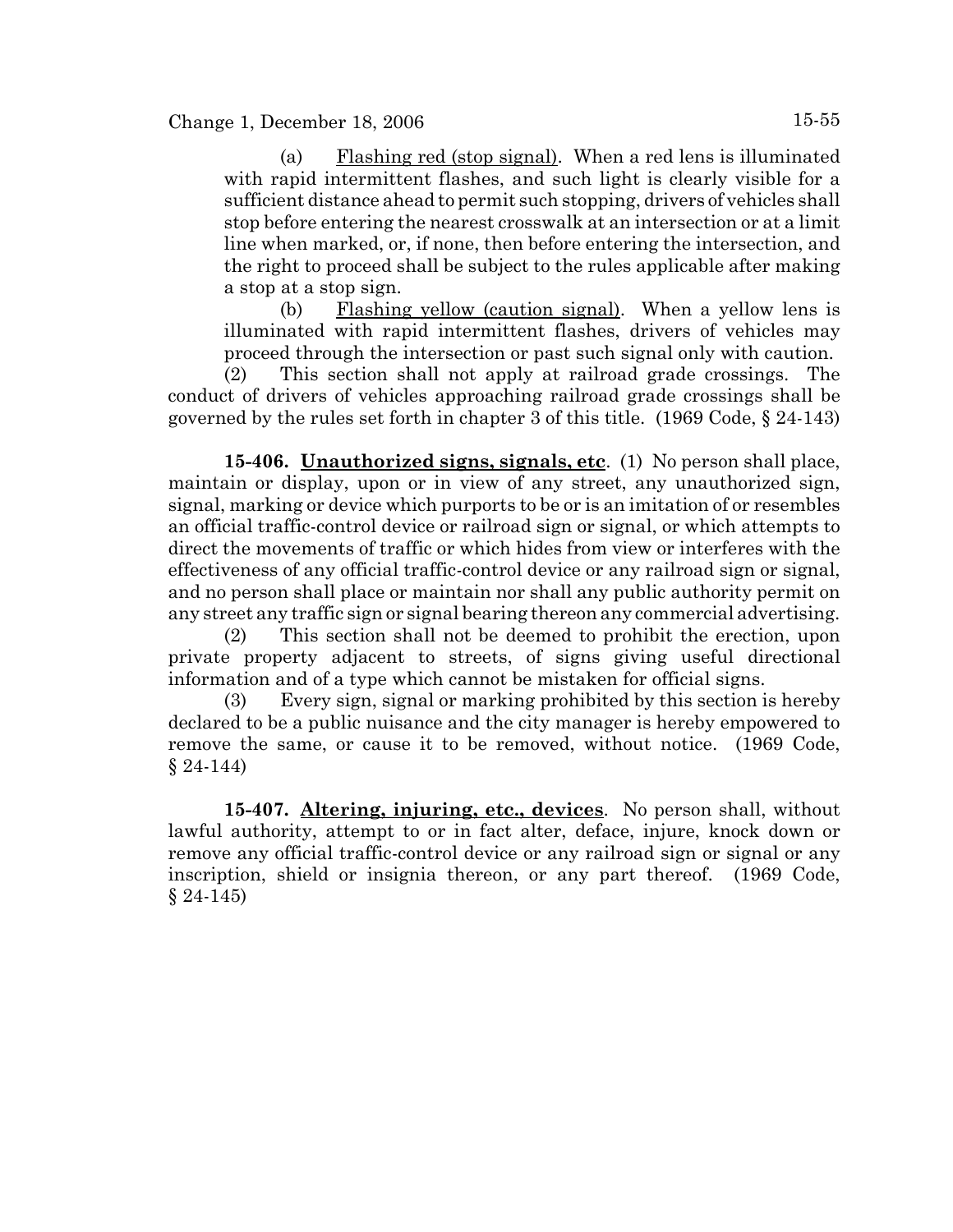# **CHAPTER 5**

# **SPEED REGULATIONS**

## **SECTION**

- 15-501. Maximum limits generally.
- 15-502. School zone speed limits.
- 15-503. Maximum limits on specific streets--twenty-five miles per hour.
- 15-504. Maximum limits on specific streets--thirty miles per hour.
- 15-505. Maximum limits on specific streets--thirty-five miles per hour.
- 15-506. Maximum limits on specific streets--forty miles per hour.
- 15-507. Maximum limits on specific streets--forty-five miles per hour.
- 15-508. Maximum limits on specific streets--fifty miles per hour.
- 15-509. Maximum limits on specific streets--fifty-five miles per hour.
- 15-510. Minimum speed.
- 15-511. Speed limit signs.
- 15-512. Reduction of speed limits during periods of street construction or improvement.
- 15-513. Lower speed limits allowed.
- 15-514. Maximum speed limits on specific streets fifteen miles per hour.

**15-501. Maximum limits generally**. Except as otherwise provided in this chapter, all roads, streets and lanes open to public travel in the city are hereby zoned for a maximum speed limit of twenty-five (25) miles per hour and it shall be unlawful for any person to operate any vehicle at a speed in excess of such limit. (1969 Code, § 24-156)

**15-502. School zone speed limits**. (1) Pursuant to Tennessee Code Annotated,  $\S$  55-8-152(d)(1)(A), the city manager is hereby authorized to establish special school speed limit zones upon any public roadway, except for controlled access highways, provided the following conditions are met:

(a) The special school speed limit shall be based upon an engineering investigation.

(b) The special school speed limit shall not be less than fifteen (15) miles per hour.

(c) The special school speed limit shall only be enforced when proper signs are posted with a warning flasher or flashers in operation and only when children are actually present.

It shall be unlawful for any person to violate any such special school speed limit enacted and in effect in accordance with this subsection.

(2) When the city has not established a special school speed limit pursuant to subsection (1) above, the speed limit for the school zone shall be fifteen (15) miles per hour. It shall be unlawful for any person to operate any vehicle at a speed in excess of fifteen (15) miles per hour when passing a school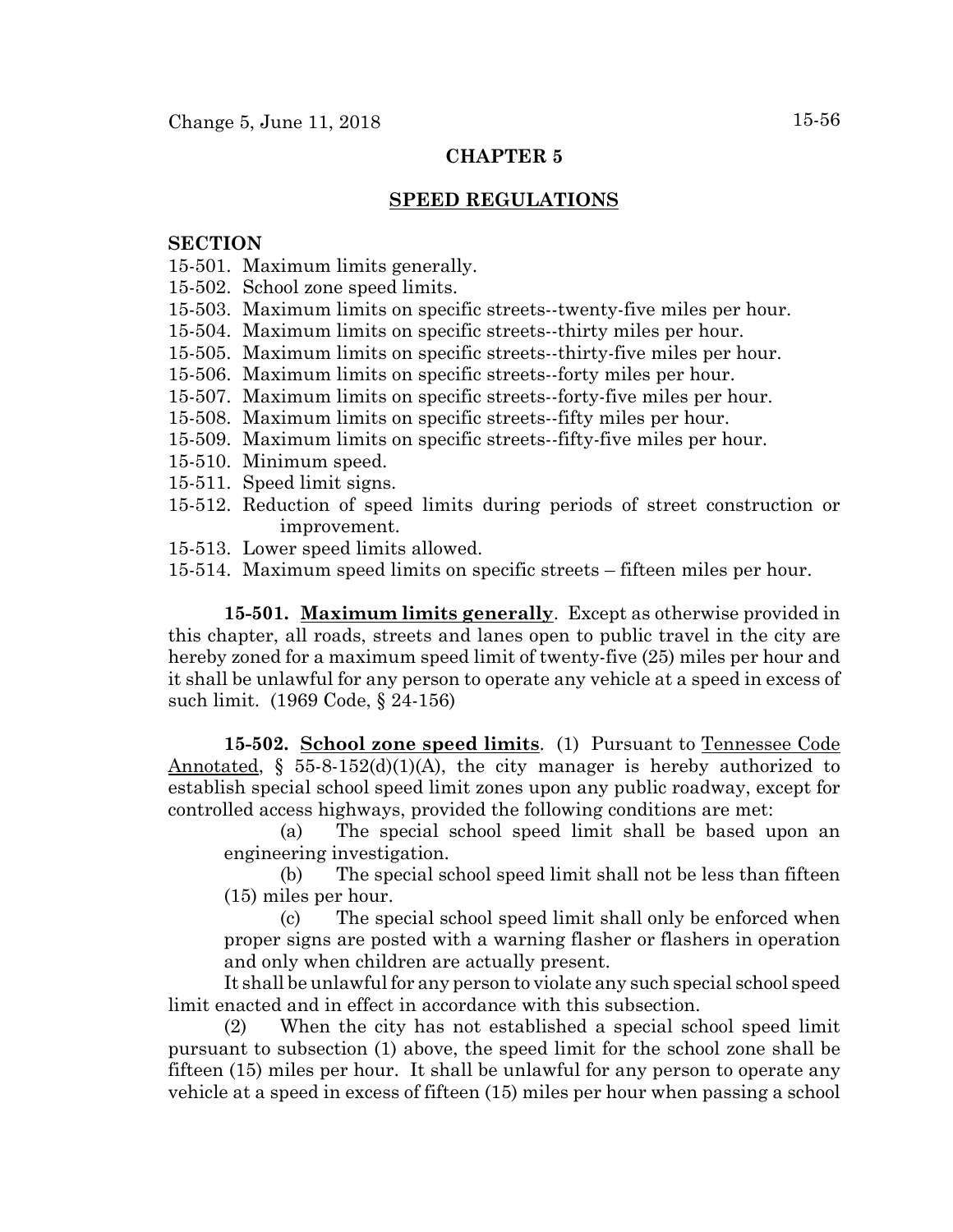Change 5, June 11, 2018  $15-57$ 

during recess, or while children are going to or leaving school during its opening or closing hours. For school zone speed limit signs equipped with warning flashers, such speed limit shall be in effect and subject to enforcement only while flashers are in operation. For school zone speed limit signs that are not equipped with warning flashers, such speed limit shall be in effect and subject to enforcement for a period of ninety (90) minutes before the opening hour of the school and for a period of ninety (90) minutes after the closing hour of the school.

(3) For speeding violations occurring during school zone speed limits, the city shall not defer imposition of judgment or allow the defendant to enter into a diversion program, including but not limited to a driver education training course, that would prevent such defendant's conviction for the violation from appearing on the person's driving record with the Tennessee Department of Safety. (1969 Code, § 24-157, as replaced by Ord. #4-07, April 2007, and amended by Ord. #08-2014, Aug. 2014)

**15-503. Maximum limits on specific streets--twenty-five miles per hour**. A maximum speed limit of twenty-five (25) miles per hour is hereby established on the following streets and roads, or parts thereof, and it shall be unlawful for any person to operate a vehicle at a speed in excess thereof:

- (1) Pumphouse Road for its entire length.
- (2) Bulls Bluff Road for its entire length. (1969 Code, § 24-157.1)

**15-504. Maximum limits on specific streets--thirty miles per hour**. A maximum speed limit of thirty (30) miles per hour is hereby established on the following streets and roads, or parts thereof, and it shall be unlawful for any person to operate a vehicle at a speed in excess thereof:

Commerce Park Drive for its entire length. (1969 Code, § 24-157.2)

**15-505. Maximum limits on specific streets--thirty-five miles per hour**. A maximum speed limit of thirty-five (35) miles per hour is hereby established on the following streets or portions thereof, and it shall be unlawful for any person to operate a vehicle at a speed in excess of such limit:

(1) Blair Road for its entire length between Oak Ridge Turnpike and the north city limit boundary.

(2) Tulsa Road for its entire length.

(3) Lafayette Drive from Oak Ridge Turnpike to a point three hundred (300) feet south of Gettysburg Avenue.

(4) Oak Ridge Turnpike from a point one thousand three hundred feet (1,300') west of Illinois Avenue to a point three hundred feet (300') east of Georgia Avenue.

(5) ORAU Way for its entire length.

(6) Rutgers Avenue between Oak Ridge Turnpike and South Illinois Avenue.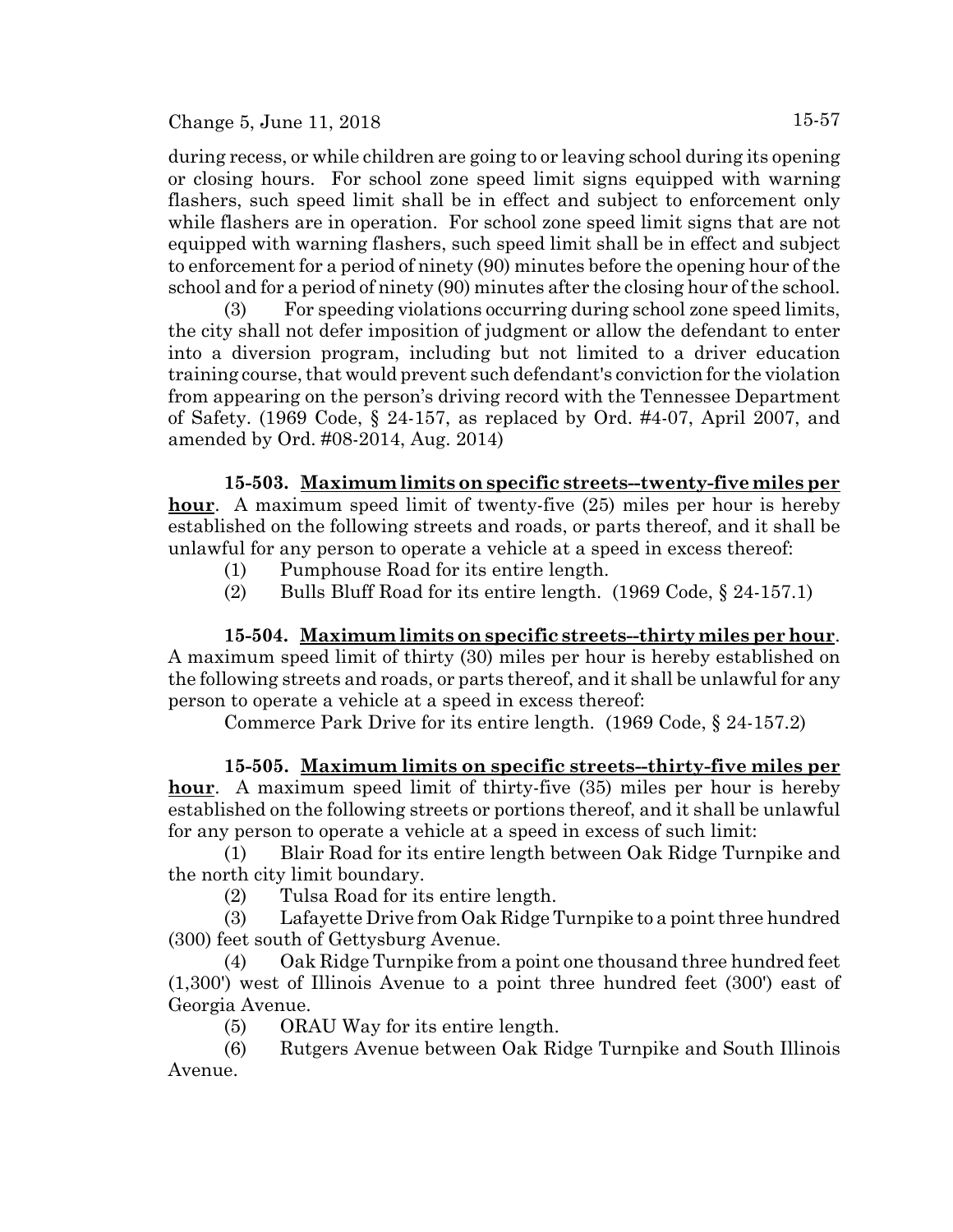(7) Tulane Avenue between South Illinois Avenue and Oak Ridge Turnpike.

(8) Tuskeegee Drive between Benedict Avenue and South Illinois Avenue.

(9) Fairbanks Road between Oak Ridge Turnpike and Emory Valley Road.

(10) Laboratory Road for its entire length.

(11) East Tulsa Road for its entire length.

(12) East Division Road for its entire length.

(13) Gum Hollow Road from the Oak Ridge Turnpike to a point eight hundred fifty (850) feet north of the centerline of Glassboro Drive.

(14) Briarcliff Avenue between Laboratory Road and Fairbanks Road. (1969 Code, § 24-158, as amended by Ord. #5-98, Feb. 1998, Ord. #29-08, Sept. 2008, and Ord. #21-10, Dec. 2010)

**15-506. Maximum limits on specific streets--forty miles per hour**. A maximum speed limit of forty (40) miles per hour is hereby established on the following streets or portions thereof, and it shall be unlawful for any person to operate a vehicle at a speed in excess of such limit:

(1) South Illinois Avenue from Oak Ridge Turnpike to Lafayette Drive.

(2) North Illinois Avenue for its entire length between the Oak Ridge Turnpike and the north city limit line.

(3) Emory Valley Road from a point one hundred fifty (150) feet west of the western entrance to Dana Drive westward to Lafayette Drive.

(4) Melton Lake Drive from a point thirteen hundred and forty (1,340) feet north of Rivers Run Boulevard south to Edgemore Road (State Route 170).

(5) Oak Ridge Turnpike from a point one thousand three hundred (1,300) feet west of Illinois Avenue to a point seven hundred (700) feet west of Jefferson Avenue. (1969 Code, § 24-158.1, as amended by Ord. #6-07, May 2007, and Ord. #21-10, Dec. 2010)

**15-507. Maximum limits on specific streets--forty-five miles per hour**. A maximum speed limit of forty-five (45) miles per hour is hereby established on the following streets or portions thereof, and it shall be unlawful for any person to operate a vehicle at a speed in excess of such limit:

(1) Bethel Valley Road beginning at Edgemoor Road to a point six thousand (6,000) feet west of Scarboro Road, and from a point twelve hundred (1200) feet west of the Roane-Anderson County line to White Wing Road (SR-95).

(2) Emory Valley Road from a point one hundred fifty (150) feet west of the western entrance to Dana Drive eastward to Melton Lake Drive.

(3) Lafayette Drive from South Illinois Avenue to a point three hundred (300) feet south of Gettysburg Avenue.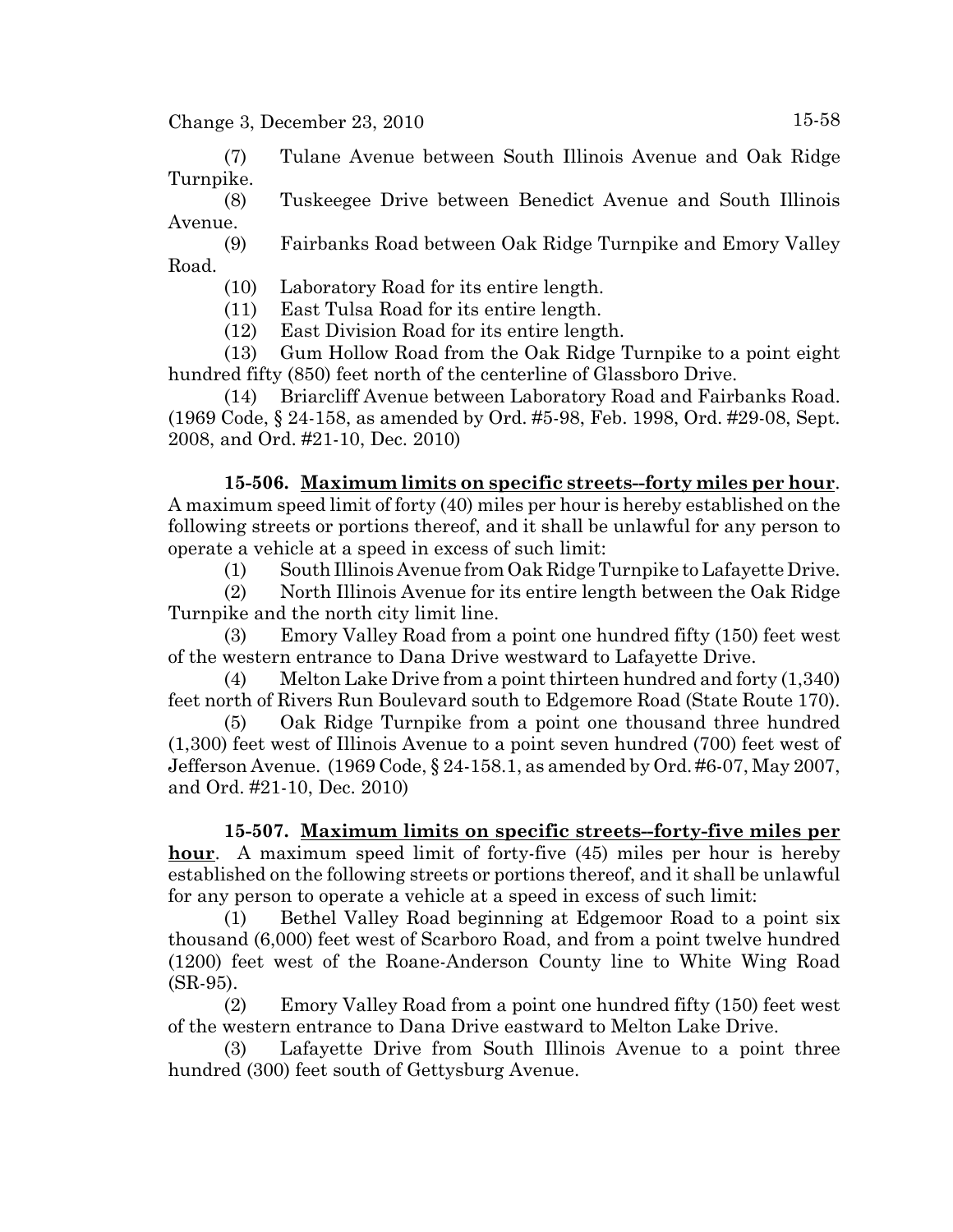(4) Oak Ridge Turnpike between the L & N Railroad underpass and a point three hundred (300) feet east of Georgia Avenue; and from a point three hundred eighty (380) feet west of Oklahoma Avenue to a point two hundred (200) feet west of the west Rarity Oaks Parkway access; and from a point two thousand eight hundred (2,800) feet west of Blair Road to a point eight thousand (8,000) feet west of Blair Road.

(5) Scarboro Road, for its entire length from South Illinois Avenue to Bethel Valley Road.

(6) Melton Lake Drive from Oak Ridge Turnpike (State Route 95) south to a point thirteen hundred and forty (1,340) feet north of Rivers Run Boulevard.

(7) South Illinois Avenue from its intersection with Lafayette Drive to 550 feet south of its intersection with Union Valley Road.

(8) Bear Creek Road, from Scarboro Road to a point 2.4 miles west. (1969 Code, § 24-159, as amended by Ord. #6-03, Jan. 2003, Ord. #23-03, Dec. 2003, Ord. #6-07, May 2007, Ord. #12-09, July 2009, and Ord. #21-10, Dec. 2010)

**15-508. Maximum limits on specific streets--fifty miles per hour**. A maximum speed limit of fifty (50) miles per hour is hereby established on the following streets or portions thereof, and it shall be unlawful for any person to operate a vehicle at a speed in excess of such limits:

(1) South Illinois Avenue beginning five hundred fifty (550) feet south of its intersection with Union Valley Road to a point three thousand five hundred eighty (3,580) feet south of its intersection with Union Valley Road.

(2) Oak Ridge Turnpike from a point seven hundred (700) feet west of Jefferson Avenue to a point three hundred eighty (380) feet west of Oklahoma Avenue. (Ord. #23-03, Dec. 2003, as amended by Ord. #21-10, Dec. 2010)

**15-509. Maximum limits on specific streets--fifty-five miles per hour.** A maximum speed limit of fifty-five (55) miles per hour is hereby established on the following streets or portions thereof, and it shall be unlawful for any person to operate a vehicle at a speed in excess of such limit:

(1) Edgemoor Road, from a point five hundred (500) feet east of Solway Bridge east to the city limits.

(2) Bear Creek Road, from the Oak Ridge Turnpike at Gallaher Bridge to a point two and four tenths (2.4) miles west of Scarboro Road.

(3) Bethel Valley Road from a point six thousand (6,000) feet west of Scarboro Road to a point twelve hundred (1,200) feet west of the Roane-Anderson County line.

(4) Oak Ridge Turnpike from State Route 61 to the L & N Railroad underpass; and from a point two hundred (200) feet west of the west Rarity Oaks Parkway access to a point two thousand eight hundred (2,800) feet west of Blair Road; and from a point eight thousand (8,000) feet west of Blair Road to Bear Creek Road at Gallaher Bridge.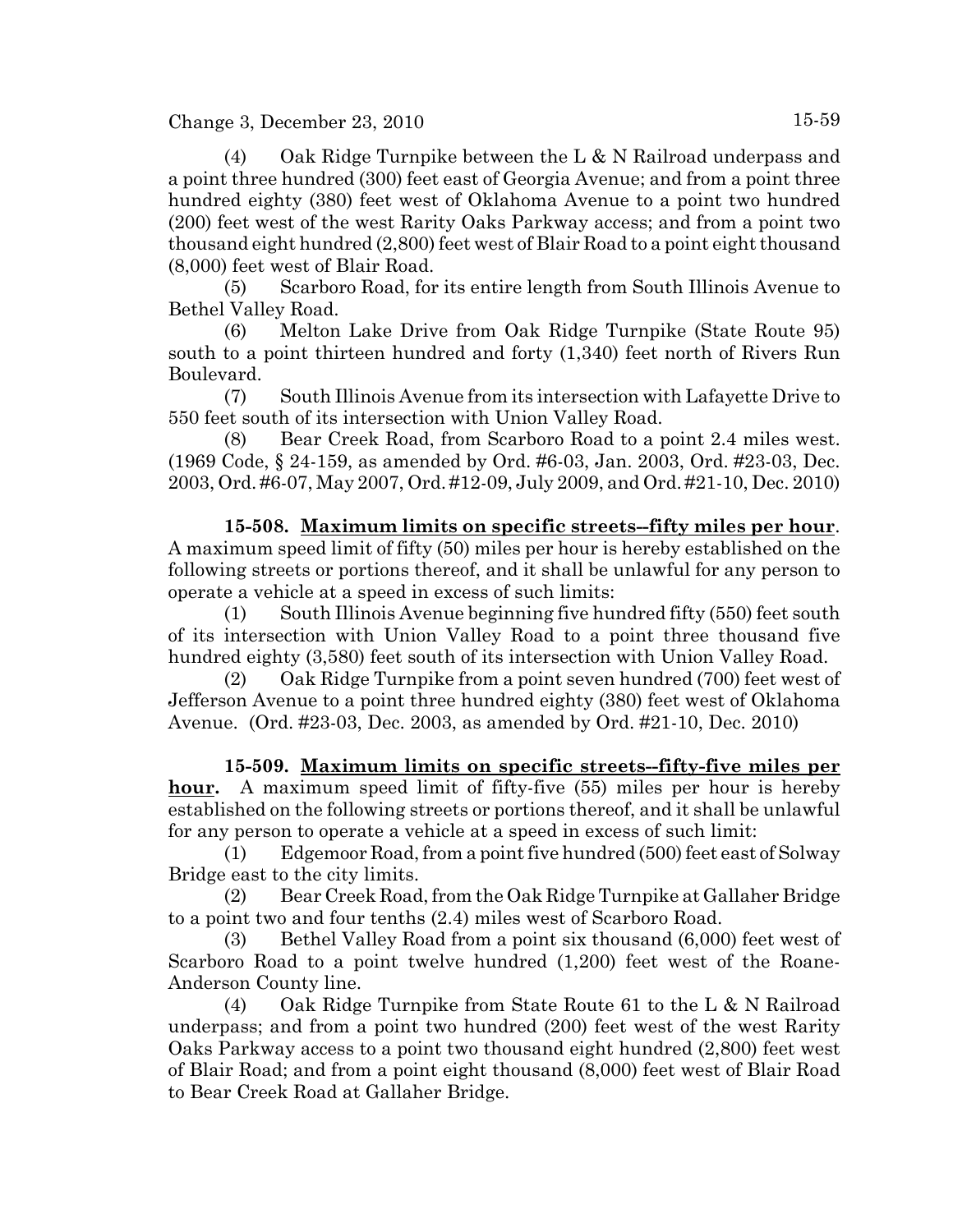(5) White Wing Road from the Oak Ridge Turnpike to White Wing Bridge.

(6) South Illinois Avenue beginning 3,580 feet south of its intersection with Union Valley Road to the south city limit line. (1969 Code, § 24-160, as amended by Ord. #23-03, Dec. 2003, and Ord. #12-09, July 2009)

**15-510. Minimum speed**. No person shall drive a vehicle upon any street at such a slow speed as to impede the normal and reasonable movement of traffic, except when reduced speed is necessary for safe operations or in compliance with law. (1969 Code, § 24-163)

**15-511. Speed limit signs**. Except for roads, streets and lanes open to public travel with a twenty-five (25) mile per hour maximum speed limit as set forth in § 15-501, the city manager shall cause to be erected appropriate signs giving notice of the maximum speed limits on roads, streets and lanes open for public travel and no such limit shall be enforced unless such signs are so erected and in place at the time of any alleged violation. (1969 Code, § 24-164, as amended by Ord. #4-07, April 2007 and replaced by Ord. #13-07, July 2007)

**15-512. Reduction of speed limits during periods of street construction or improvement**. The city manager is authorized to reduce speed limits for a period not to exceed three (3) months upon or in the immediate vicinity of any street within the city during periods of construction or improvements to such streets. In such event, the city manager shall file with the city clerk a notice of reduction of speed limit which shall include the maximum allowable reduced speed and shall identify the portion of such street or streets to which the reduced limits apply at which time the reduced speed limit shall become effective. The city manager shall notify council of such reduction at the first regularly scheduled council meeting thereafter. The city council may by resolution extend the period of time for the reduced speed limit past three months for such length of time it deems necessary. The city manager shall cause to be erected appropriate signs to give notice of the reduced speed limit. (1969 Code, § 24-165)

**15-513. Lower speed limits allowed**. When design speeds or plans for a road, street and/or lane open to public travel necessitate a speed limit lower than the general maximum speed limit of twenty-five (25) miles per hour as set forth in § 15-501, the city manager may designate a lower speed limit on such road, street or lane and shall cause to be erected an appropriate sign giving notice of the maximum speed limit for such road, street or lane. (as added by Ord. #13-07, July 2007)

**15-514. Maximum speed limits on specific streets – fifteen miles per hour**. A maximum speed limit of fifteen (15) miles per hour is hereby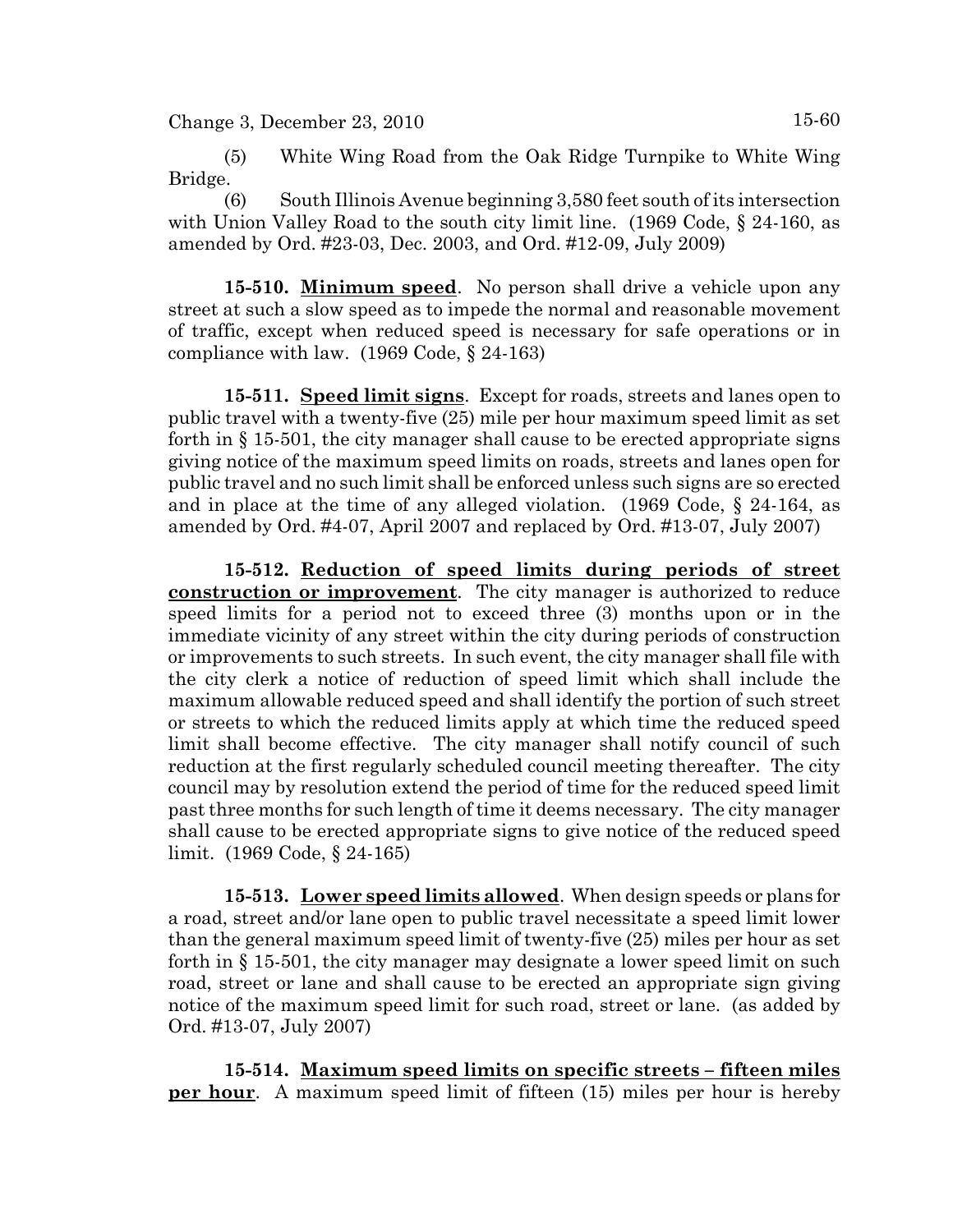established on the following streets and roads, or parts thereof, and it shall be unlawful for any person to operate a vehicle at a speed in excess thereof:

(1) Tuskegee Drive beginning at Wiltshire Drive and extending to a point the lies 0.57 miles west of TeeJay Drive. (as added by Ord. #2-10, Feb. 2010)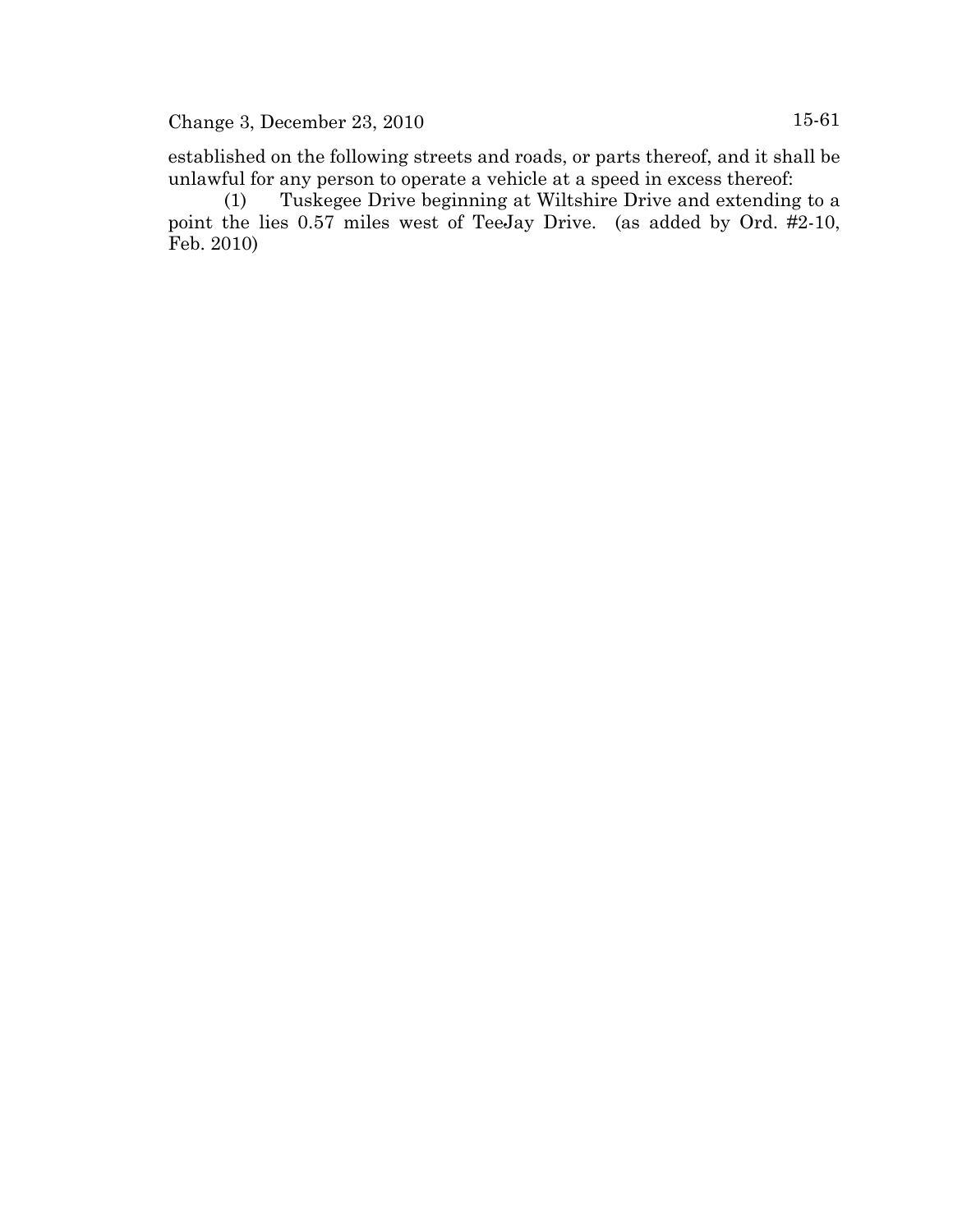### **CHAPTER 6**

### **STOPPING, STANDING AND PARKING**

#### **SECTION**

- 15-601. Equal rights to parking spaces for motorized vehicles, exceptions.
- 15-602. On main-traveled portion of street.
- 15-603. Prohibited in specified places.
- 15-604. Unattended vehicles.
- 15-605. Method of parking.
- 15-606. Prohibited or limited parking on specific streets.
- 15-607. Removal of vehicles obstructing traffic.
- 15-608. Prohibited parking of nonmotorized vehicles.
- 15-609. Prohibited parking of any motorized or nonmotorized vehicle for sale on city streets or rights-of-way.
- 15-610. Reserved parking for disabled persons.
- 15-611. Loading and unloading zones.
- 15-612. Public endangerment or emergency conditions.
- 15-613. Emergency parking signs.
- 15-614. Exemption.
- 15-615. Registered owner presumption; owner responsibility.
- 15-616. Parking of junked vehicles in on-street parking spaces prohibited.
- 15-617. Parking of recreational vehicles and utility trailers in marked and unmarked on-street parking spaces.

#### **15-601. Equal rights to parking spaces for motorized vehicles,**

**exceptions**. Unless specifically designated by a city-authorized sign, all persons parking motorized vehicles (except recreational vehicles) have equal rights and privileges to any parking space on all public streets. The parking of recreational vehicles in any parking space on public streets is governed by City Code § 15-617. (1969 Code, § 24-174, as replaced by Ord. #03-2012, April 2012)

**15-602. On main-traveled portion of street**. (1) No person shall stop, park or leave standing any vehicle, whether attended or unattended, upon the paved or main-traveled part of a street, when it is practicable to stop, park or so leave such vehicle off such part of the street, and in every event, an unobstructed width of the street opposite a standing vehicle of not less than eighteen (18) feet shall be left for the free passage of other vehicles; provided that streets of twenty-two (22) feet in width or less accepted by the city prior to July 1, 1991, must provide a minimum width of sixteen (16) feet for free passage of other vehicles, and a clear view of such stopped vehicle shall be available from a distance of two hundred (200) feet in each direction upon such street.

(2) This section shall not apply to the driver of any vehicle which is disabled while on the paved or main-traveled portion of a street in such manner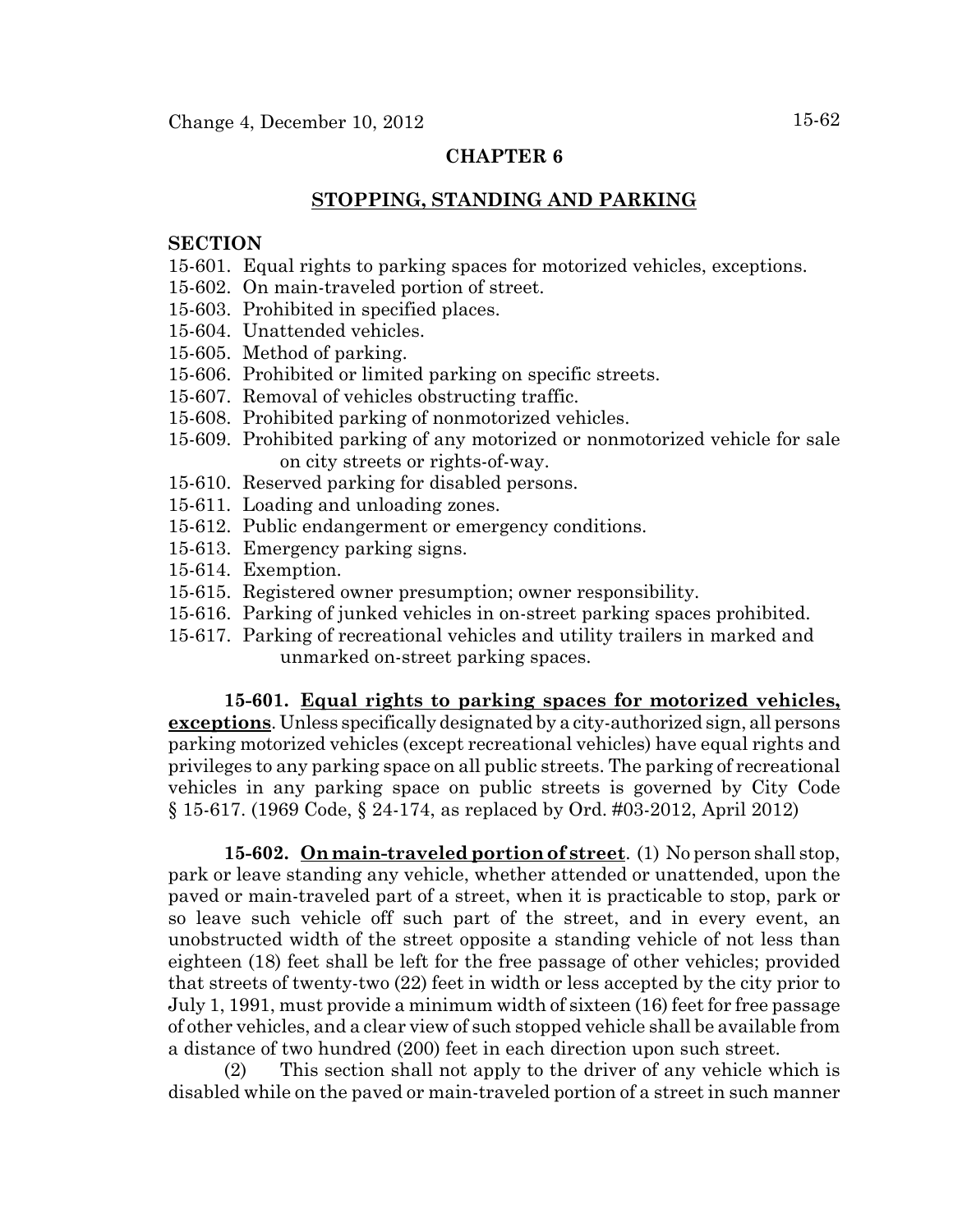and to such extent that it is impossible to avoid stopping and temporarily leaving such disabled vehicle in such position.

(3) The provisions of this section shall not apply to the driver of any vehicle operating as a carrier of passengers for hire and holding a certificate of convenience and necessity or interstate permit issued by the Tennessee Public Service Commission or any local regulatory transit authority of Tennessee authorizing the operation of such vehicle upon the roads, streets or highways in Tennessee, while taking passengers on such unobstructed lane of travel of the street opposite such standing vehicle shall be left for free passage of other vehicles and a clear view of such stopped vehicle shall be available from a distance of two hundred (200) feet in either direction upon the street. (1969 Code, § 24-175)

**15-603. Prohibited in specified places**. (1) No person shall stop, stand or park a vehicle within the corporate limits of the city, nor shall any owner allow a vehicle to be parked within the city, except in compliance with law or the directions of a police officer or traffic-control device, in any of the following places:

(a) On any sidewalk or pedestrian walking area located within the right-of-way.

(b) In front of a public or private driveway.

(c) Within fifteen (15) feet of a fire hydrant.

(d) On a crosswalk.

(e) Within twenty (20) feet of a crosswalk at an intersection.

(f) Within thirty (30) feet of flashing beacon, stop sign or traffic control signal located at the side of a roadway.

 $(g)$  Between a safety zone and the adjacent curb or within thirty (30) feet of points on the curb immediately opposite the ends of a safety zone, unless a legally constituted traffic authority indicates a different length by signs or markings.

(h) Within fifty (50) feet of the nearest rail of a railroad crossing.

(i) Within twenty (20) feet of the driveway entrance to any fire station and on the side of a street opposite the entrance to any fire station, within seventy-five (75) feet of said entrance when property sign posted.

(j) Alongside or opposite any street excavation or obstruction when stopping, standing or parking would obstruct traffic.

(k) On the roadway side of any vehicle stopped or parked at the edge or curb of a street.

(l) Upon any bridge or other elevated structure upon a highway or within a highway tunnel.

(m) At any place where official signs prohibit stopping, standing or parking.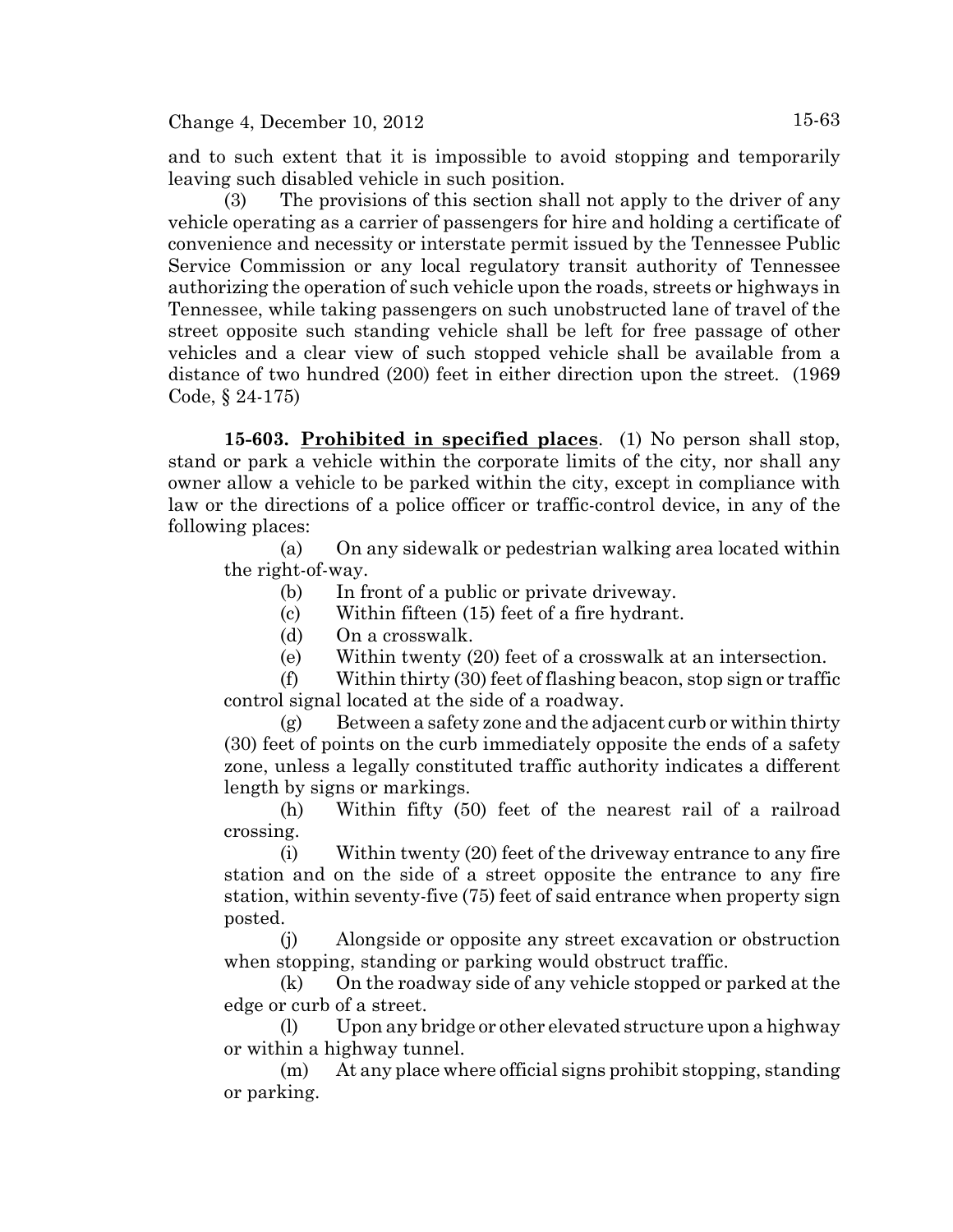(n) At any place where official yellow curbings, lines or markings are painted or exhibited on a city road, public street or public parking lot.

(o) In any approved fire lane where the curb has been painted yellow and where approved signs or markings indicate a fire lane. This includes officially designated fire lanes on both public and private property.

(p) On any city or state right-of-way between the roadway curb or edge of pavement, and the edge of the right-of-way.

(q) On private property, other than parking lots or other designated parking areas without the express consent of an owner, tenant, occupant, or other person lawfully entitled to possession of the property.

(r) In a public or private parking lot or other designated parking area, after the driver or registered owner of the vehicle has been notified to remove the vehicle by an owner or authorized agent of the owner of the property on which the parking lot or area is located.

(s) In a public or private parking lot or other designated parking area, for more than twenty-four (24) hours without the express permission of an owner, or authorized agent of the owner of the property on which the parking lot or area is located.

(t) On a public street for the purpose of repair or servicing, except to make repairs necessitated by emergency.

(u) On or over the curb of any public street.

(v) Outside of any marked parking space lines on any public street. This does not preclude the ability to park in unmarked parking spaces provided such parking is allowed, however, it does require a vehicle parked in marked on-street parking to be contained entirely within the marked space (white lines and curbing).

(2) The requirements of this section apply to the entire portion of the vehicle, including but not limited to side mirrors and tailgates, and to any items placed on said vehicle that are not completely contained within said vehicle, including but limited to protruding lumber or other materials. If any portion of the vehicle or any items placed on said vehicle are within any of the prohibited parking areas set forth in subsection (1) above, the vehicle is parked unlawfully. For example, if a vehicle's side mirrors overhang onto the sidewalk or if materials protrude from the vehicle and overhang the marked parking lines, the vehicle is parked unlawfully. (1969 Code, § 24-176, as amended by Ord. #03-2012, April 2012)

**15-604. Unattended vehicle**. No person driving or in charge of a motor vehicle shall permit it to stand unattended on any street without first stopping the motor, removing the ignition key, and effectively setting the brake thereon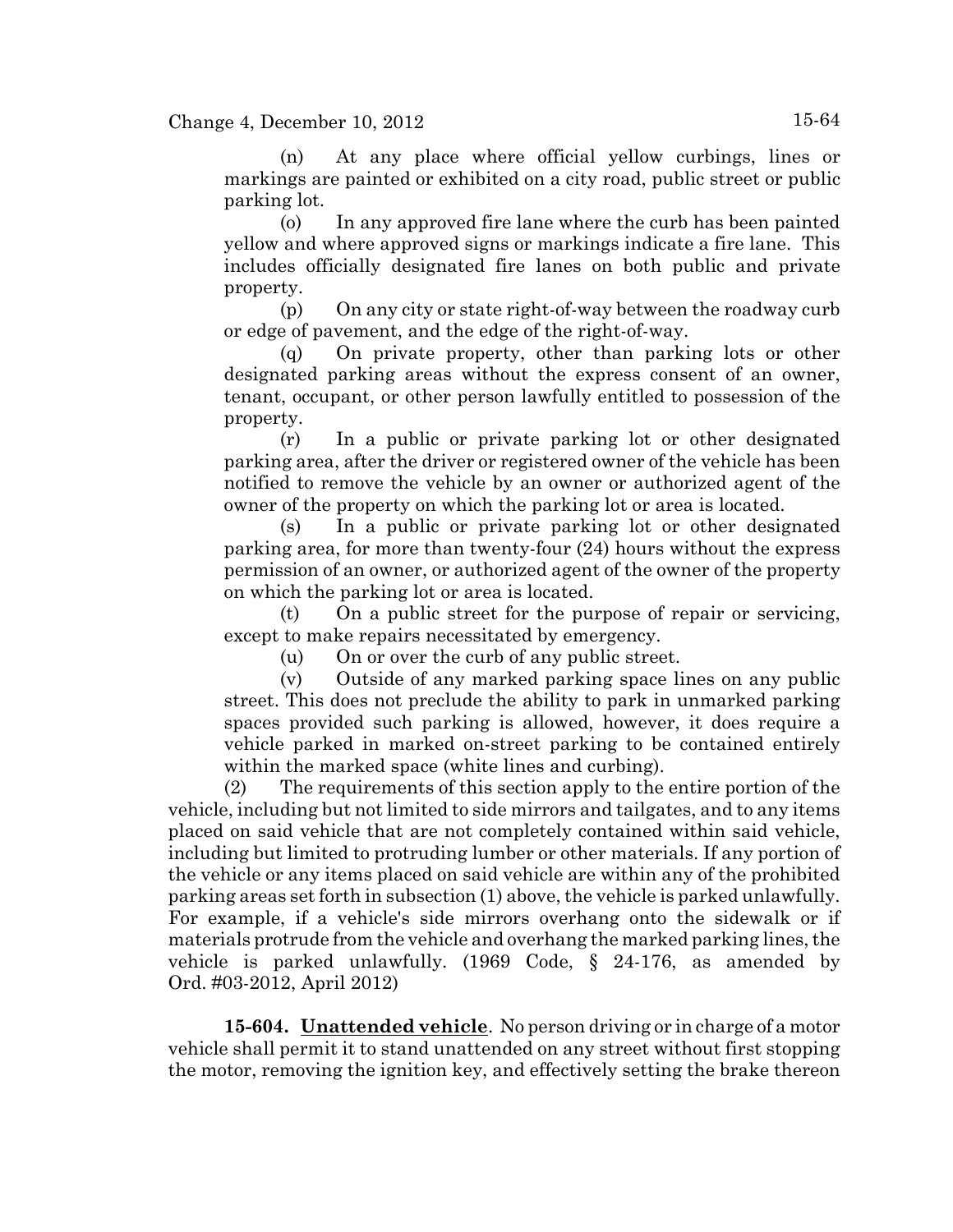and, when standing upon any grade, turning the front wheels of such vehicle toward the nearest curb or gutter of the street. (1969 Code, § 24-177)

**15-605. Method of parking**. (1) Every vehicle parked or standing unattended upon any two-way street, road, avenue or other public way within the city shall be so parked or stopped in the direction of the flow of traffic with the right hand wheels parallel to and within twelve inches (12") street side of the right hand curb or edge of the roadway. Every vehicle parked or standing unattended upon any one-way street, road, avenue or other public way within the city shall be so parked or stopped in the direction of the flow of traffic with its right hand wheels parallel to and within twelve inches (12") street side of the right hand curb or edge of the roadway, or its left hand wheels parallel to and within twelve inches (12") street side of the left hand curb or edge of the roadway, whichever is applicable. Where parking stalls or spaces are marked or designated as such on the curbs or pavement, vehicles shall be parked or stopped only within such designated stalls or spaces with the vehicle headed in the direction of the flow of traffic or an angle indicated by appropriate markings.

(2) The city manager is hereby authorized to allow parking against the traffic flow on designated streets if, in the determination of the city manager, a greater traffic hazard is avoided by allowing parking against the flow of traffic. Such designation shall be in writing with one copy filed with the chief of police and one copy filed in the office of the city clerk.

(3) The city manager is hereby authorized to designate portions of rights-of-way for parking if in the determination of the city manager there is a shortage of available on- and off-street parking and the allowance off such parking will not constitute a traffic safety hazard. The city manager can impose such conditions on parking in such areas as reasonable to protect the right-of-way and to ensure the traffic safety. (1969 Code, § 24-178, as amended by Ord. #03-2012, April 2012)

**15-606. Prohibited or limited parking on specific streets**. The city manager is hereby authorized to designate streets or portions of streets where the parking of vehicles is prohibited or limited and to erect signs or other markings giving notice of such prohibition or limitation. It shall be unlawful for any person to park any vehicle in violation of any such sign or marking. (1969 Code, § 24-179)

**15-607. Removal of vehicles obstructing traffic**. If a vehicle obstructing traffic upon any street is unattended, the city manager is hereby authorized to provide for the removal of such vehicle to a garage or other place of safety at the expense of the owner. The owner shall be liable for the costs of towing and storing, notwithstanding that the vehicle was parked by another or that the vehicle was initially parked in a safe manner but subsequently became an obstruction or a hazard. (1969 Code, § 24-180)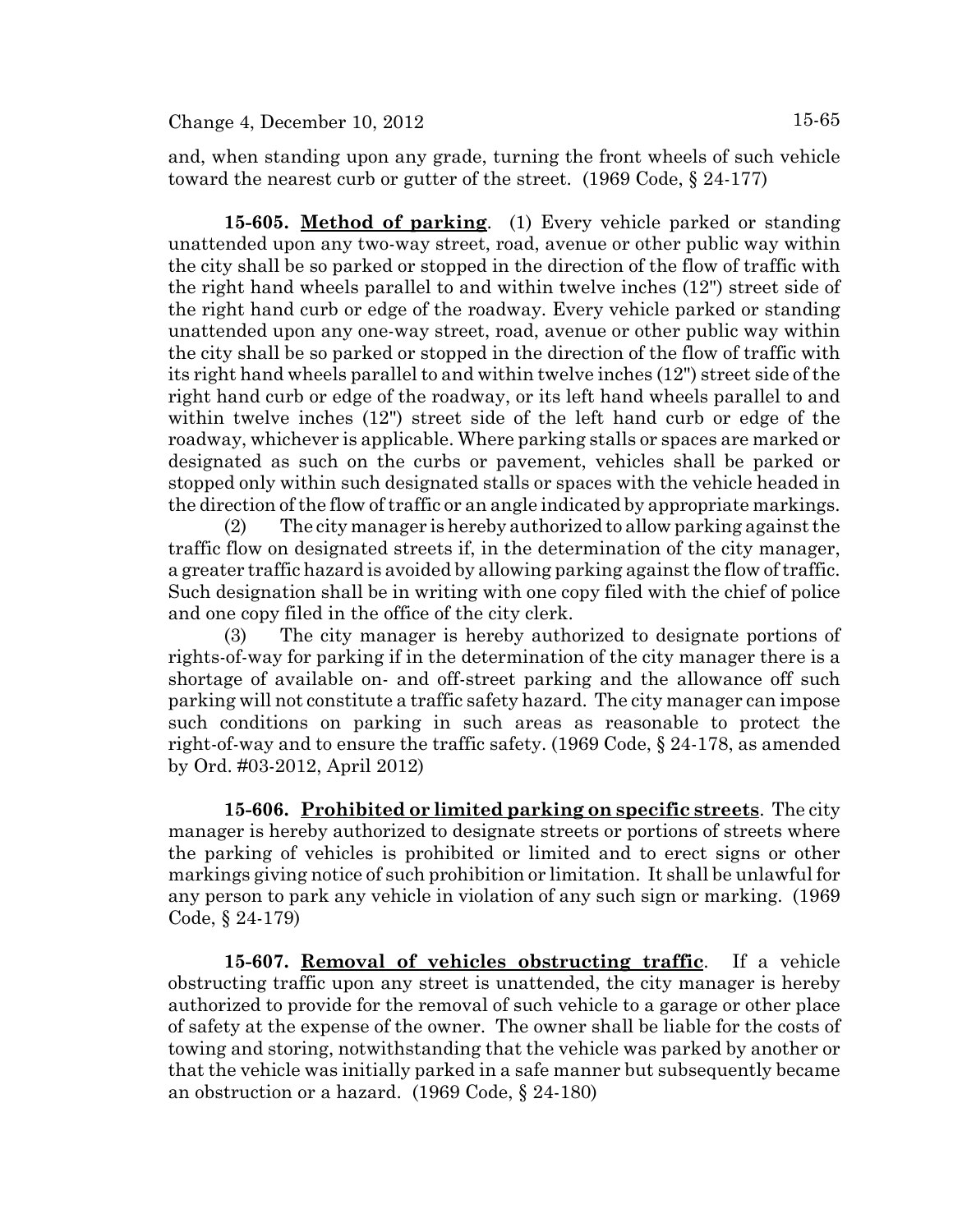**15-608. Prohibited parking of nonmotorized vehicles**. The city manager shall have the authority to prohibit the parking of nonmotorized vehicles upon the city's streets where limited parking is available upon such streets or where the parking of such vehicles would cause traffic hazard, congestion, and/or undue inconvenience to the operators of motor vehicles seeking places to park their vehicles. (1969 Code, § 24-181)

**15-609. Prohibited parking of any motorized or nonmotorized vehicle for sale on city streets or rights-of-way**. No person shall park any vehicle, boat, trailer, camper, or other motorized or nonmotorized vehicle upon any city street, right-of-way, or parking space, with any sign affixed thereto or any writing, marking, or other designation upon such vehicle indicating the vehicle is for sale. (1969 Code, § 24-182)

**15-610. Reserved parking for disabled persons**. (1) The city manager is hereby authorized to designate by the installation of appropriate signs, parking spaces for the exclusive use of disabled drivers in those publicly maintained areas where a significant demand for parking by such persons exists. This may include areas in residential and business, as well as publicly owned parking lots.

(2) Any merchant or owner of a privately-owned parking lot for use by the general public is hereby authorized to designate by the installation of appropriate signs, parking spaces for the exclusive use of disabled drivers.

(3) Where signs bearing the official wheelchair disabled symbol are erected designating reserved parking spaces for disabled drivers, no person except disabled drivers or qualified operators in the presence of and acting under the express direction of a disabled driver shall stand or park a vehicle in any such space, and provided further that only vehicles displaying approved license plates, or placards appropriately displayed on said vehicles shall park in such places. The official wheelchair symbol shall be displayed on a sign located between three (3) feet and six (6) feet from the ground. One sign will be provided for each parking space.

(4) Any violation of § 15-610 shall be punishable by a penalty of one hundred dollars (\$100.00). (1969 Code, § 24-183, as amended by Ord. #13-97, Aug. 1997)

**15-611. Loading and unloading zones**. No person shall park a vehicle for any purpose or period of time other than for the expeditious loading or unloading of passengers or merchandise in any public place marked by the city as a loading zone. (1969 Code, § 24-184)

**15-612. Public endangerment or emergency conditions**. Upon conditions constituting a danger to the public health, welfare or safety, or when necessary to preserve the peace and order of the city, the city manager may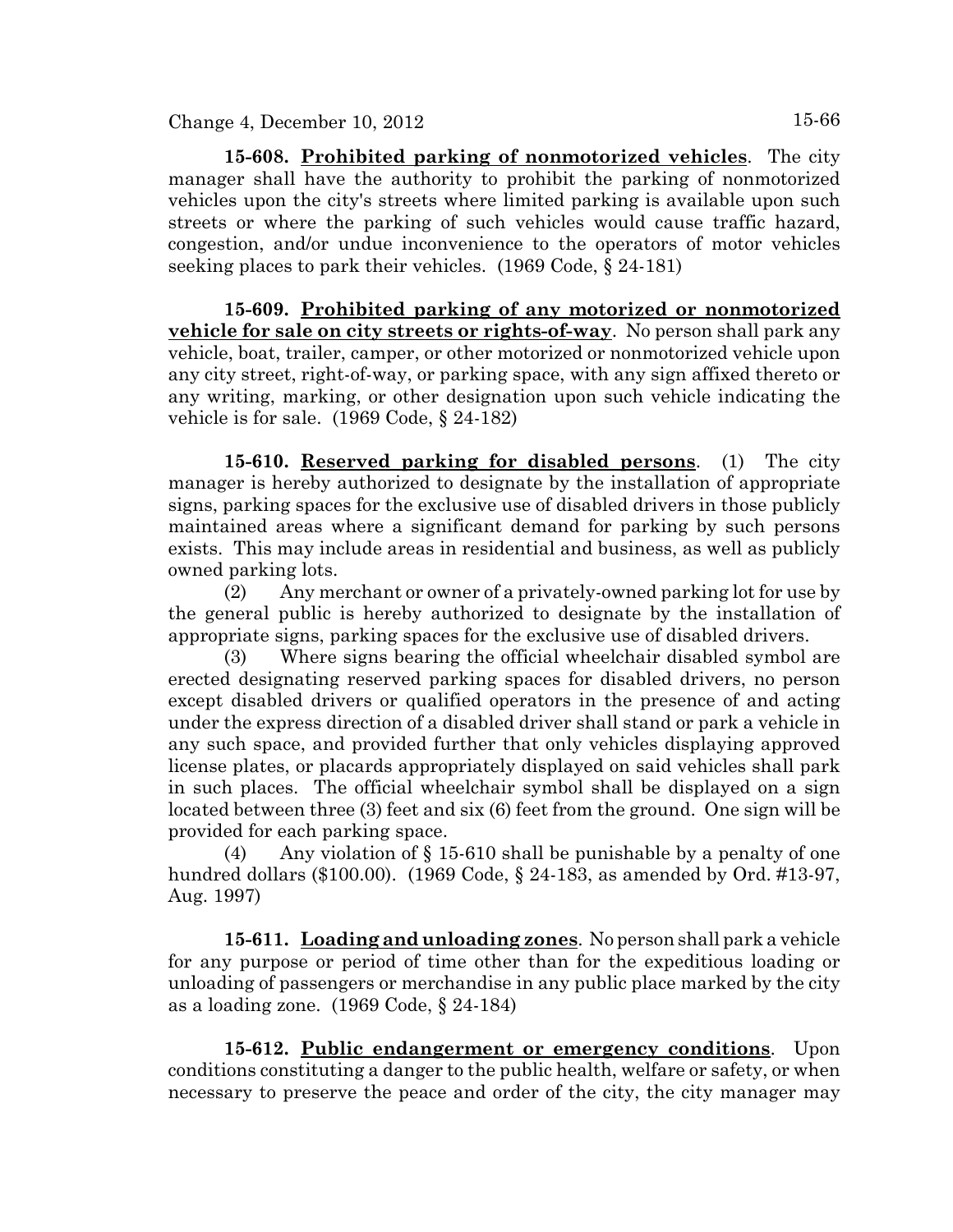$Change 4, December 10, 2012$   $15-67$ 

install temporary traffic control devices and/or remove obstructions from the public right-of-way. (1969 Code, § 24-185)

**15-613. Emergency parking signs**. Whenever any traffic congestion is likely to result from the holding of public or private assemblages, gatherings or functions, or when necessary to preserve public health, welfare or safety, the city manager is authorized to erect or post temporary signs indicating that the operation, parking or stopping of vehicles is prohibited. Such signs shall remain in place only during the existence of such emergency and shall be removed promptly thereafter.

When signs authorized by the provisions of this section are in place, no person shall operate, park or stop any vehicle contrary to the directions and provisions of such signs. (1969 Code, § 24-186)

**15-614. Exemption**. The provisions of this chapter regulating the parking or standing of vehicles shall not apply to a vehicle of a city, county or state, or public utility while necessarily in use for construction or repair work on a street or utilities located therein. (1969 Code, § 24-187)

**15-615. Registered owner presumption; owner responsibility**. In a prosecution of a vehicle owner charging a violation of a restriction of parking, proof that the vehicle at the time of the violation was registered to the defendant shall constitute a presumption that the defendant was then the owner in fact and that the owner was the driver of the vehicle at the time of the violation. This presumption may be rebutted by proof that the vehicle was being used by another without the owner's consent. (1969 Code, § 24-188)

**15-616. Parking of junked vehicles in on-street parking spaces prohibited**. (1) No person shall park any junked vehicle<sup>1</sup> upon any on-street parking space.

(2) This section shall not apply to any junked vehicle which becomes disabled in such a manner and to such an extent that it is impossible to avoid stopping and temporarily leaving such disabled vehicle in such position, provided however that such disabled vehicle be removed within forty-eight (48) hours. (Ord. #11-02, June 2002)

**15-617. Parking or recreational vehicles and utility trailers in marked and unmarked on-street parking spaces**. (1) It is unlawful for any person to park or store any recreational vehicle or utility trailer within marked or unmarked on-street parking on any public street. It is also unlawful for the

<sup>1</sup> Municipal code reference

Junked vehicles: title 13, chapter 3.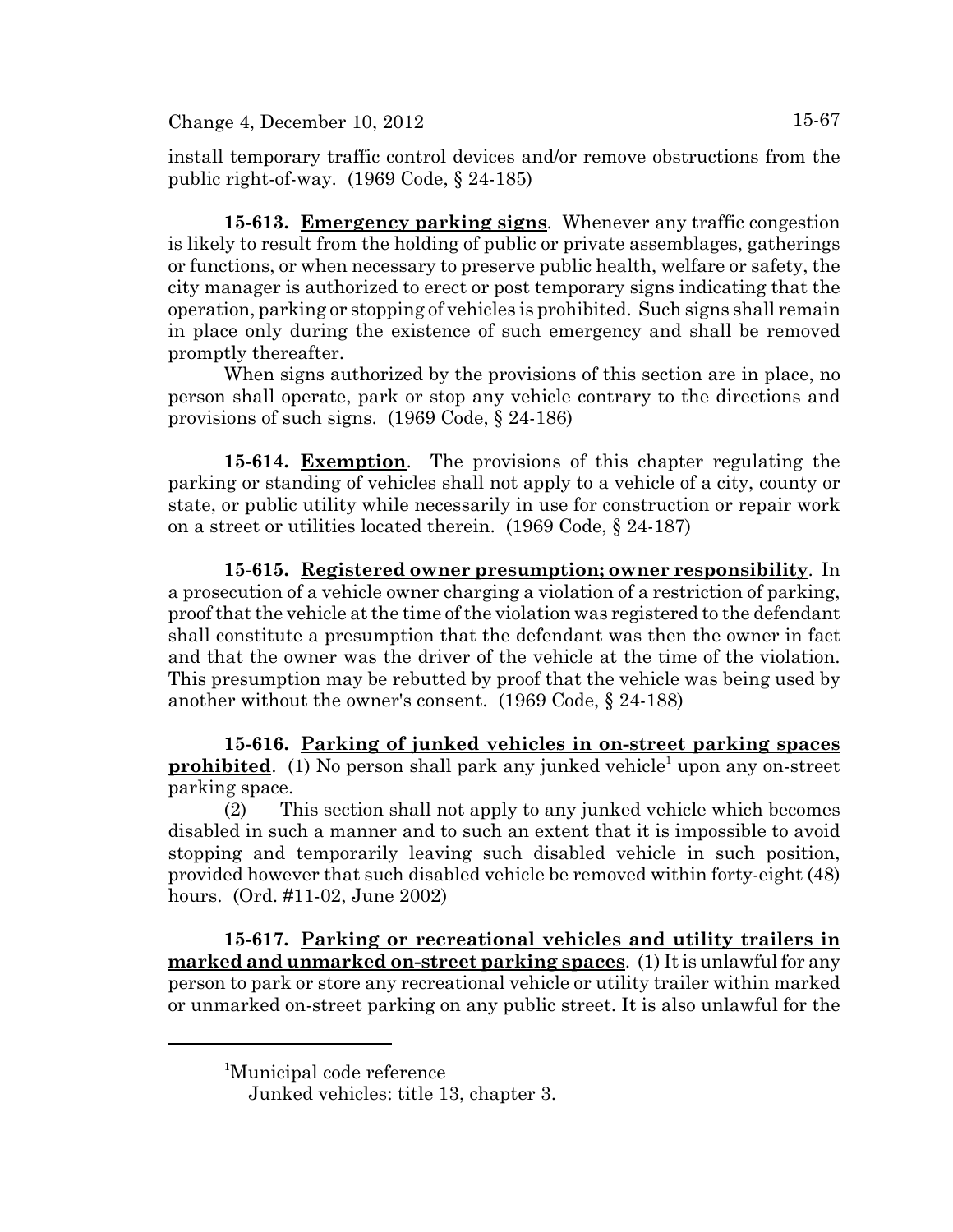registered owner of a recreational vehicle or utility trailer to allow another person to park or store such vehicle or trailer within marked or unmarked onstreet parking on any public street.

(2) Notwithstanding any provisions to the contrary, an operational recreational vehicle or utility trailer may be temporarily legally parked or stored within marked or unmarked on-street parking on any public street for a period not to exceed seven (7) consecutive days for the purpose of loading, unloading, trip preparation, or minor, routine maintenance and repair. However, vehicles temporarily parked in accordance with this section may not be relocated to another on-street location after the expiration of the allowed temporary parking period, and at no time shall any un-mounted camper enclosure, personal water craft carrier, or boat not mounted on a utility trailer be parked or stored within any designated on-street parking space.

(3) There are no "grandfathered" rights associated with this section.

(4) There shall be a thirty (30) day grace period from the effective date of the ordinance comprising this section to allow city staff time to educate the public on the requirements of the section. (as added by Ord. #01-2012, March 2012)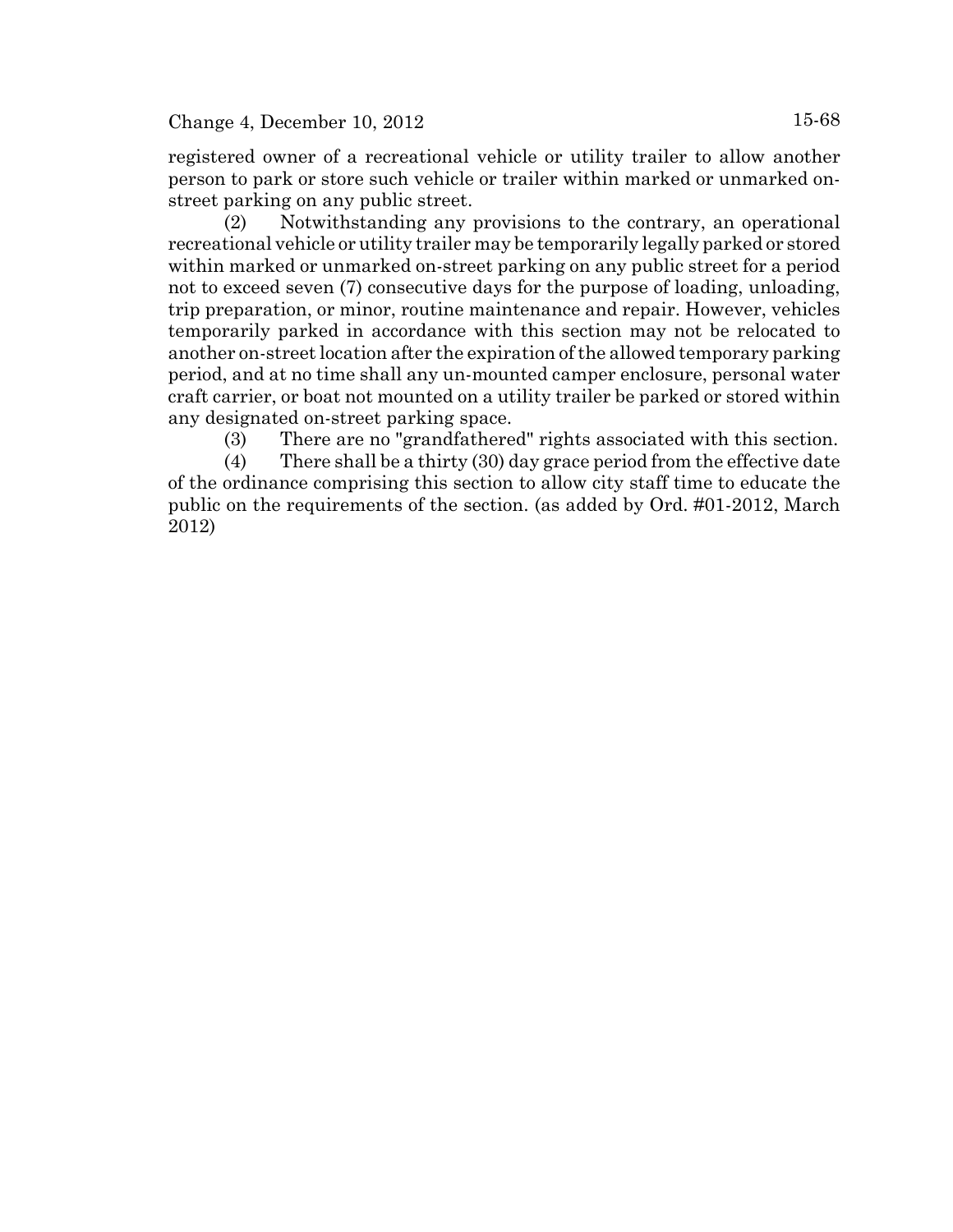## **CHAPTER 7**

### **BICYCLES**

### **SECTION**

- 15-701. Application of chapter.
- 15-702. Application of traffic regulations to riders.
- 15-703. Use of permanent seat required.
- 15-704. Carrying excess passengers prohibited.
- 15-705. Riders carrying articles.
- 15-706. To be ridden on right side of roadway.
- 15-707. Riding more than two abreast.
- 15-708. Riding on roadways prohibited when paths provided.
- 15-709. Clinging to vehicles.
- 15-710. Lights.
- 15-711. Bell or other warning device.
- 15-712. Bicycle brakes.
- 15-713. Child bicycle safety rules and regulations.

**15-701. Application of chapter**. The provisions of this chapter shall apply whenever a bicycle is operated upon any street or upon any path set aside for the exclusive use of bicycles subject to those exceptions stated herein. (1969 Code, § 24-190)

**15-702. Application of traffic regulations to riders**. Every person riding a bicycle upon a roadway shall be granted all of the rights and shall be subject to all of the duties applicable to the driver of a vehicle by this chapter, except as to special regulations set out in this chapter, and except as to those provisions of this chapter which, by their nature, can have no application. (1969 Code, § 24-191)

**15-703. Use of permanent seat required**. A person propelling a bicycle shall not ride other than upon or astride a permanent and regular seat attached thereto. (1969 Code, § 24-192)

**15-704. Carrying excess passengers prohibited**. No bicycle shall be used to carry more persons at one time than the number for which it is designed and equipped. (1969 Code, § 24-193)

**15-705. Riders carrying articles**. No person operating a bicycle shall carry any package, bundle or article which prevents the driver from keeping at least one (1) hand upon the handlebars. (1969 Code, § 24-194)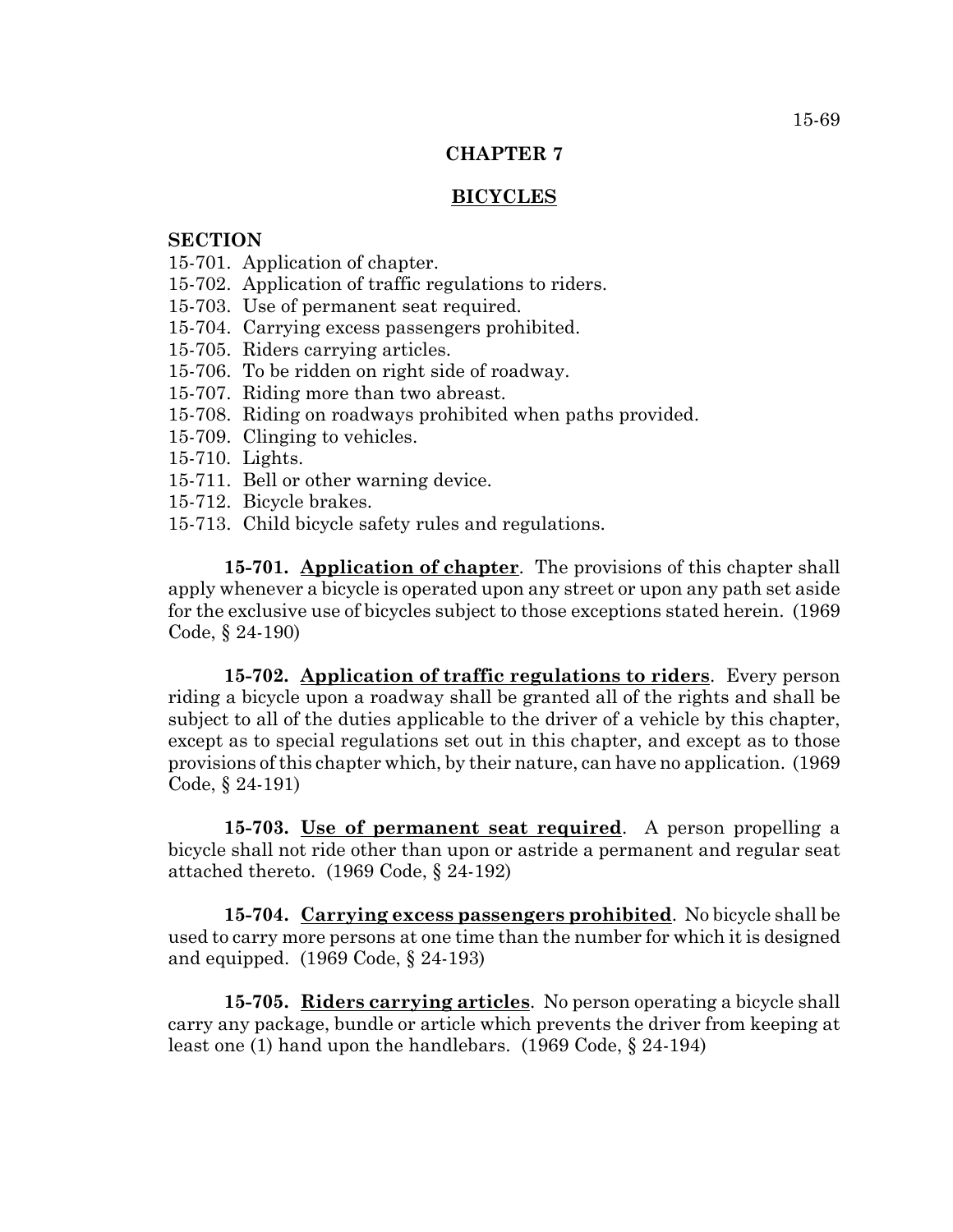**15-706. To be ridden on right side of roadway**. Every person operating a bicycle upon a roadway shall ride as near to the right side of the roadway as practicable, exercising due care when passing a standing vehicle or one proceeding in the same direction. (1969 Code, § 24-195)

**15-707. Riding more than two abreast**. Persons riding bicycles upon a roadway shall not ride more than two (2) abreast, except on paths or parts of roadways set aside for the exclusive use of bicycles. (1969 Code, § 24-196)

**15-708. Riding on roadways prohibited when paths provided**. Wherever a useable path for bicycles has been provided adjacent to a roadway, bicycle riders shall use such path and shall not use the roadway. (1969 Code, § 24-197)

**15-709. Clinging to vehicles**. No person riding upon any bicycle shall attach the same or himself or herself to any vehicle upon a roadway. (1969 Code, § 24-198)

**15-710. Lights**. Every bicycle, when in use at nighttime, shall be equipped with a lamp on the front which shall emit a white light visible from a distance of at least five hundred (500) feet to the front and with a red reflector on the rear of a type approved by the state department of safety, which shall be visible from all distances from fifty (50) feet to three hundred (300) feet to the rear when directly in front of lawful upper beams of head lamps on a motor vehicle. A lamp emitting a red light visible from a distance of five hundred (500) feet to the rear may be used in addition to the red reflector. (1969 Code, § 24-199)

**15-711. Bell or other warning device**. No person shall operate a bicycle unless it is equipped with a bell or other device capable of giving a signal audible for a distance of at least one hundred (100) feet, except that a bicycle shall not be equipped with nor shall any person use upon a bicycle any siren or whistle. (1969 Code, § 24-200)

15-712. Bicycle brakes.<sup>1</sup> Every bicycle shall be equipped with a brake or brakes which will enable its driver to stop the bicycle within twenty-five (25) feet from a speed of ten miles per hour (10 mph) on dry, level, clean pavement. (1969 Code, § 24-201, as replaced by Ord. #21-06, Dec. 2006)

<sup>1</sup> State law reference

Tennessee Code Annotated, § 55-8-177(b).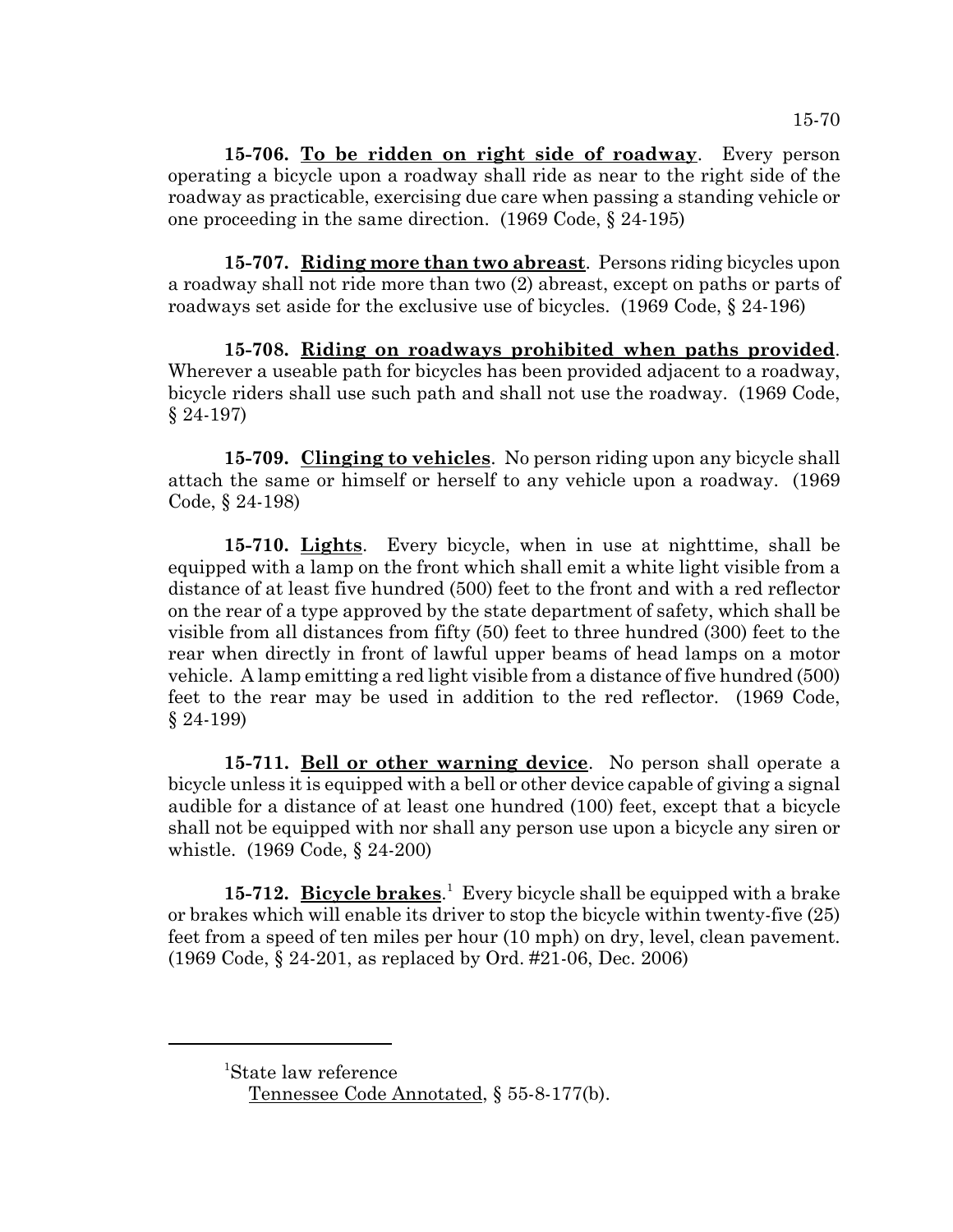15-713. Child bicycle safety rules and regulations.<sup>1</sup> (1) With regard to any bicycle operated over any public roadway or sidewalk, it is unlawful:

(a) For any person under sixteen (16) years of age to operate or be a passenger on a bicycle unless at all times when so engaged such person wears a protective bicycle helmet of good fit fastened securely upon the head with the straps of the helmet;

(b) For any person to be a passenger on a bicycle unless, with respect to any person who weighs fewer than forty pounds (40 lbs.), or is less than forty inches (40") in height, the person can be and is properly seated in and adequately secured to a restraining seat;

(c) For any parent or legal guardian of a person below twelve (12) years of age to knowingly permit such person to operate or be a passenger on a bicycle in violation of subsection  $(1)(a)$  or  $(1)(b)$ ; and

(d) To rent or lease any bicycle to or for the use of any person under sixteen (16) years of age unless:

(i) The person is in possession of a protective bicycle helmet of good fit at the time of such rental or lease; or

(ii) The rental or lease includes a protective bicycle helmet of good fit, and the person intends to wear the helmet, as required by subsection (1), at all times while operating or being a passenger on the bicycle.

(2) Except as provided in subsection (3), any adult person violating any requirements set forth in this section commits a violation and shall be assessed a civil penalty of two dollars (\$2.00) and court costs.

(3) Upon commission of the first offense within a twelve-month period under subsection (1)(c), it shall be a defense that the accused has since the date of the violation purchased or provided a protective bicycle helmet or a restraining seat, and uses and intends to use or causes to be used or intends to cause to be used the same as the law requires.

(4) A law enforcement officer observing any violation of this section shall issue a warning to the violator for the first offense and a citation to the violator for the second or subsequent offense, but shall not arrest or take into custody any person solely for a violation of this section.

(5) For purposes of this section, the following terms have the following meanings:

(a) "Protective bicycle helmet" means a piece of headgear which meets or exceeds the impact standards for protective bicycle helmets set by the American National Standards Institute (ANSI) or the Snell

<sup>1</sup> State law reference

Child Bicycle Safety Act, Tennessee Code Annotated, §§ 55-52-101 through 55-52-106.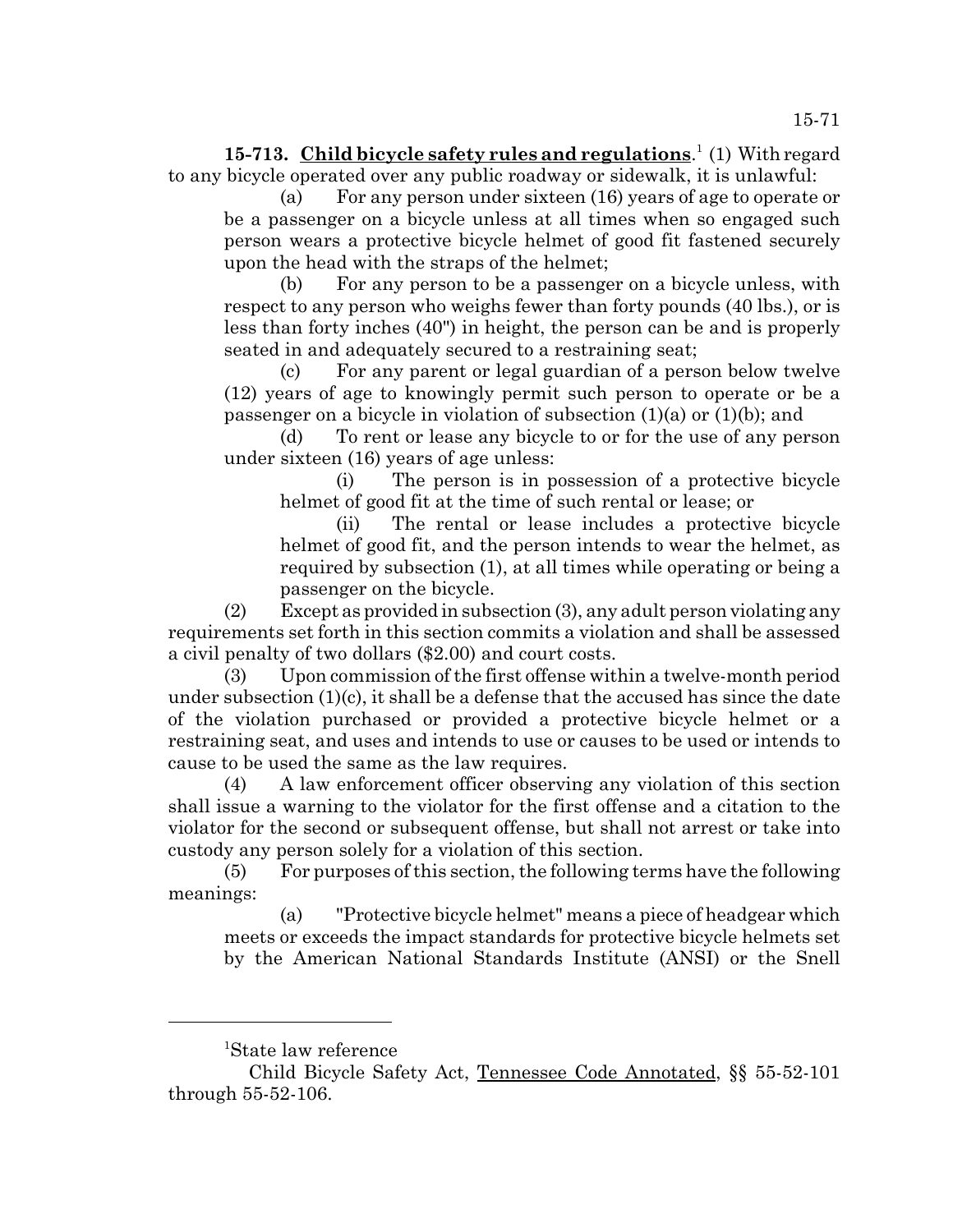Memorial Foundation, or which is otherwise approved by the commissioner of safety.

(b) "Restraining seat" means a seat separate from the saddle seat of the operator of the bicycle that is fastened securely to the frame of the bicycle and is adequately equipped to restrain the passenger in such seat and protect such passenger from the moving parts of the bicycle. (as added by Ord. #21-06, Dec. 2006)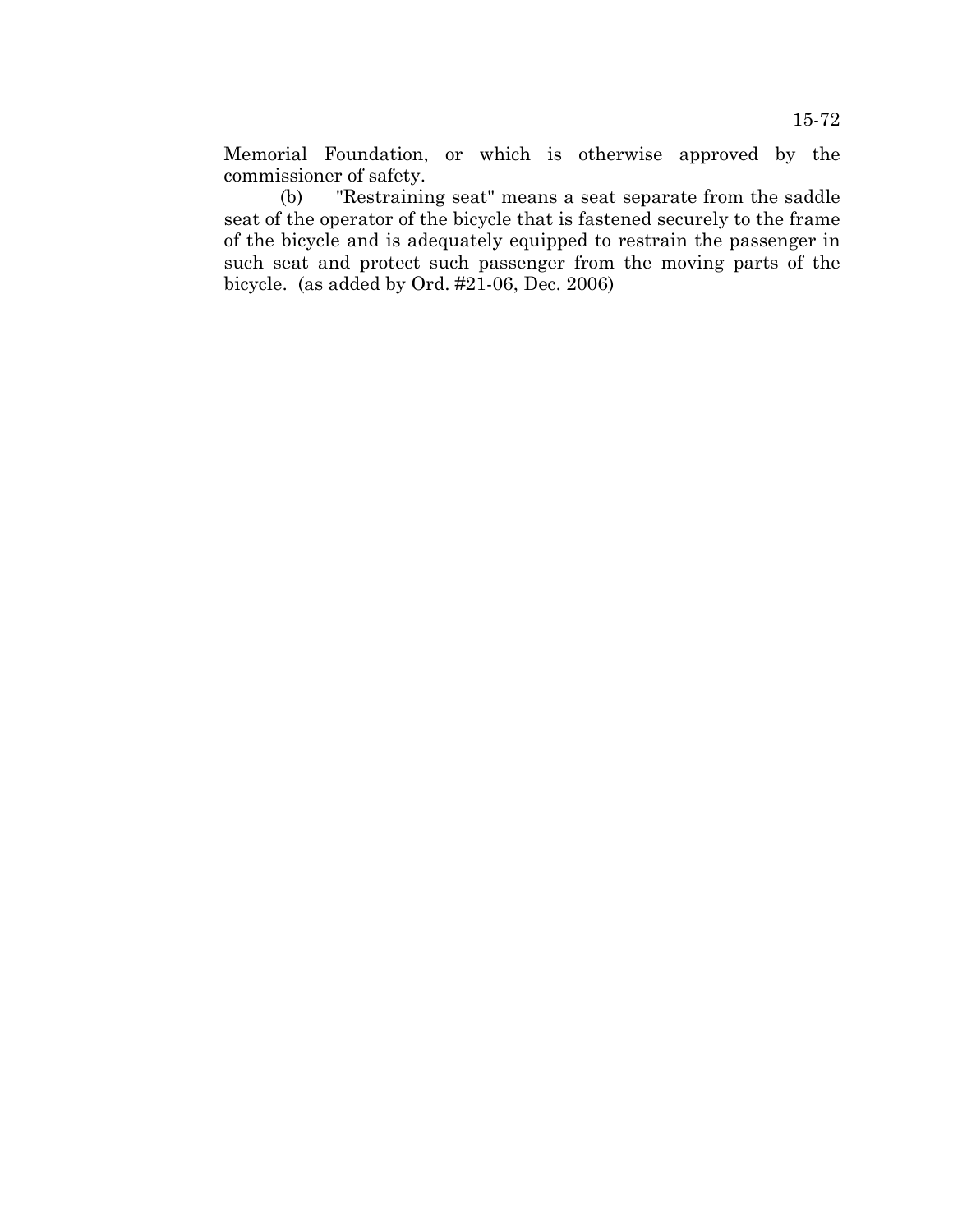## **CHAPTER 8**

## **PEDESTRIANS**

## **SECTION**

- 15-801. Application of chapter.
- 15-802. Right-of-way in crosswalks.
- 15-803. When use of marked crosswalks required.
- 15-804. Use of right half of crosswalks.
- 15-805. Crossing at other than crosswalks.
- 15-806. Pedestrian tunnels or overhead crossings.
- 15-807. Walking on roadways.
- 15-808. Soliciting rides or employment.
- 15-809. Soliciting the watching or guarding of parked vehicles.
- 15-810. Duty of drivers with regard to pedestrians.
- 15-811. Special provision for pedestrians guided by dog or carrying white cane.

**15-801. Application of chapter**. Pedestrians shall be subject to trafficcontrol signals at intersections as provided in this chapter and at all other places pedestrians shall be accorded the privileges and shall be subject to the restrictions stated in this chapter. (1969 Code, § 24-212)

**15-802. Right-of-way in crosswalks**. (1) (a) Unless in a posted school zone when school zone speed limits are in operation and subject to enforcement per city code §15-502, when traffic-control signals are not in place or not in operation, the driver of a vehicle shall yield the right-of-way, slowing down or stopping if need be to so yield, to a pedestrian crossing the roadway within a crosswalk when the pedestrian is upon the half of the roadway upon which the vehicle is traveling, or when the pedestrian is approaching so closely from the opposite half of the roadway as to be in danger.

(b) When in a posted school zone during the times school zone speed limits are in effect and subject to enforcement per city code §15-502, the driver of a vehicle shall stop to yield the right-of-way to a pedestrian crossing the roadway within a marked crosswalk or at an intersection with no marked crosswalk. The driver shall remain stopped until the pedestrian has crossed the roadway on which the vehicle is stopped.

(2) Whenever any vehicle is stopped at a marked crosswalk or at any unmarked crosswalk at an intersection to permit a pedestrian to cross the roadway, the driver of any other vehicle approaching from the rear shall not overtake and pass the stopped vehicle.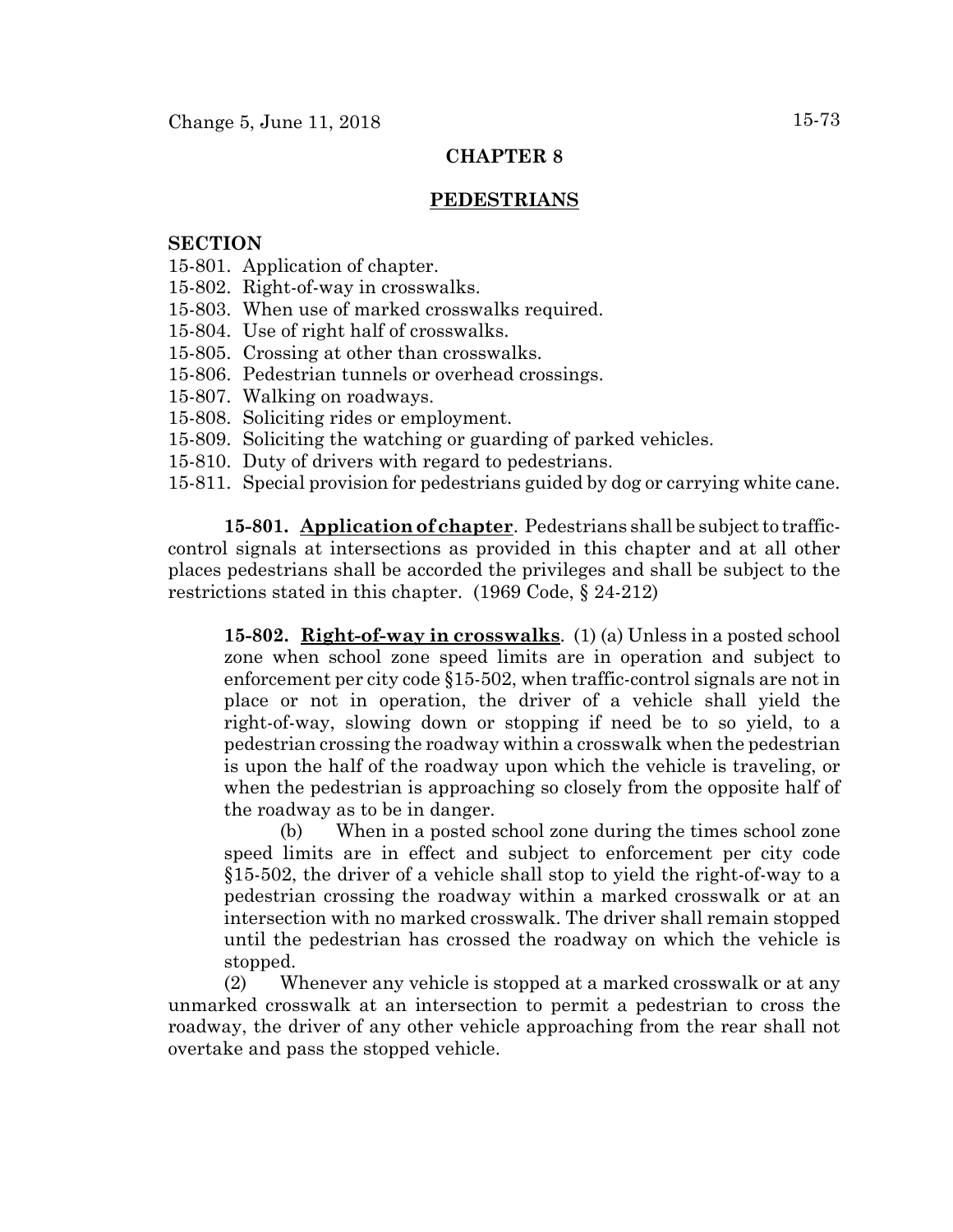Change 5, June 11, 2018  $15-74$ 

No pedestrian shall suddenly leave a curb or other place of safety and walk or run into the path of a vehicle which is so close that it is impossible

for the driver to yield. (4) Subsection (1) above does not apply under the conditions stated in city code § 15-806. (1969 Code, § 24-213, as replaced by Ord. #09-2014, Aug. 2014)

**15-803. When use of marked crosswalks required**. Between adjacent intersections at which traffic-control signals are in operation, pedestrians shall not cross at any place except in a marked crosswalk. (1969 Code, § 24-214)

**15-804. Use of right half of crosswalk**. Pedestrians shall move, whenever practicable, upon the right half of crosswalks. (1969 Code, § 24-215)

**15-805. Crossing at other than crosswalks**. Every pedestrian crossing a roadway at any point other than within a marked crosswalk or within an unmarked crosswalk at an intersection shall yield the right-of-way to all vehicles upon the roadway. (1969 Code, § 24-216)

**15-806. Pedestrian tunnels or overhead crossings**. Any pedestrian crossing a roadway at a point where a pedestrian tunnel or overhead pedestrian crossing has been provided shall yield the right-of-way to all vehicles upon the roadway. (1969 Code, § 24-217)

**15-807. Walking on roadways**. (1) Where sidewalks are provided, it shall be unlawful for any pedestrian to walk along and upon an adjacent roadway.

(2) Where sidewalks are not provided, any pedestrian walking along and upon a street shall, when practicable, walk only on the left side of the roadway or its shoulder facing traffic which may approach from the opposite direction. (1969 Code, § 24-218)

**15-808. Soliciting rides or employment**. No person shall stand in the public right-of-way for the purpose of soliciting a ride or employment from the occupant of any vehicle. (1969 Code, § 24-219)

**15-809. Soliciting the watching or guarding of parked vehicles**. No person shall stand on or in proximity to a street for the purpose of soliciting the watching or guarding of any vehicle while parked or about to be parked on a street. (1969 Code, § 24-220)

**15-810. Duty of drivers with regard to pedestrians**. Notwithstanding the provisions of this chapter, every driver of a vehicle shall